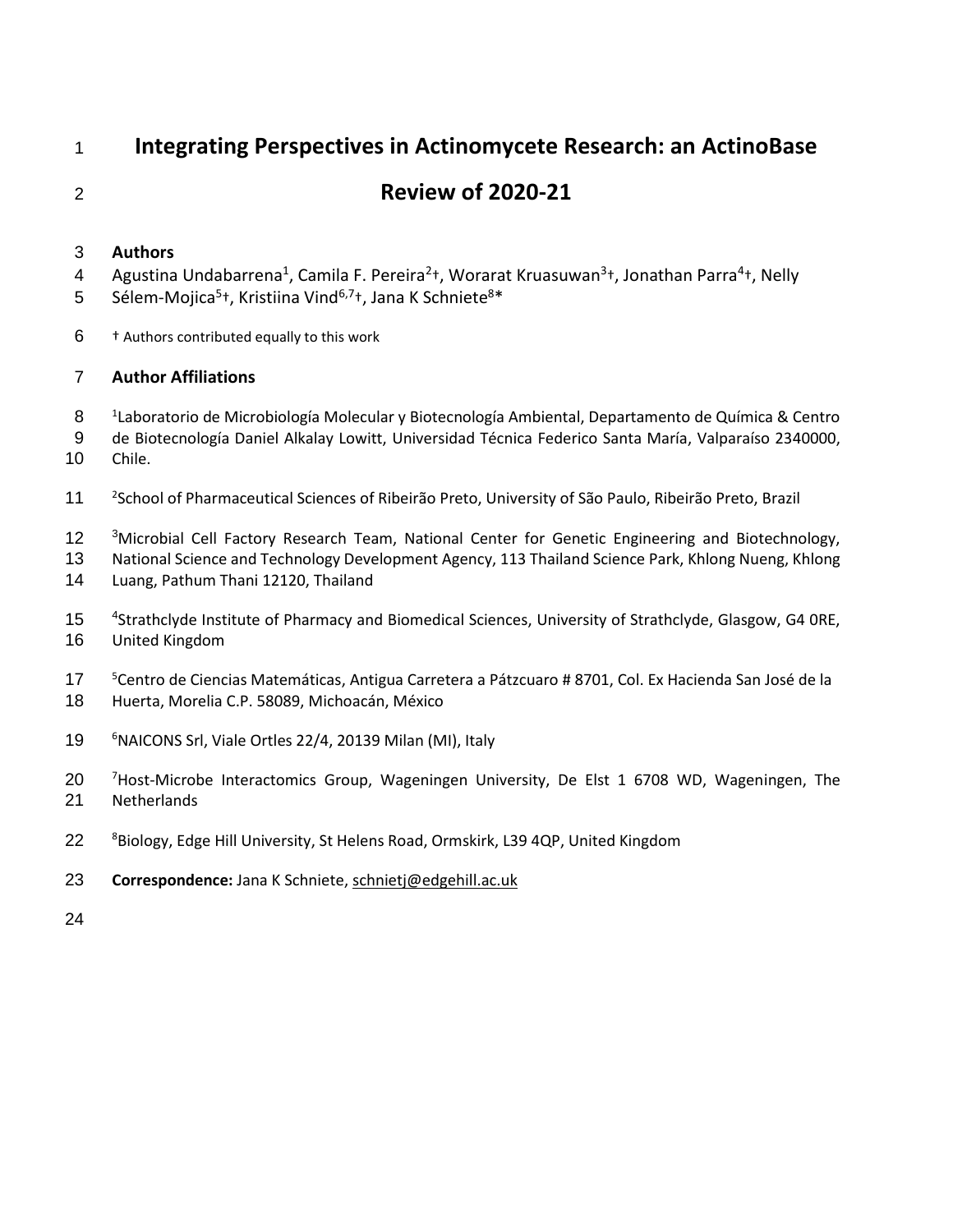### **Abstract**

 Last year ActinoBase, a Wiki-style initiative supported by the UK Microbiology Society, published a review highlighting the research of particular interest to the actinomycete community. Here, we present the second ActinoBase review showcasing selected reports published in 2020 and early 2021, integrating perspectives in the actinomycete field.

 Actinomycetes are well-known for their unsurpassed ability to produce specialised metabolites, of which many are used as therapeutic agents with antibacterial, antifungal, or immunosuppressive activities. Much research is carried out to understand the purpose of these metabolites in the environment, either within communities or in host interactions. Moreover, many efforts have been placed in developing computational tools to handle big data, simplify experimental design, and find new biosynthetic gene cluster prioritisation strategies. Alongside, synthetic biology has provided advances in tools to elucidate the biosynthesis of these metabolites. Additionally, there are still mysteries to be uncovered in understanding the fundamentals of filamentous actinomycetes' developmental cycle and regulation of their metabolism.

This review focuses on research using integrative methodologies and approaches to understand the bigger

picture of actinomycete biology, covering four research areas: *i)* technology and methodology; *ii)*

specialised metabolites; *iii)* development and regulation; and *iv)* ecology and host interactions.

 **Keywords:** ActinoBase; Actinobacteria; development; integrating perspectives; methodology; microbial ecology; natural products; regulation; specialised metabolites; *Streptomyces*.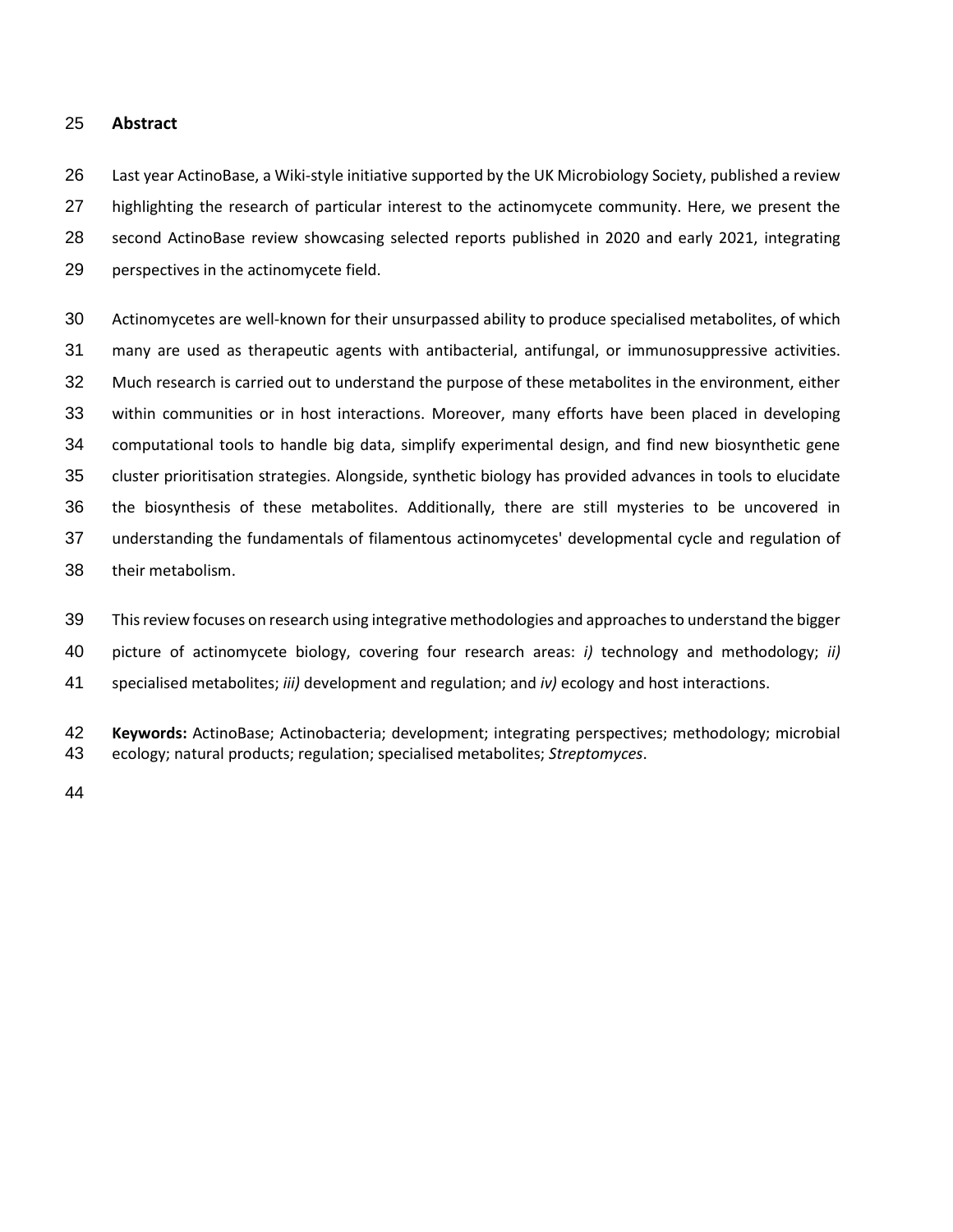### **Abbreviations**

 **AAA,** aromatic amino acids; **antiSMASH**, antibiotics and secondary metabolites analysis shell; **antiSMASH- DB**, antiSMASH database; **BGC**, biosynthetic gene cluster; **BiG-SCAPE**, biosynthetic gene similarity clustering and prospecting engine; **BiG-SLiCE**, Biosynthetic Genes Super-Linear Clustering Engine; **cAMP** cyclic adenosine monophosphate; **c-di-GMP**, bis-(3´,5´)-cyclic di-guanosine monophosphate; **ChIP-seq**, chromatin immunoprecipitation sequencing; **DGC**, diguanylate cyclase; **EAD**, electrophysiological antennal detection; **ESKAPE**, *Enterococcus faecium*, *Staphylococcus aureus*, *Klebsiella pneumoniae*, *Acinetobacter baumanii*, *Pseudomonas aeruginosa* and *Enterobacter* spp. **; FA**, fatty acids; **GBL**, γ- butyrolactone; **GC**, gas chromatography; **GCF**, Gene Cluster Family; **GNPS**, Global Natural Products Social molecular networking; **GPA**, glycopeptide antibiotic; **HMM**, Hidden Markov Models; **IMG-ABC**, Integrated Microbial Genomes Atlas of Biosynthetic Gene Clusters; **iTOL**, interactive tree of life; **LC-MS/MS**, Liquid Chromatography-Tandem Mass Spectrometry; **MAG**, metagenome-assembled genomes; **MIBiG**, Minimum Information about a Biosynthetic Gene Cluster; **MF**, Molecular family; **NMR**, nuclear magnetic resonance; **NP**, natural product; **NRPS**, non-ribosomal peptide synthetase; **OSMAC**, one strain many compounds approach; **PDE**, phosphodiesterase; **PFGE**, pulsed-field gel electrophoresis; **PGP**, plant growth-promoting; **PKS**, polyketide synthase; **QS**, quorum sensing; **RiPP**, ribosomally synthesized and post-translationally modified peptide; **RNA-seq**, RNA-sequencing; **SM**, specialised metabolite; **TCA**, tricarboxylic acid cycle; **TX-TL**, transcription-translation; **VOC**, volatile organic compound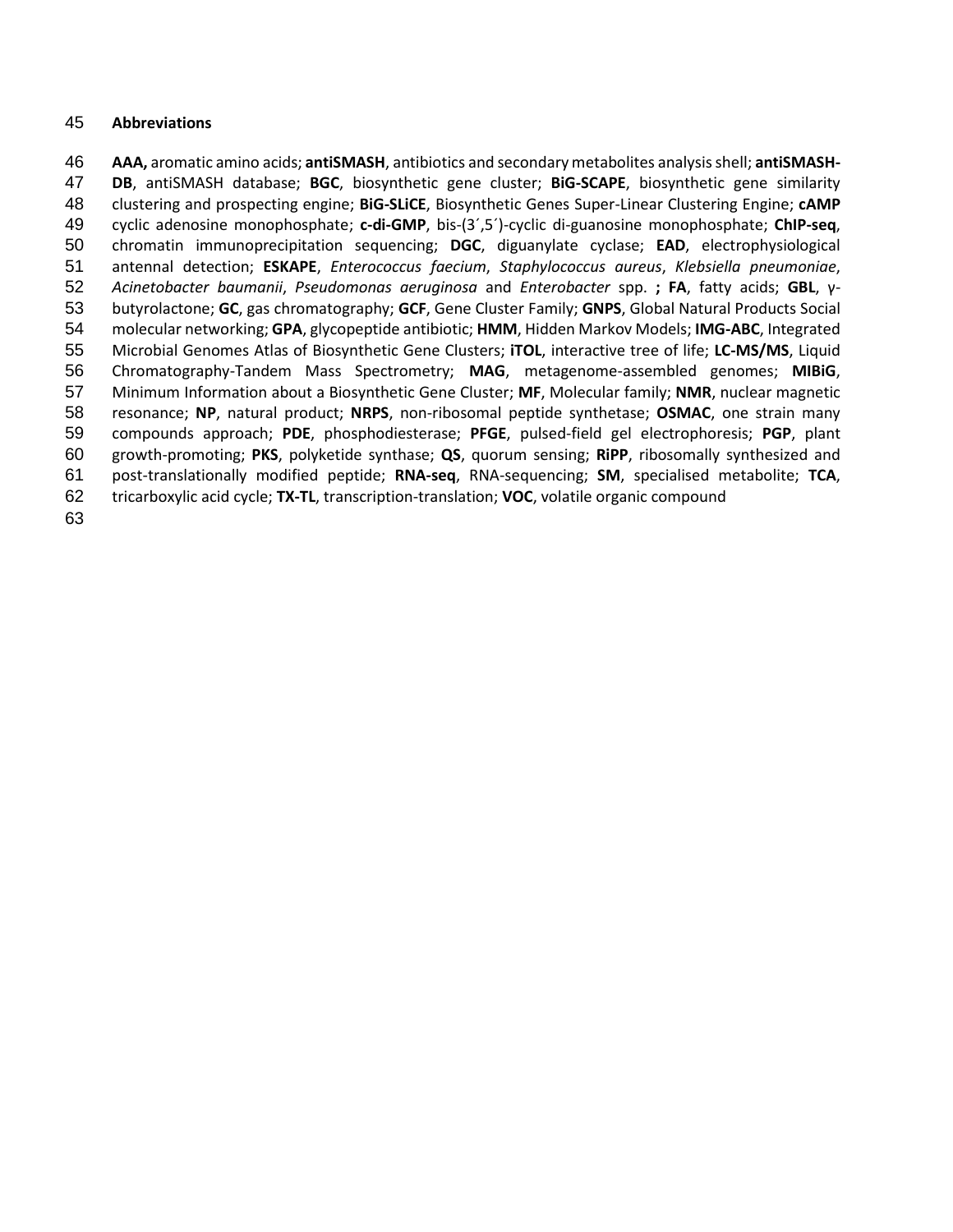#### **Introduction**

 ActinoBase (https://actinobase.org) was established in 2019 with the support of the UK Microbiology Society as a Wiki-style initiative for the actinomycete research community. It aims to create a communal space to distribute knowledge and resources. Last year, ActinoBase published a review highlighting ten publications of important contributions to the field from 2019 [1]. This second review showcases 14 articles that integrate perspectives in actinomycete research from 2020 and early 2021, covering four main areas: *i)* technology and methodology; *ii)* specialised metabolites; *iii)* development and regulation; and *iv)* ecology and host interactions (**Figure 1**).

 Actinobacteria are Gram-positive high GC content bacteria, with a diverse range of morphologies ranging from unicellular cocci or rods to multicellular filamentous hyphae and spore-forming organisms depending on their genera [2]. They are widely distributed across ecosystems, ubiquitous in soil and water habitats, and can live in symbiosis with higher eukaryotes [3]. A striking feature of actinomycete is that they produce chemically diverse specialised metabolites (SMs). SMs are compounds not essential for maintenance and growth, but often play a critical role in interspecies interactions [4]. Additionally, many SMs are of therapeutical value [5], constituting a rich resource for drug discovery [6]. SMs are often referred to as natural products (NPs) as well, this wider term encompasses any compound made by a living organism. Due to the current antimicrobial crisis, there is a need to improve the finding of novel antibiotics from actinomycetes, by developing advances in the detection/production pipeline, and applying integrative approaches to unveil SMs function [7]. For instance, SMs production in *Streptomyces*  is linked to its life cycle [8–10], highlighting the importance of understanding its complex developmental regulation [11].

85 SMs are genetically encoded small molecules produced by a group of co-occurring genes referred to as 86 biosynthetic gene clusters (BGCs), involved in synthesising one or more structurally-similar molecules [5, 87 12]. The genomic era has opened a new roadmap for the study of BGCs with genome mining as a prominent strategy to find candidates for novel bioactive compounds [4, 13, 14]. This has allowed researchers to uncover thousands of new BGCs of different classes, including polyketides (PKs); non- ribosomal peptides (NRPs) [15–18]; PK-NRP hybrid compounds; ribosomally synthesized and post-91 translationally modified peptides (RiPPs) such as lanthipeptides or thiopeptides [19–21]; and volatile organic compounds (VOCs) [22, 23]; among others [24–28].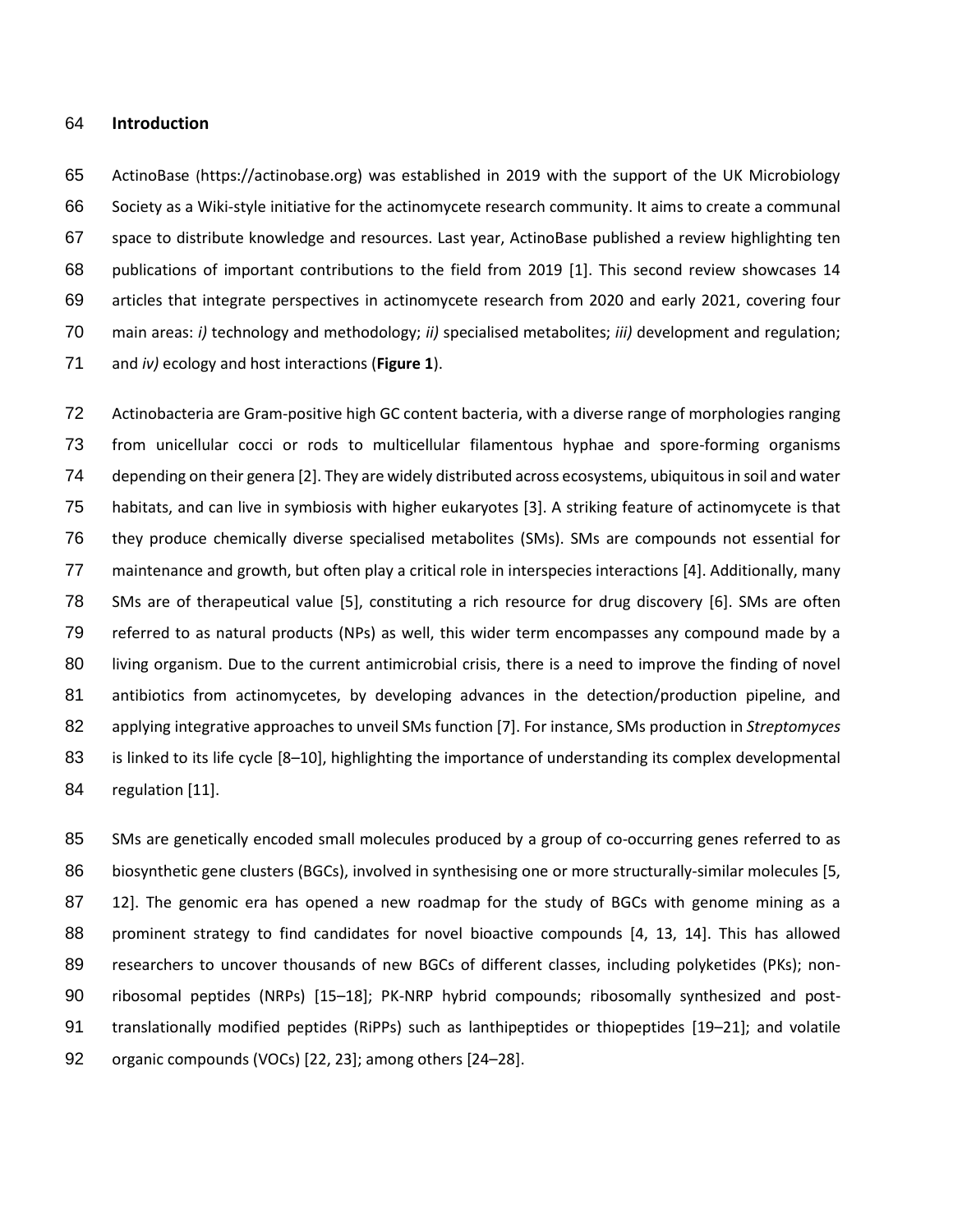Although genomics has revealed key elements of SMs biosynthesis, there are still challenges to overcome. Their low production, the rediscovery of known compounds, and a general lack of understanding of the role of these compounds in nature, as well as the fact that many organism remain unculturable [29, 30]. Moreover, many computational tools for high-throughput data mining have been developed to support BGCs prioritisation and dereplication [31]. Handling big data requires prioritisation to establish selection criteria for certain BGCS based on the specific research context. [32]. Dereplication is selecting a BGCS based on its novelty, often achieved by comparing with databases such as Minimum Information about a Biosynthetic Gene Cluster (MIBiG) [33, 34].

 Additionally, advances in synthetic biology have improved the genetic manipulation of actinomycetes, helping to characterize and functionally validate BGCs predictions [35–37]. Furthermore, engineering BGCs has been crucial to unlocking their potential since most BGCs are silent or cryptic under controlled laboratory conditions [38]. Recent definitions for cryptic and silent BGCS describe cryptic as a BGCS where the compound is unknown, but its biosynthesis is not; and silent as the compound is undetectable [38]. In this context, understanding actinomycete relationships with the environment and other organisms is a crucial factor when searching for BGCs elicitors, referred to as molecules or signals that can trigger the 108 expression of a certain BGCs [11].

 Currently, integrative approaches are used to fill these knowledge gaps, which ultimately deepen our understanding of actinomycete biology. This trend is the central theme of this review, which highlights recent studies from 2020 and early 2021 that integrated genomic, metabolomic, transcriptomic, genetic engineering, and ecological data to provide significant insights in actinomycete research. (**Figure 1**).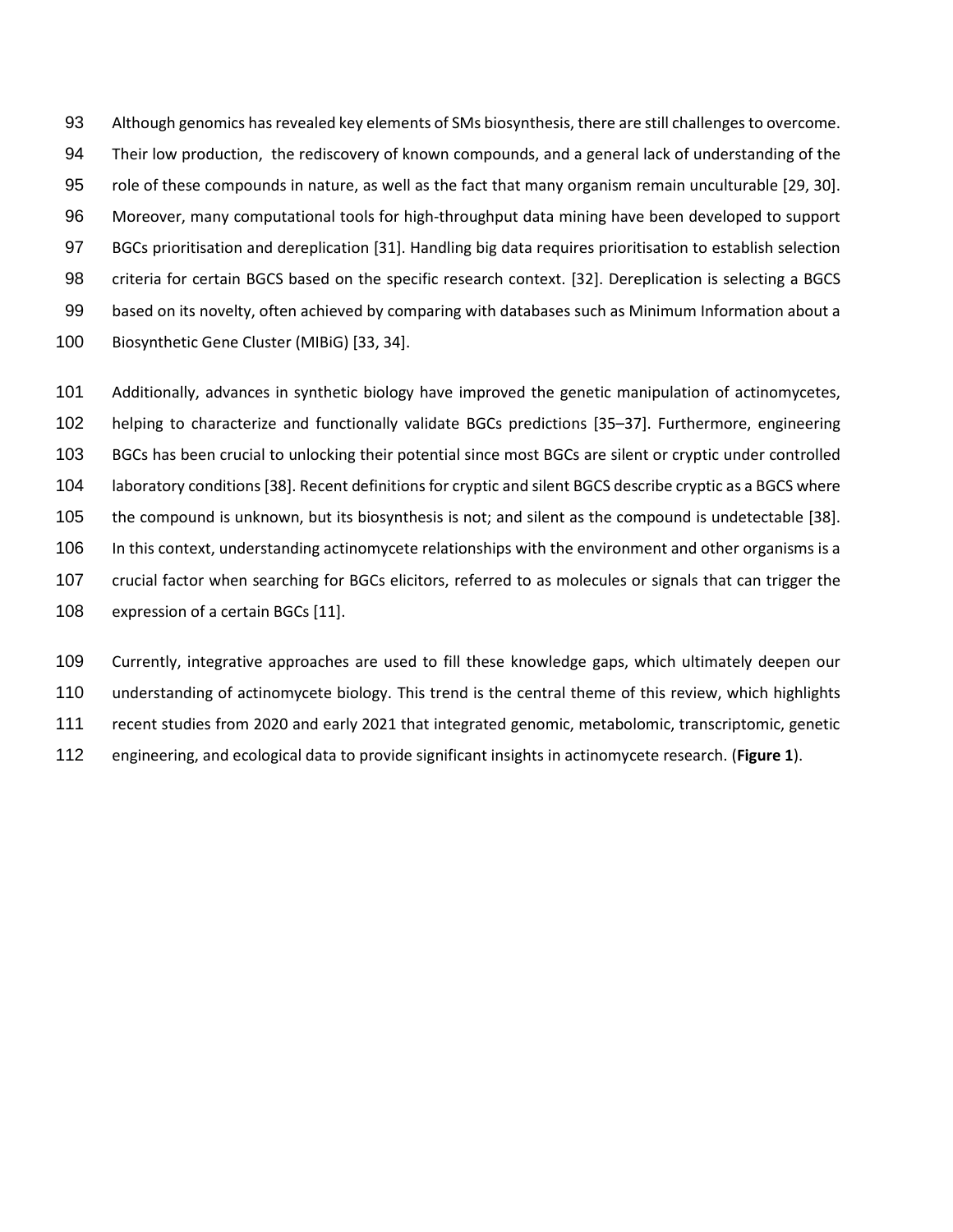#### **I. Technology and Methodology**

 Stagnation in the traditional SMs discovery pipeline has motivated researchers to develop novel strategies for compound discovery [7]. The boost in sequencing has guided genome-based predictions of BGCs with tools such as antiSMASH for BGCs classification, according to their core enzymes [39]. Similarly, PRISM [40], BAGEL [41] or RiPPMiner [42] are complementary mining tools, and a complete list is available here [http://www.secondarymetabolites.org/mining/.](http://www.secondarymetabolites.org/mining/) Development of community resources such as MIBiG repository have been essential for deposit functionally characterised BGCs data in a standardised manner [34]. A continuous challenge is to interpret BGCs in terms of their novelty and function, for which tools facilitating their comparison applied to large data sets have invigorated clinically relevant SMs discovery. Two of these recent tools, BiG-SCAPE [43] and Global Natural Product Social Molecular Networking (GNPS) [44], enable building of interactive similarity networks of BGCs and SMs, respectively. While grouping of BGCs is according to sequence similarity, the grouping of SMs is by mass spectrometry fragmentation patterns (MS/MS). In the past year, these tools have been expanded by the release of BiG-SLiCE [8], BiG- FAM [45] and Qemistree [46], allowing further refinement of big data exploration, which we have selected 127 to address in detail below. A comprehensive general review of the latest bioinformatics development is also offered in Medema (2021) [47].

 In parallel, the field has encountered important methodological advances in synthetic biology. This complementary approach is simplifying the experimental testing of the hypotheses derived from computational predictions. Actinomycete are often hard to genetically manipulate: some exhibit low intrinsic recombination frequencies, are slow-growers, or fail to sporulate; thus, many efforts go to delivering or adapting new tools for their genetic manipulation [48]. Traditionally PCR based technologies such as ReDIRECT [49] have been complemented or replaced by other methods such as the meganuclease I-SceI from *Saccharomyces cerevisiae* [50] for the use in novel and genetically uncharacterised actinomycete; the adaptation of the CRISPR-Cas9 system through the development of pCRISPomyces [36]; and more recently to the CRISPR-BEST system [51], which allows genome manipulation without the introduction of a double-strand break, highlighted in last year's ActinoBase review [1].

 Another challenge in metabolic engineering is that engineered strains frequently become less fit due to unforeseen metabolic constraints and imbalances, necessitating individual and optimisation for each strain and heterologous cloned BGC. Thus, the characterisation of new biosynthetic pathways becomes a 142 very time consuming and laborious process when testing expression in different heterologous hosts. A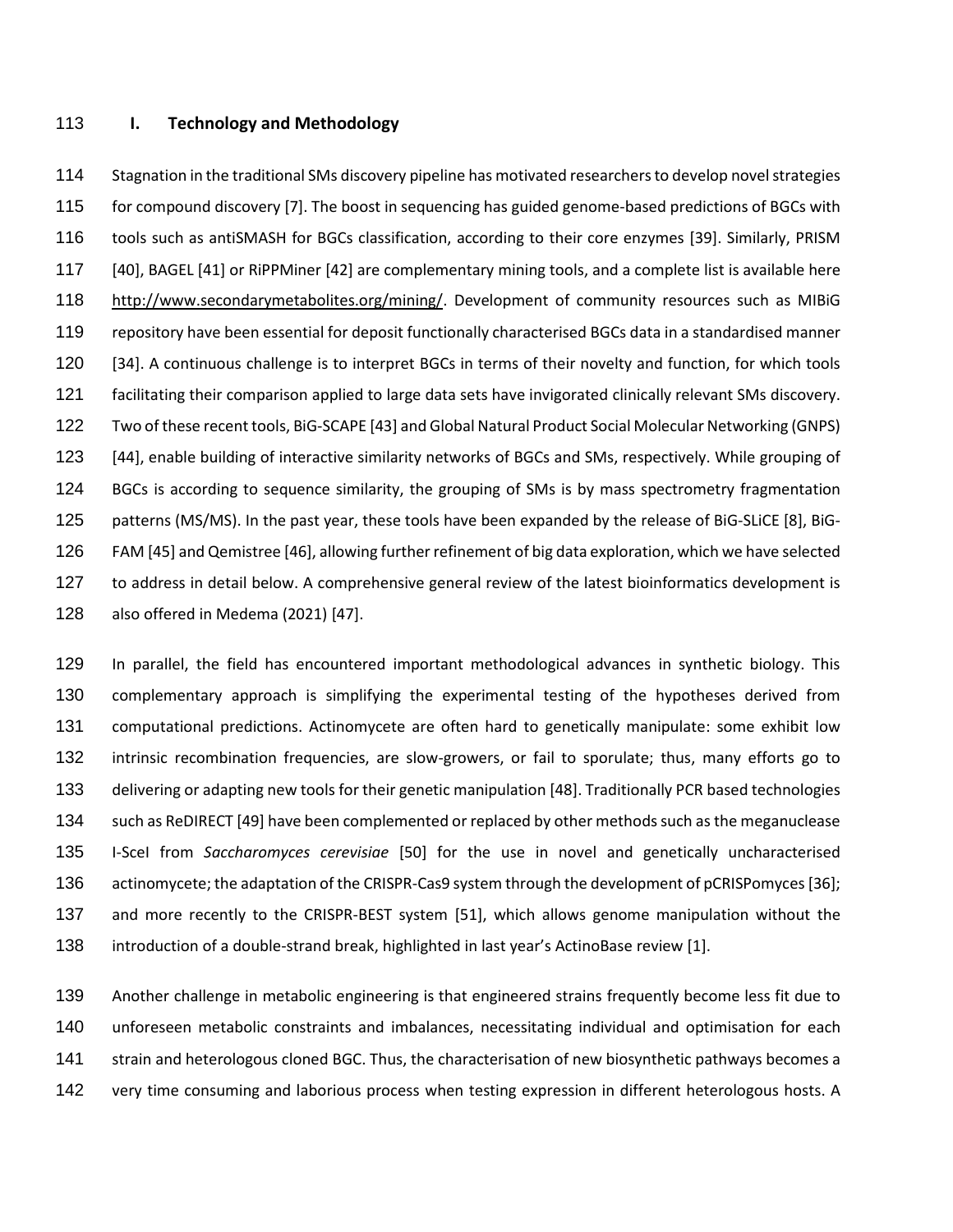detailed review focussing on synthetic biology advances in *Streptomyces* can be found at Breitling *et al*. [37].

 To have a toolbox of entirely synthetic systems controllable for each subclass of BGCs would allow a more streamlined screening of the large amount of cryptic and silent gene clusters that we observe in the *in silico* analyses [52]. We have chosen to highlight two articles with important advances in these topics: an optimised cell-free transcription-translation one-pot reaction that circumvents heterologous hosts' incompatibility and bring us a step closer to the above-mentioned synthetic biology toolbox [54]; and the combination of a quorum-sensing mechanism inside a CRISPRi circuit, allowing a dynamic metabolic engineering approach [53].

#### **BiG-SLiCE: A highly scalable tool maps the diversity of 1.2 million biosynthetic gene clusters** [8]

 One approach to understanding the vast diversity and taxonomic distribution of BGCs is through their comparative study. Homologous BGCs are hypothesized to produce similar SMs, which can be grouped based on sequence similarity into gene cluster families (GCFs). The first tool to accomplish this was BiG- SCAPE which allowed calculation of pairwise distances between BGCs and mapped them onto interactive sequence similarity networks [43]. However, the amount of computing power required by this algorithm was a drawback to scale up from thousands to millions of BGCs. To address this problem, BiG-SLiCE was developed [8]. In contrast to the detailed BiG-SCAPE classification, BiG-SLiCE manages big data by representing BGCs in the Euclidean space, grouping them in non-linear and non-pairwise fashion. In this way, this powerful clustering platform manages to roughly organise 1,225,071 BGCs from genomes and metagenome-assembled genomes (MAGs) in just ten days.

 BiG-SLiCE operates by finding a set of 121,299 BGCs as centres of GCFs after the first round of clustering, assigning BGCs to its corresponding family by considering the minimal distance to these centroids. For centroids determination, BiG-SLiCE firstly encodes BGCs into a numerical vector capturing the presence of selected domains from a curated set of Hidden Markov Models (HMM) from the Pfam database [54]. Subsequently, the BIRCH superlinear clustering algorithm is applied to these numerical vectors to define family profiles [55], and the average vector of the cluster will be determined as the centroid. Centroids are then directed to the second round of clustering, using the K-mean algorithm to allow visualisation in a species tree [56]. As a result, families are grouped into 500 bigger sets called bins. Afterwards, every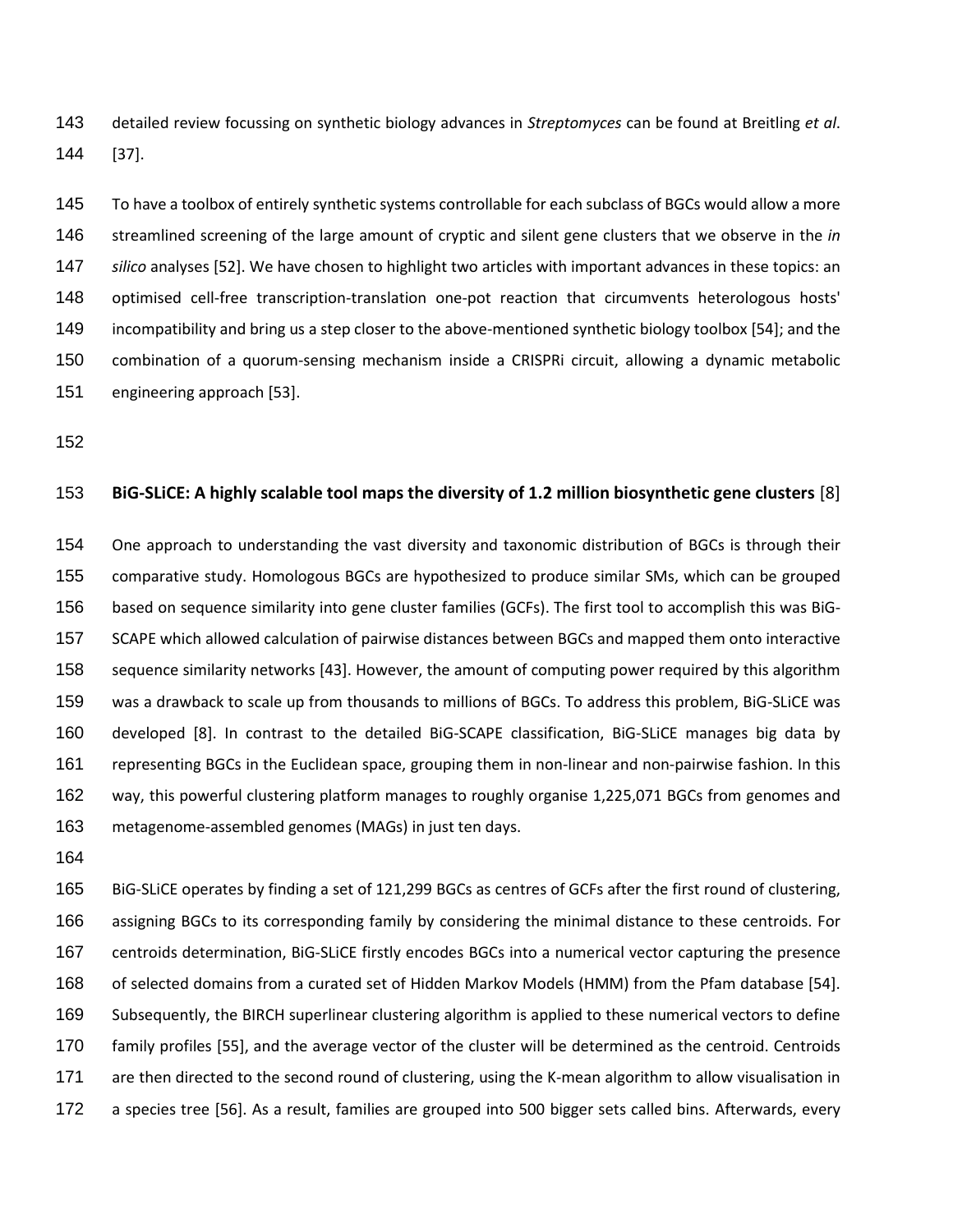BGC is mapped to the closest centroid of these bins and are further classified. Finally, SQLite is used to store this data and allow new BGCs searches (https://www.sqlite.org/index.html), while R and python 175 scripts are provided as visualisation tools.

 For the first time, a global map of biosynthetic diversity was created thanks to BiG-SLiCE: 121,299 centroids from the first round of clustering were grouped into 500 bins, and finally, 1.2 million BGCs were mapped onto these. The 500 bins are displayed in a hierarchical tree allowing exploration of their distribution across different taxa. While *Streptomyces* confirms its status among the genera with the greatest BGCs potential, other members of *Actinobacteria* and Ascomycota, Firmicutes, and Proteobacteria phyla also appear among those bearing important biosynthetic potential. BiG-SLiCE also estimates that only 3.7% of the GCFs are closely related to the characterised MIBiG BGCs, highlighting the unknown chemistry that remains uncovered. Another advantage of BiG-SLiCE is that it allows to rapidly locate a new BGCs of interest via a simple search mode in the pre-calculated families stored in the BiG-FAM database.

 Although BiG-SLiCE was developed to reveal the uncharted biosynthetic potential, it is based solely on antiSMASH-predicted BGCs, and a selection of biosynthetic Pfam domains was used for the construction of the GCFs models. Consequently, genomic vicinities predicted by other algorithms, or BGCs lacking the specifically selected domains, would be left out of the analysis. Hopefully, this will improve in the future. Moreover, due to gene content or sequence variation, each GCF may be subdivided into subsets of BGCs that produce different metabolites. The number of different products by family may differ as well as the genetic variation rate. A remaining challenge is to incorporate different thresholds to integrate each family, considering the chemical variation of its produced metabolites.

# **BiG-FAM: the biosynthetic gene cluster families database** [45]

 The increasing availability of BGCs data created the problem of understanding their diversity on a new computational scale. Specific BGCs databases, such as antiSMASH-DB [57] and IMG-ABC [58], can display similarity to the MIBiG repository. However, they do not consider a metric of distance to homologous BGCs conforming GCFs. Thus, there was a lack of a BGCsfamily database, now fulfilled by the development of BiG-FAM [45]. While BiG-SLiCE solved the problem of defining a metric and algorithm in feasible computational time that allow the classification of the millions of currently available BGCs into GCFs, the BiG-FAM database acts as a repository to display BiG-SLiCE results.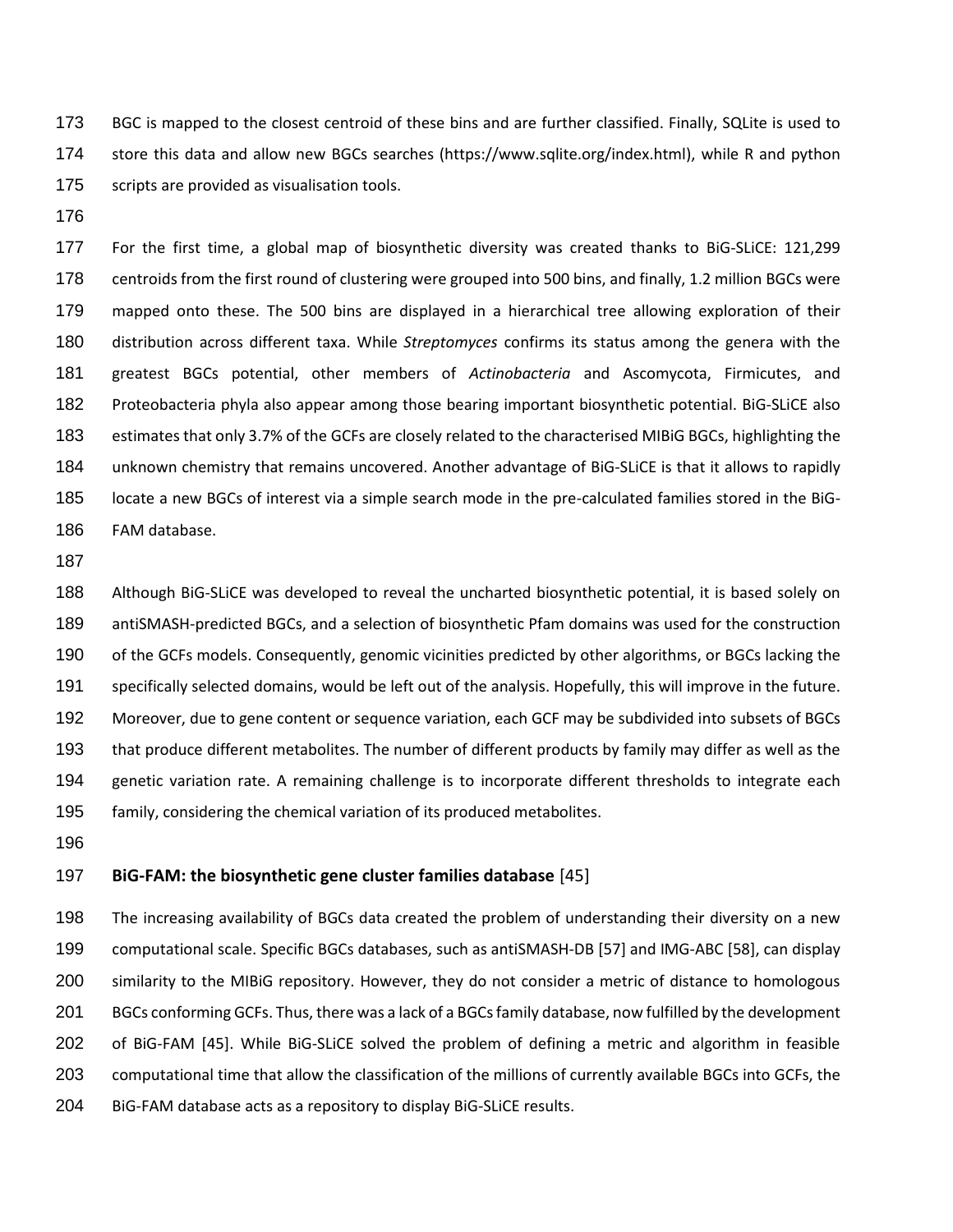In BiG-FAM, SQL is used to provide fast searches (*i.e.*, 0.5 seconds) from BiG-SLiCE pre-calculated families, while Python/R scripts and flask libraries(Python-based web framework) provide a user-friendly interface. BiG-FAM goes beyond a storage and consulting website, as it allows exploring taxonomic distributions by including a web-based query function for users to match their own antiSMASH predicted BGCs onto GCFs, which reveals the closest and distant relatives of the queried BGCs. Meaning that a BGC of interest, not included in the BiG-SLiCE calculation, could easily be situated in BiG-FAM families without the necessity of calculating the distance between the BGC of interest and every other BGC represented in BiG-FAM. Subsequently, BiG-SLiCE can calculate the closest centroid and finally, classify the BGC of interest into the corresponding family. Another advantage of BiG-FAM it includes functionally characterised BGCs from MIBiG, accessible by either using a taxonomy search or other filters of interest. The BiG-FAM result is displayed as an interactive platform by providing graphic visualisation of Pfam domains within each gene and creating a word cloud to show the abundance of these domains.

 Authors showcase BiG-FAM with two examples. First, a ranthipeptide (*i.e.*, radical non-α thioether containing peptides) RiPP BGCs diversity was explored, where ranthipeptide genetic neighbourhood and the precursors needed for its biosynthesis were discovered using a comparative visualisation. Secondly, BGCs assignment into GCFs from a newly sequenced *Streptomyces* strain was carried out, and the novelty of 'Region 15.1' BGC was explored by localizing its family. Using ClusterBlast, this BGC showed low levels of similarity against public databases, consistent with BiG-FAM results, which showed it as a singleton.

 BiG-FAM allowssimilarity searches by adding of another layer of comparison, such as domain architecture, 227 which can add knowledge into more distant BGCs relationships. It can explore homologous BGCs as families and furthermore, it can place BGC of interest within these families. BiG-FAM opens the door to address questions regarding the composition and variation within these families, and their analysis regarding conservation. Nevertheless, as BiG-FAM is not a BGCs database, it does not provide BGC specific details, only family information. Pre-calculation and previous knowledge are required to define parameters such as the minimum set of domains that allow vectorization of BiG-SLiCE, and it can be a drawback when analysing underrepresented clades, such as Archaea, which genomes are one order of magnitude below other domains. Thus, results might be biased towards overrepresented groups.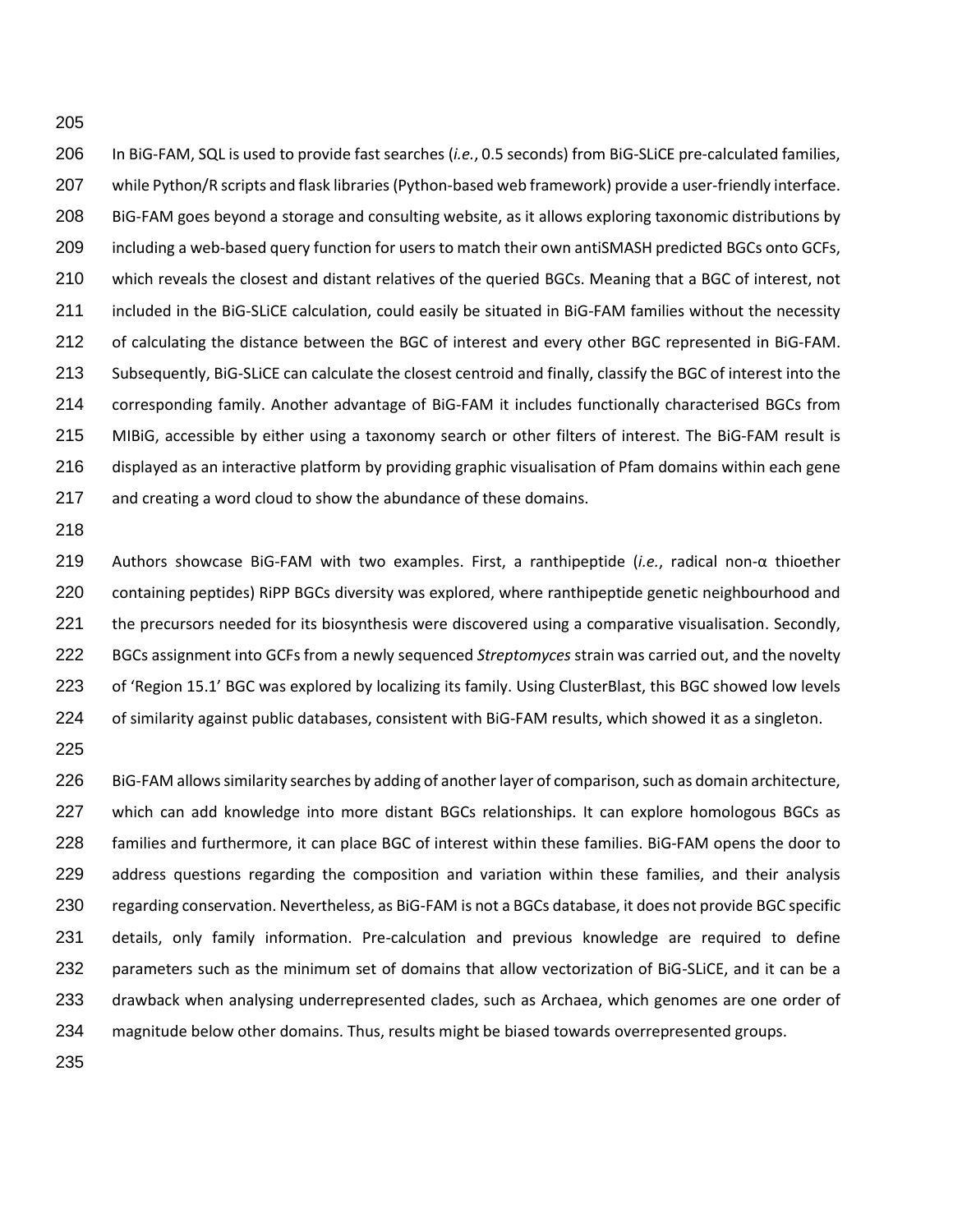An important issue that remains for future work is to understand how to apply these algorithms to other 237 biological processes involving gene clusters, such as operons from central metabolism or unknown BGC classes. The ability to classify and map processes other than specialised metabolism in this way would increase our understanding of specialised metabolite producers. Additionally, metadata such as geographic or ecological distribution of the BGCs families could be incorporated into the database, as it could help answer evolutionary, genomic, and ecological questions regarding BGCs.

# **Chemically informed analyses of metabolomics mass spectrometry data with Qemistree** [46]

 While BiG-SLiCE and BiG-FAM rely on genomic input, metabolomics has also encountered the necessity to develop tools to access big data to extract meaningful information. For instance, GNPS molecular 247 networking [44] allows MS/MS comparison to visualise their relations in discrete molecular families (MFs). In contrast to classical molecular networking, Qemistree enables exploring the relatedness of all features in the dataset. Qemistree is a tree-based metabolomics visualisation tool for tandem MS data from untargeted metabolomics experiments, hierarchically representing chemical features, analogous to phylogenetic tree building for sequences.

 The pipeline utilises chemical feature detection [59] followed by SIRIUS [60, 61] to determine each feature's molecular formula, and using the fragmentation pattern to estimate the best fragmentation tree. In the next step, CSI: FingerID [62] uses those fragmentation trees and kernel support vector machines to predict molecular properties resulting in molecular fingerprints. Pairwise distances are then calculated and hierarchically clustered to generate a tree representing structural relationships. Finally, ClassyFire [63] can assign chemical taxonomy and iTOL acts as a visualisation tool for the resulting tree [64]. The software pipeline is freely available either as a QIIME2 plugin [65] or GNPS networking flow [66].

 The authors utilise three different approaches to evaluate the tool by case studies. The first one attempts to demonstrate Qemistree's advantage over traditional analysis tools relying on molecular fingerprints, independent of retention time shifts that could result from differing elution conditions. The second one shows that the tree-based analysis using chemical relatedness can detect similarities among different samples, where traditional methods often lead to an over-assumption of differences. Last, a heterogeneous dataset was obtained, showing that the chemical features agreed with ClassyFire, confirming that molecular fingerprints are a suitable marker.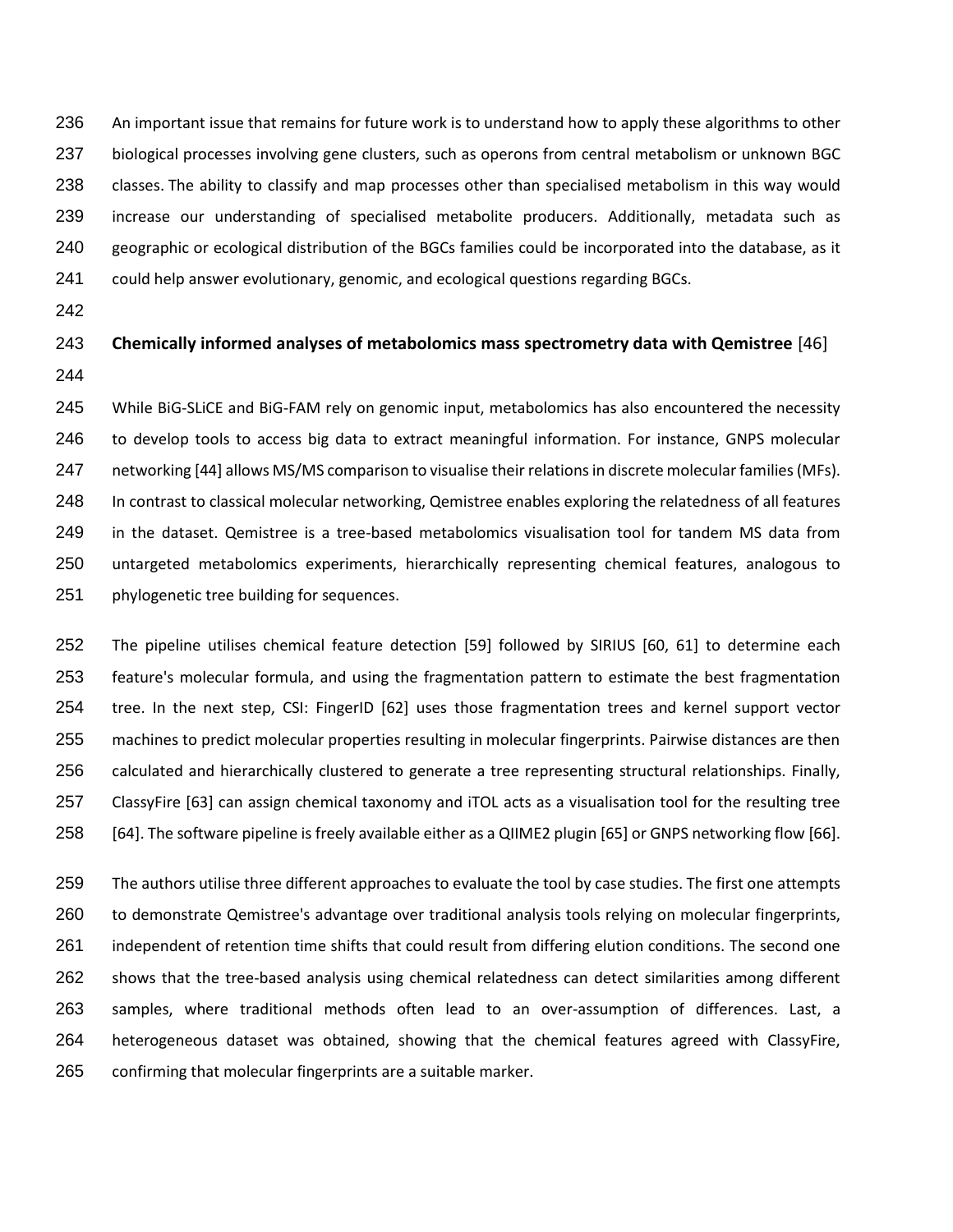Qemistree relies on molecular fingerprints and their prediction is limited to the quality and coverage available in MS/MS spectral databases. In the future, it will be interesting if the concept of Qemistree can be applied on other chemical relationship markers such as chemical classes, spectral motifs and shared biosynthetic origins, however this will require further benchmarking to assess when to use which approach.

 Overall, Qemistree is universally applicable and a readily available tool to interpret and visualize complex metabolomics data. As GNPS is already widely used in the actinomycete community, this additional feature in the pipeline will be of value to compare samples from different taxa and/or environments to discover novel chemical diversity and aid dereplication challenges at a large scale, like the Earth Microbiome project [67]. Moreover, it adds another layer of understanding, taking into consideration molecular relatedness in addition to the genetic one.

### **A** *Streptomyces venezuelae* **Cell-Free Toolkit for Synthetic Biology** [68]

 Cell-free systems are powerful tools in synthetic biology, allowing a controlled and simplified environment to study specific cellular processes in the absence of the entirety and complexities of cells [69]. Due to mostly unknown regulatory circuits for silent BGCs, cell-free systems stand as an attractive and fast wet-281 lab option to test hypotheses derived from computational predictions.

 Moore *et al*. introduce an optimised cell-free transcription-translation (TX-TL) system tailored for studying *Streptomyces* silent metabolic pathways. Cell-free TX-TL systems are crude cell extracts (or purified ribosomes) containing translation factors and the respective DNA coding for the pathway of interest on a plasmid in a buffered solution. Thus, it allows a quick and inexpensive way of studying transcription, translation and biosynthesis in a "one-pot" reaction [70–72]. It offers a simplified and controllable environment to study SMs by providing precursors for biosynthesis and direct control over feeding 288 precursors in short experimental time scales. Moreover, it is crucial for circumventing unknown regulatory cascades by providing the genes of interest on a plasmid under the control of a chosen promoter.

 A robust, high-yield *Streptomyces* TX-TL protocol is achieved by optimising temperature; pH; regulatory elements (*i.e.*, promoter strength, start codon preference, terminator); energy solution (*i.e.*, NTP concentration); ATP regeneration (*i.e.*, secondary energy sources); RNase inhibition (*i.e.*, polyvinyl sulfonic acid (PVSA) concentration); DNA concentration and methylation, yielding at least 6-fold improvement to 294 the previous system with fewer batch variations.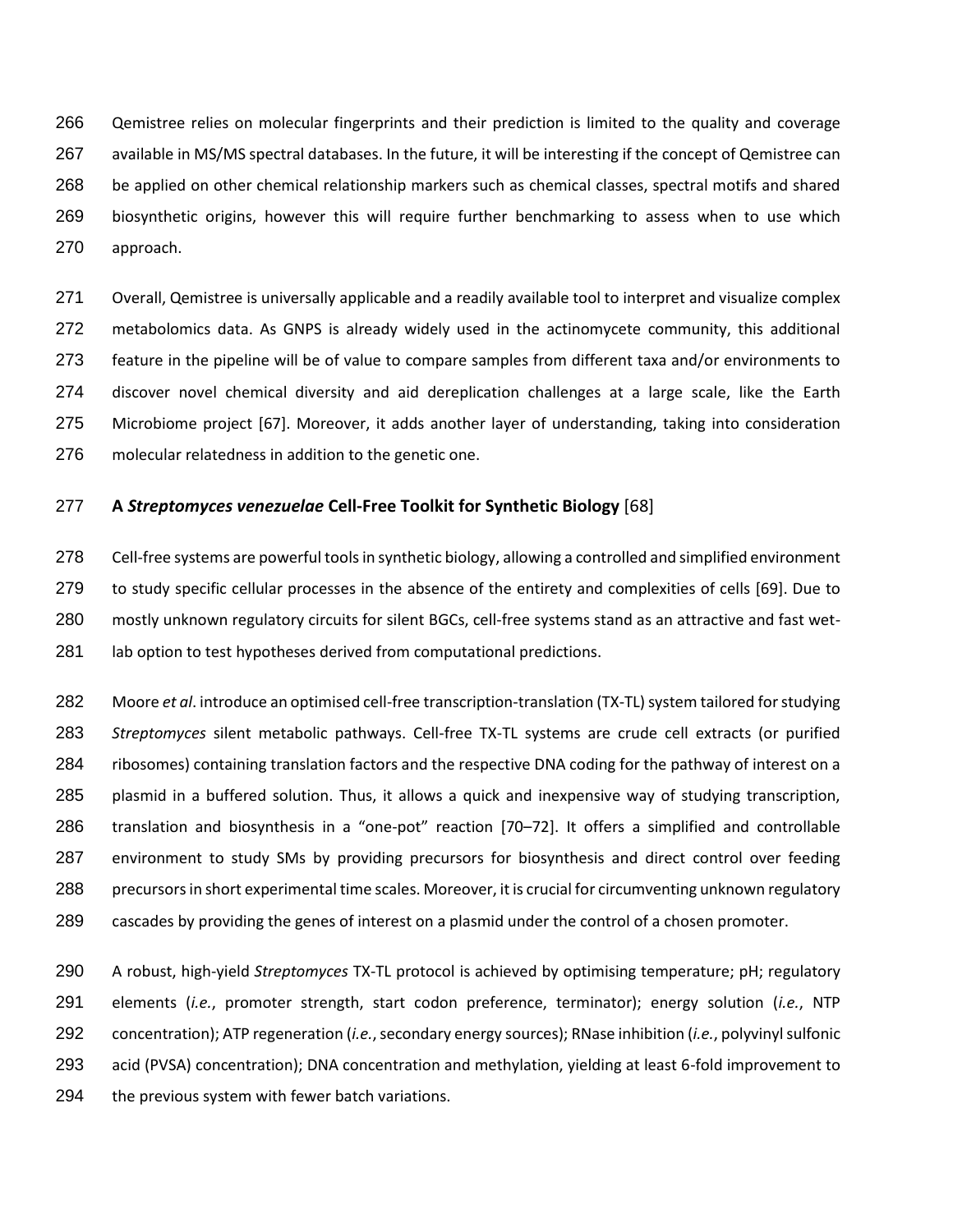Protein expression yields were assessed by codon optimised expression of genes for sfGFP, mVenus and mScarlet as reporters using real-time detection, as well as the expression of the oxytetracyline enzymes (*otc* cluster) from *S. rimosus*, and three NRPS genes (*txtA and txtB* from *S. scabiei*; and an unknown NRPS from *S. rimosus*). Furthermore, they also studied the expression using a codon optimised GUS reporter and two pathways from *S. venezuelae* DSM-40230: the copper metallochaperone (MelC1) and tyrosinase (TyrC) from the melanin pathway, as well as the early-stage *haem* pathway (HemB, HemD-CysG, HemC). In both cases, the TX-TL systems supported transcription, translation, and biosynthesis, as they observed the brown pigment for melanin by UV light absorption and intermediate products from the *haem* pathway by LC-MS analysis.

 Overall, this work is a promising proof of concept for using cell-free extracts in SMs research, which may lead to the characterisation of unknown BGCs from genome mining. However, further challenges remain in applying it to environmental strains and other classes of specialised metabolites, where less *a priori* knowledge is available. Nevertheless, this tool has potential for scalability that could lead to the chemical purification and characterisation of new metabolites, circumventing incompatibilities with heterologous hosts, a typical obstacle in traditional approaches [73].

# **Developing an endogenous quorum-sensing based CRISPRi circuit for autonomous and tuneable dynamic regulation of multiple targets in** *Streptomyces* [53]

 Traditional metabolic engineering often referred to as static metabolic engineering, mainly uses two approaches to increase metabolite titres: either by deleting genes from competing pathways to force the metabolic flux into a specific pathway, or by overexpressing key enzymes through engineering promoters or ribosome binding sites [74]. However, this often results in an overall reduced strain fitness caused by metabolic imbalances due to competition around cellular resources, leading to the accumulation of certain undesired products and/or decreased growth rates. The formation of heterogenous microenvironments inside large scale bioreactors can also lead to variable performance of statically engineered strains. A comprehensive overview of the challenges can be found in Hartline *et al*. [75].

 Dynamic metabolic engineering approaches attempt to create an autonomous response based on the environmental factors or internal metabolic states. Tian *et al*. introduce a pathway-independent regulation using a CRISPR-based tool with integrated quorum sensing (EQCi) to regulate multiple target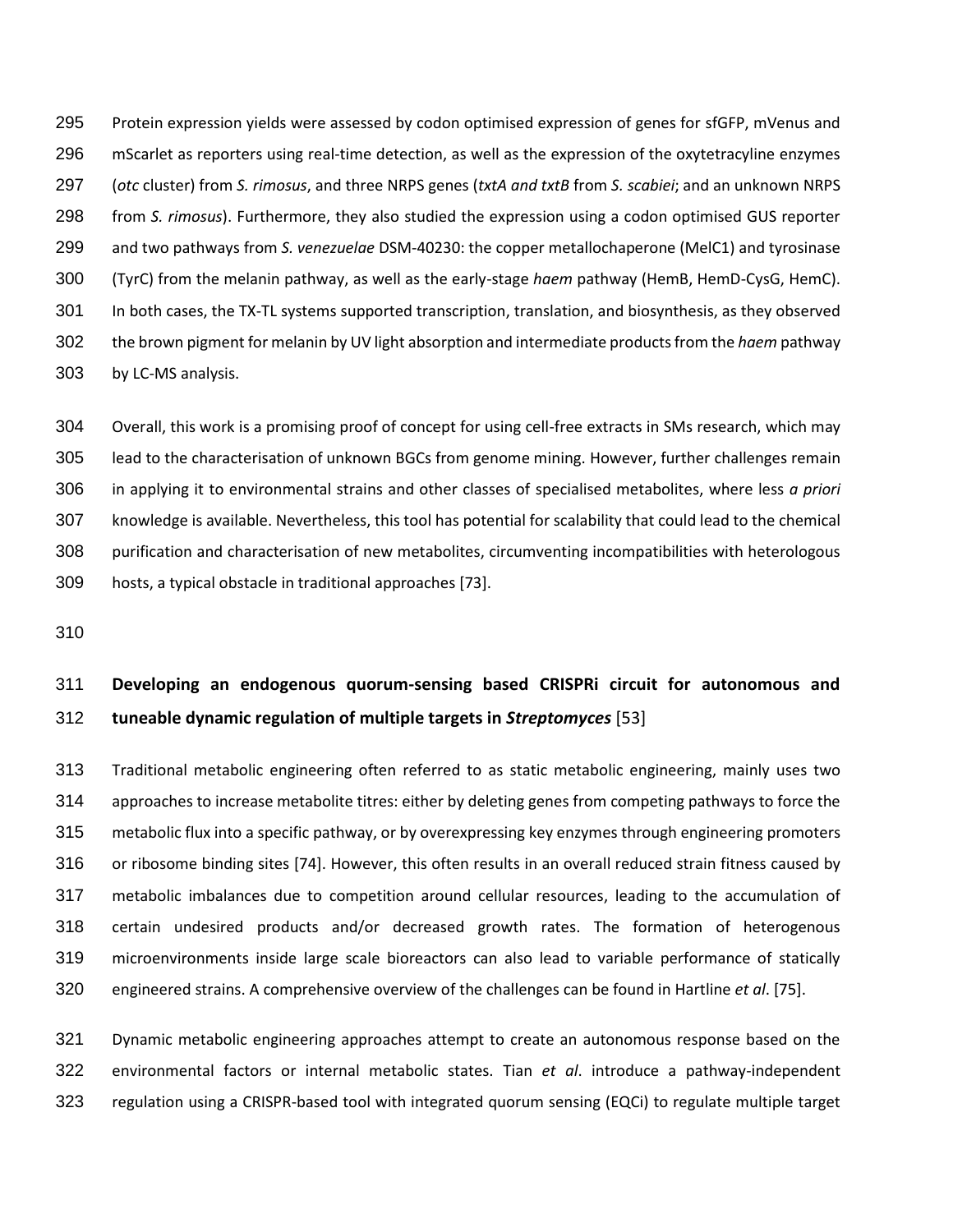genes in *Streptomyces*. The quorum sensing component allows an autonomic and dynamic response by the strain to its environment [76]. The authors designed an EQCi circuit to respond in a density-dependent manner using a γ-butyrolactone (GBL) responsive promoter to drive dCas9 expression and a synthetic promoter to regulate the transcription of guide RNAs (gRNAs) targeting genes of interest. GBLs are well- known for playing a role as regulatory molecules for antibiotic production and development in *Streptomyces* [77] which counteract the aforementioned challenges.

- The system was validated with rapamycin, a polyketide produced by *S. rapamycinicus*, by perturbing three key nodes in primary metabolism to shift metabolic fluxes toward enhanced rapamycin production: fatty acid (FA) synthesis, tricarboxylic acid (TCA) cycle, and aromatic amino acid (AAA), which are competing with the rapamycin biosynthetic pathway over precursor molecules such as malonyl-CoA and methyl- malonyl-CoA. The EQCi-based individual repression of key genes in the TCA, FA and AAA resulted in increased rapamycin titres and had little or no effect on cell growth. Validation of the EQCi circuit was performed targeting three genes simultaneously on rapamycin production. Interestingly, the EQCi circuit harbouring the gRNA combination of three genes generated the highest titre (∼660%) of rapamycin compared to controls. Repressing the transcript levels of these target genes confirmed that they were dynamically regulated in a cell density-dependent manner.
- Additionally, the applicability of the EQCi circuit was demonstrated with actinorhodin, a polyketide produced by *S. coelicolor* [78]. Remarkably, the strain carrying the same EQCi system targeting *gltA* gene (*sco2736*) from the TCA cycle showed ∼850% more actinorhodin than the wild type [78].
- In summary, incorporating both the QS system and CRISPRi allows an adjustable, completely autonomous, and dynamic downregulation of single or multiple pathways leading to metabolic flux redirection, thus increasing target product biosynthesis without further interventions. However, off-target effects of the gRNAs may result in unforeseen changes in metabolic flux as various genes are silenced simultaneously. The result may be an insufficient supply of metabolites for primary metabolism and lead to growth retardation and lower production yields. Therefore, a way forward will be to conduct quantitative studies where various gRNAs are created for each gene and using sequencing to determine the best position for each gRNA for the desired level of expression. Such quantitative datasets could enable computational models for gRNA placement. Overall, this tool holds the potential to become a universal technology for other industrial microorganisms.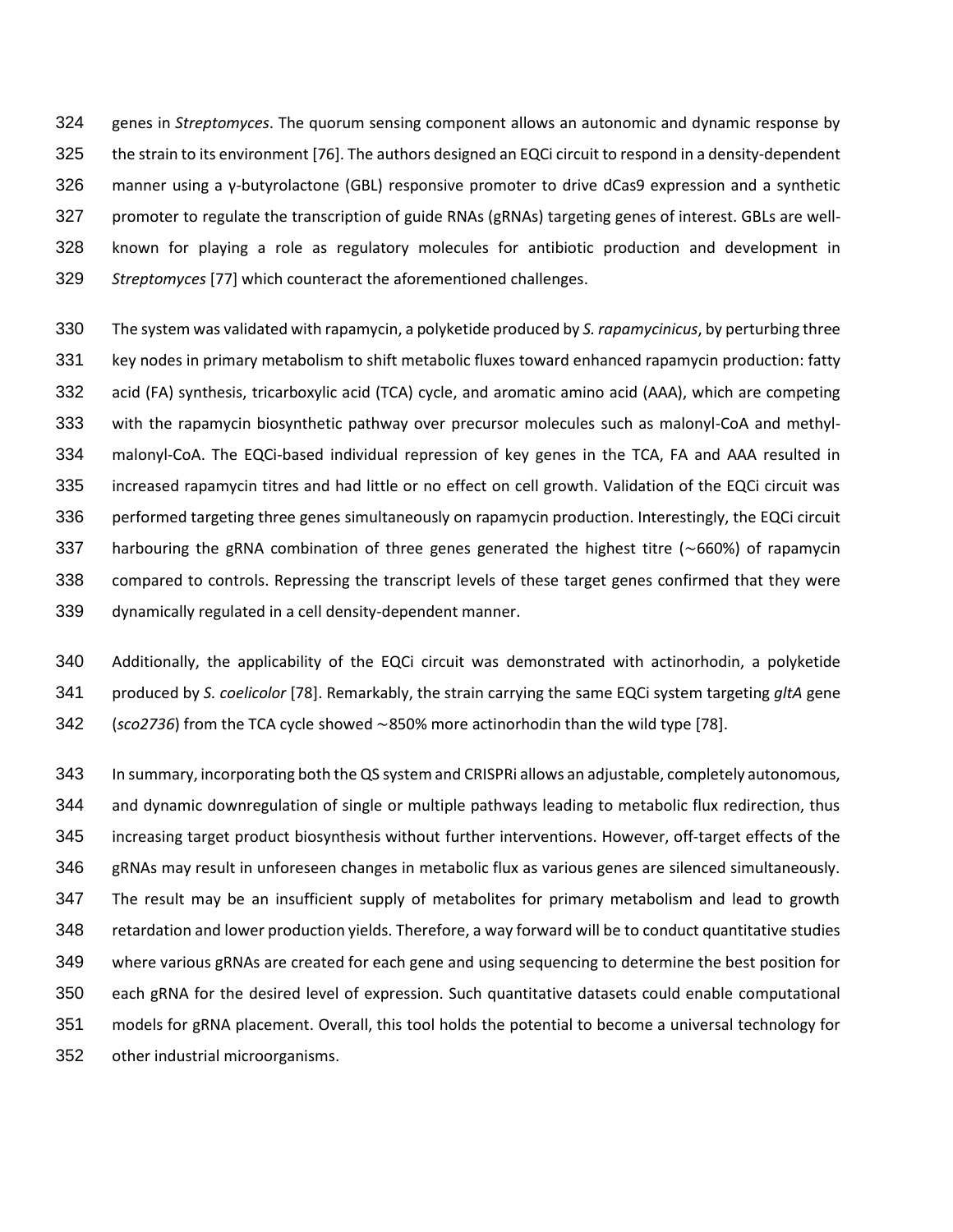Taken together the development of both data analysis tools to mine the ever-increasing amount of available data from genomes, transcriptomes, proteomes, and metabolomes along with the much-needed advancement of synthetic biology tools and the adaptations of genetic manipulation methodologies already available in other organisms, has improved and facilitated the study of the extensive metabolic repertoire of actinomycete. These pioneer signs of progress have a major effect on the study of SMs. The computational predictive tools and the experimental methods are intrinsically linked, as advancement in the first informs the next step of development in the second. In the following sections, we addressed the link between computational and synthetic biology approaches to understand development and regulation of specialised metabolism, and their ecological interactions.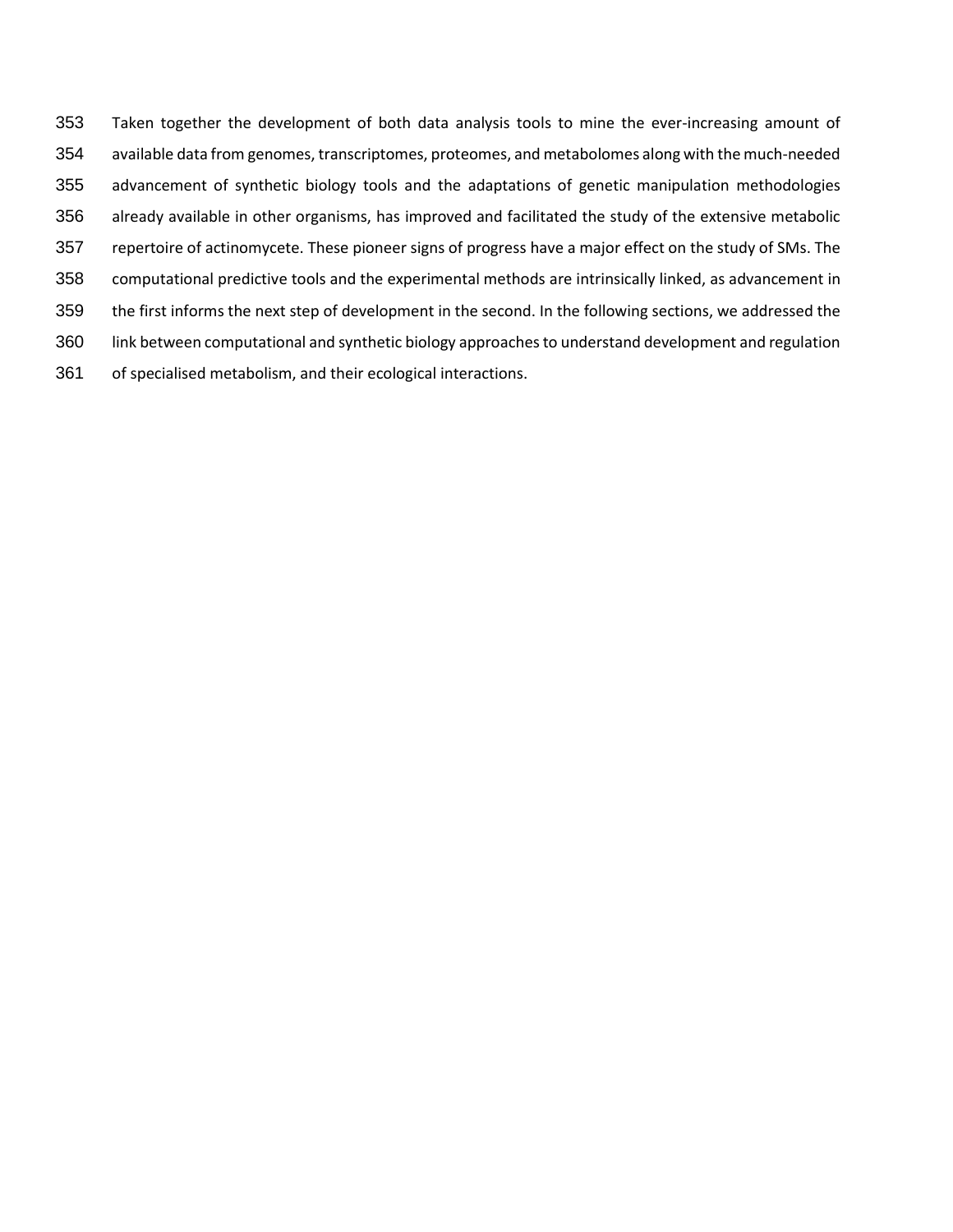#### **II. Specialised Metabolites**

 Actinomycetes have evolved a complex chemical language by synthesising diverse SMs detectable by the presence of a high number of BGCs in their genomes [5]. For bioprospecting novel SMs, considerable resources have been invested in pursuing unique reservoirs and unveiling their striking features. For instance, rare actinomycete, which represent less frequently isolated genera than *Streptomyces*[79], have become established sources for structurally-diverse and chemically-unique SMs[80]. Special attention has also been placed into marine actinomycete, where highly-bioactive novel taxa have been described, such as *Salinispora* spp. [81, 82]. Furthermore, underexploited environments that drive unique evolutionary pressures have also been recently investigated, such as polar regions [83], caves [84–86], and deserts [87– 89].

 Combining omics technology, such as genome mining and untargeted metabolomics, offer powerful means to gain insights into the natural role of SMs. One of the selected studies uses high-throughput comparative genomics of the rare genus *Nocardia* to reveal how variations on BGCs reflected differences in the chemical structure of the compounds [90]. We also discuss a second study where the chemical potential of rare actinomycete from unusual habitats such as polar regions is explored, linking this chemical potential to their genomic information through the novel tool NPLinker [91].

 The availability of big data has encouraged the design of new mining tools for uncommon BGCs classes enabling novel insights into SMs. This is the case for our selected paper that describes one novel approach based on phylogenetic relationships and evolutionary divergence within a gene cluster to guide the subsequent experimental rationale [92]. Moreover, the chemical-reverse approach can also be informative, which takes compound elucidation as the starting point to go backwards and attempt to link its production to the responsible BGC [93]. Altogether, these different approaches increase the likelihood of discovering new BGCs to access the chemical uniqueness of their respective products, both crucial to discovering novel SMs.

### **Comparative genomics and metabolomics in the genus** *Nocardia* [90]

 A valuable approach to studying rare actinomycete relies on performing a deeper investigation of a promising genus through high-throughput comparative genomics and metabolomics of closely related species. Männle *et al.* applied genomic tools to predict molecules produced by BGCs and compare the findings with metabolomics data to identify chemical divergences in the structure of the compounds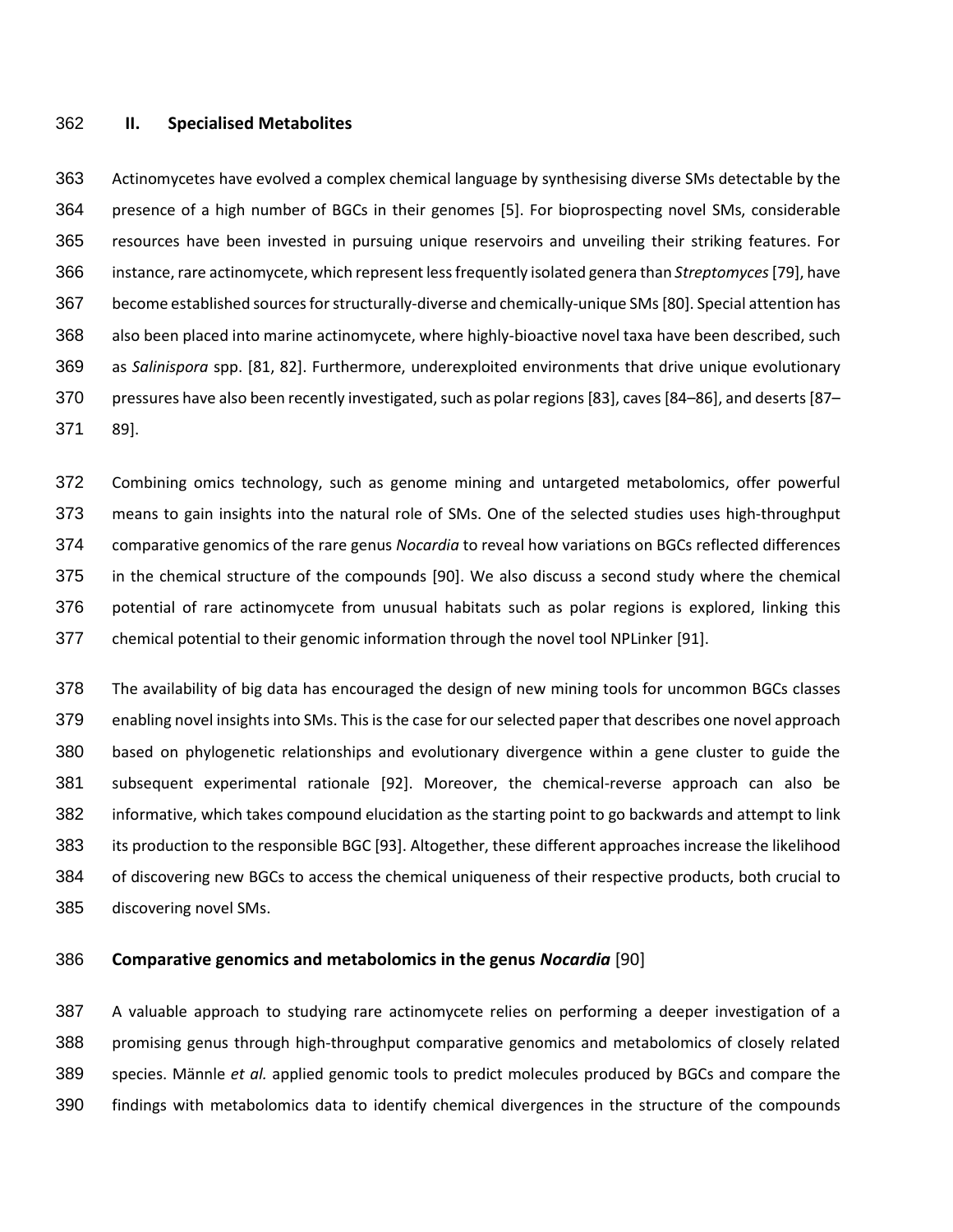related to variations in the BGCs. Although still a major challenge, authors merged several data sets obtained from different technics and tools, such as antiSMASH, BiG-SCAPE, LC-MS/MS, GNPS, and NMR, by studying a conserved metabolic pathway from *Nocardia* strains.

 First, phylogenetic inferences of over 100 *Nocardia* genomes from diverse sources were constructed based on conserved housekeeping genes, retrieving six major clades. Correlation between BGCs abundance and the respective clades was observed, and BGCs diversity was further investigated by applying BiG-SCAPE. As several GCFs were widespread in *Nocardia* genomes, authors focused on a conserved cluster predicted to produce nocobactin-like siderophores. Strict adjustment of BiG-SCAPE threshold similarity parameters resulted in the formation of gene clusters subfamilies. Thus, it was possible to observe that each subfamily of clusters had divergence in their metabolic pathway genes. Compounds biosynthesized by the BGCs of these subfamilies were predicted, and 12 *Nocardia* strains were cultivated to analyse their metabolomics profile through LC-MS/MS.

 Furthermore, a molecular network was constructed using the GNPS platform, and correlated with the GCFs network. Analysis of detected ions led to the identification of nocobactin-like compounds based on fragmentation patterns and NMR data. These experimental results supported the bioinformatic predictions, allowing the assignment of BGC candidates to derivatives of known compounds. Also, a *Nocardia* strain was identified that might produce previously undescribed nocobactin variants.

 Although the authors successfully correlated the prediction and identification of various nocobactin-type compounds, they could not detect these molecules from two *Nocardia* species that bear the biosynthetic capacity (*i.e.*, *N. araoensis* NBRC 100135 and *N. takedensis* NBRC 100417). Instead, they discovered that these strains produce mycobactins, which leaves room for further research. This study is a promising example of developing the genomic-driven discovery of new compounds in conserved biosynthetic pathways. It demonstrates that through computational predictions and wet-lab experiments, BGCs investigation by similarity networks can predict structural variations in SMs.

# **Comparative metabologenomics analysis of polar Actinomycetes** [91]

 Although computational networking approaches such as GNPS and BiG-SCAPE are widely used tools for large-scale metabolomics and BGCs data analyses, respectively, the importance of linking these datasets is just beginning to be recognized [94]. In this sense, Soldatou *et al*. applied the novel platform NPLinker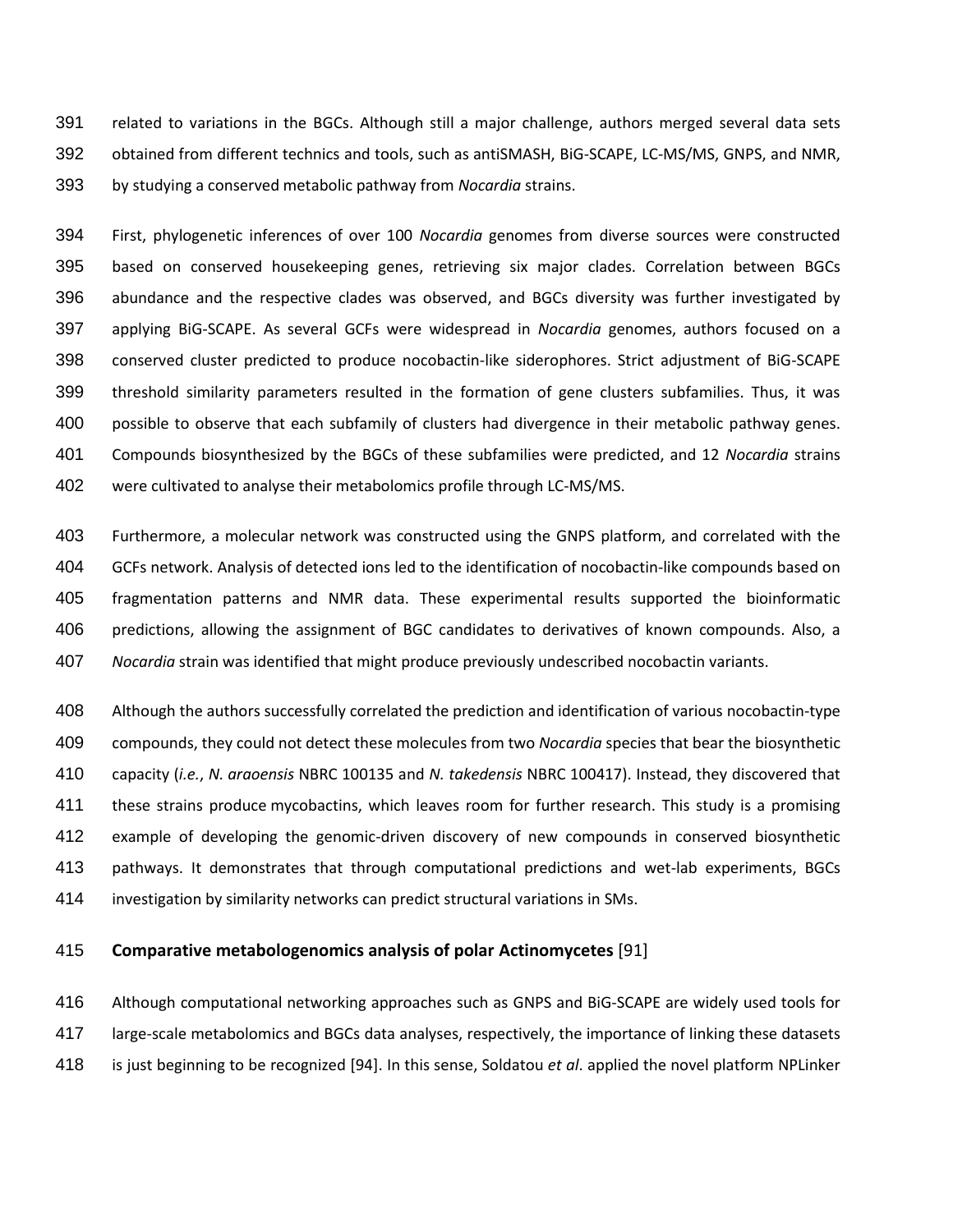[95], an unsupervised method for integrating paired omics data, to establish links between complex metabolomics and genomics datasets relating to marine polar actinomycetes [91].

 In a previous report, authors' investigated the diversity of strains in marine sediments from the Arctic and Antarctic using culturable and metagenomics approaches, which leads to a collection of 50 actinomycete strains [83]. Soldatou *et al.* went a step further into exploring the chemical potential of twenty-five strains of these phylogenetically and geographically diverse polar rare actinomycetes. In an attempt to discover chemical diversity, underexplored genera -in comparison to *Streptomyces* [79]- were selected, including *Pseudonocardia* spp., *Micrococcus* spp., *Rhodococcus* spp., and *Microbacterium* spp. By applying the one strain many compounds approach (OSMAC), a collection of 100 extracts was produced and analysed via LC-MS/MS. Then, the distribution of parent ions as an equivalent of detected metabolites was correlated to bioactivity against ESKAPE pathogens. However, it was found that bioactivity was not necessarily related to the highest number of parent ions. A molecular networking analysis, which included the MolNetEnhancer workflow [96], was carried out to assess the chemical diversity and cluster the paired ions into MFs.

 Additionally, genome mining for 17 strains sequenced by Illumina technology revealed a total of 133 BGCs, where 67% showed none or low homology to the MIBiG repository [97], suggesting novelty on the biosynthetic potential of the analysed strains. After clustering the BGCs into GCFs using BiG-SCAPE, NPLinker was used to suggest potential links between GCFs and MFs based on two standardised scoring functions. This approach made it possible to predict four metabolites, including the known compounds ectoine and chloramphenicol, whose experimental validation awaits to be confirmed.

 Soldatou *et al*. show how the study of phylogenetically diverse polar actinomycetes can lead to the discovery of novel chemistry. For instance, marine *Pseudonocardia* and *Rhodococcus* strains were identified as potential sources of bioactive metabolites for further studies. Despite their interesting bioactivity profile, *Pseudonocardia* strains were excluded from the genomic analysis due to difficulties in assembling a complete genome from short reads, which would be interesting to cover in future.

 Although one of the major limitations of the metabologenomic approach was the relatively low number of publicly available experimental datasets, the proposed methodology proved to be an effective tool for strain prioritisation, thus constituting a promising strategy for accelerating the discovery of novel chemistry derived SMs. Undoubtedly, further integration of bioactivity with the paired omics data will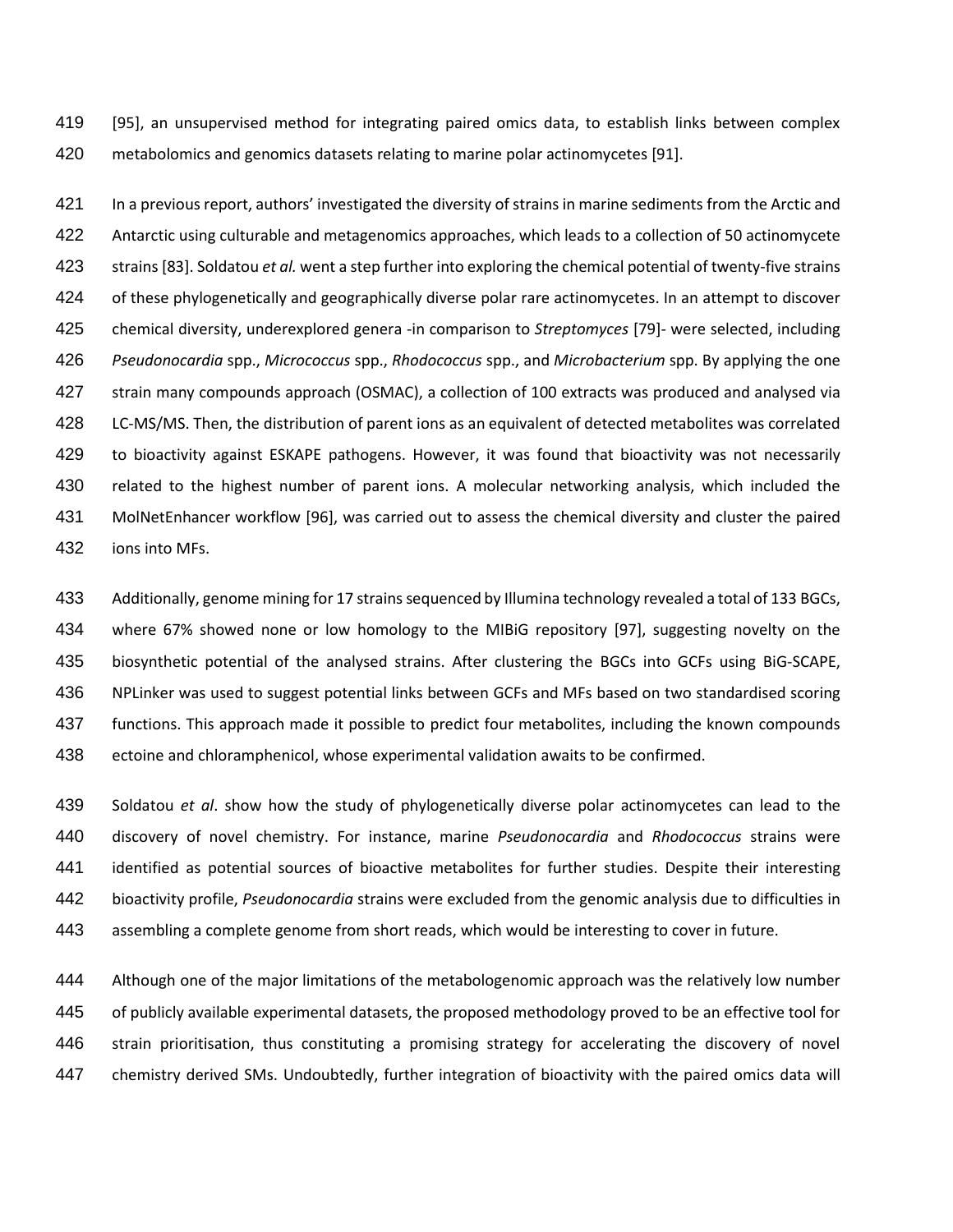strengthen the possibility of identifying strains capable of producing new chemistry in future culture collection screenings.

### **Evolution-guided discovery of antibiotics that inhibit peptidoglycan remodelling** [92]

 Big data analyses can be overwhelming, and thus prioritisation of BGCs to guide SMs discovery remains a continuous challenge. One strategy to accomplish BGCs selection is phylogeny-guided, as biosynthetic genes that diverge during evolution may produce compounds with new biological activity. An interesting example was demonstrated for glycopeptide family (GPAs) antibiotics, where phylogenetic reconciliation allowed us understand their origin and evolution [98]. Culp *et al.* investigate GPAs evolutionary dynamics by constructing a phylogenetic analysis of all shared genes from BGCs of GPAs and highlighting the evolutionary divergences observed in NRPS condensation domains [92]. Data were correlated with the presence/absence of self-resistance genes, which unveiled that BGCs with resistance determinants are commonly present in true GPAs and grouped into a single clade. Interestingly, two additional clades lacking known GPA resistance genes were further studied: while one was found to be related to a known compound called complestatin; the other had no associated molecule, leading to the isolation and identification of a new compound, carbomycin.

 Both compounds, complestatin and carbomycin, were experimentally demonstrated to be members of the GPA family active against Gram-positive bacteria, including the vancomycin-resistant *Enterococcus* sp. and other drug-resistant clinical strains. Moreover, the mechanism of action of these compounds was described for the first time, showing they bind to peptidoglycan and block the autolysins enzyme action that is essential for cell wall remodelling. These enzymes are responsible for peptidoglycan cleavage during cell division and have a role in cell wall turnover [99]. Hence, blocking these enzymes results in bacterial growth inhibition. In addition, despite attempts to select resistant mutants to both complestatin and carbomycin compounds, resistance evolved slowly on the tested bacteria. Finally, topical lotions containing both compounds were developed and tested *in vivo* against superficial infections in mice skin, where it also was found to be effective in reducing bacterial growth.

 Overall, this study demonstrates the potential of analysing BGCS evolutionary divergences for aiding and guiding cluster prioritisation. When combined with the analysis of resistance determinants of a specific antibiotic class, it can lead to discovering new compounds and novel mechanisms of action, contributing 477 to the advancement in the treatment of drug-resistant infections. Nevertheless, dealing with a novel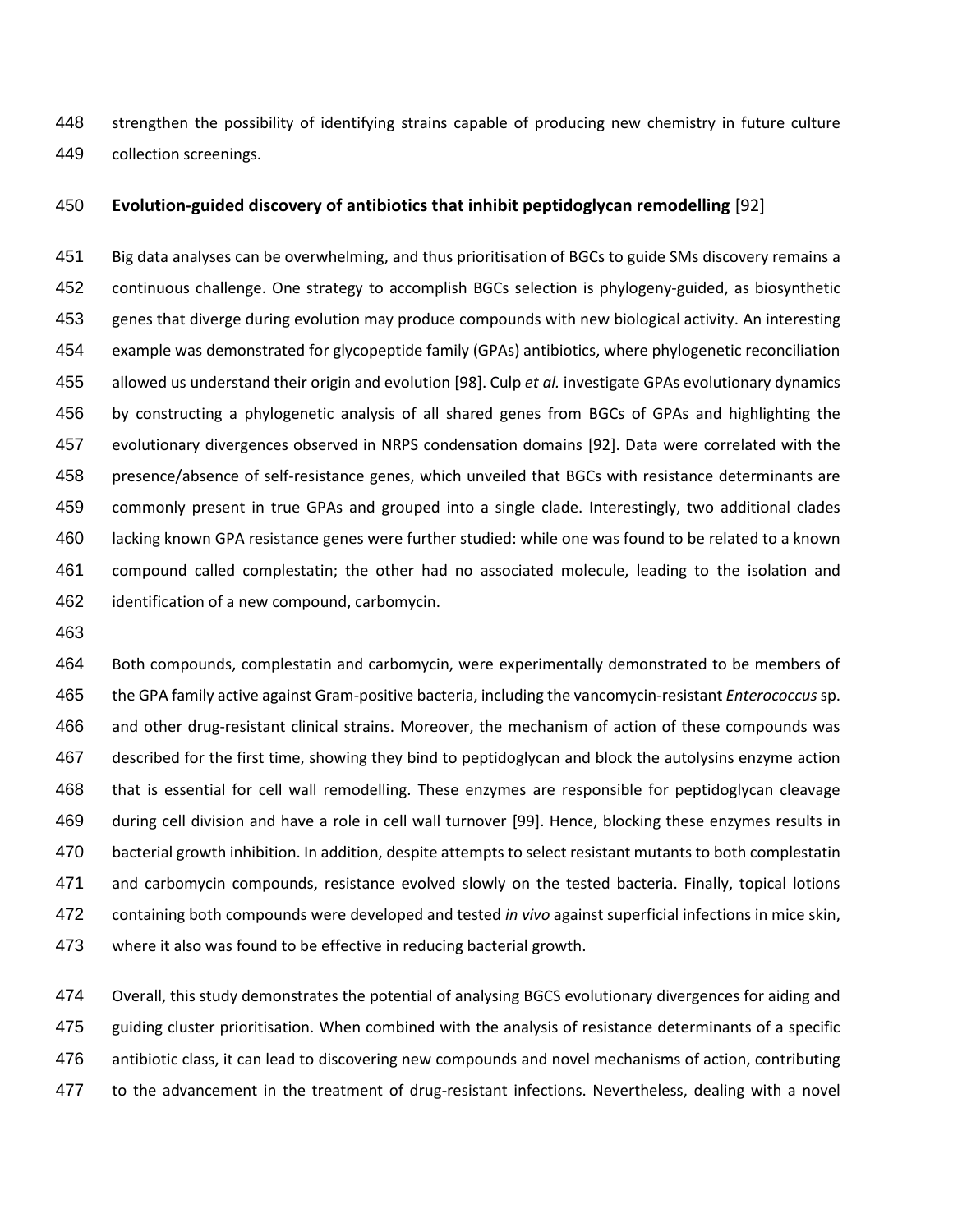mode of action needs further investigation in the steps that are being blocked at the molecular level, making the investigation even more challenging. However, this study stands as a light of hope to face the rediscovery problem, not only due to the delivery of a novel antibiotic but also, elucidating modes of action.

# **A biaryl-linked tripeptide from** *Planomonospora* **reveals a widespread class of minimal RiPP gene clusters** [93]

 RiPPs have drawn attention due to their intricate three-dimensional structures and broad distribution across actinomycete [20]. RIPPs BGCs encompass a gene encoding the precursor peptide and genes encoding enzymes that modify that peptide. The precursor peptide is ribosomally synthetised, modified by enzymes included in the corresponding RIPP BGCs and activated by cleavage of the N-terminal leader peptide from the C-terminal core peptide [100]. Zdouc *et al.* discovered the smallest coding gene described to date, belonging to a new class of RiPPs minimal BGCS which remained undetected using well-established software pipelines.

 Stemming from metabolomic studies of *Planomonospora* strains from Naicons' strain collection [101], Zdouc *et al*. purified and elucidated the structure of a novel tripeptide with an unusual carbon-carbon (C- C) bond between amino acids. The authors propose to call this novel class of compounds biarylitides, since the products feature a C-C bridge between the aromatic amino acid residues. The gene cluster responsible for such a product could not be identified using the antiSMASH platform, so a tailored approach was needed to unveil the region coding for enzymes that produce biarylitides. Heterologous expression proved that a minimal gene cluster consisting of only two genes is sufficient to the develop the mature product in a heterologous *Streptomyces* host. Biosynthesis was described as follows: first, the pentapeptide precursor is ribosomally synthesized from the smallest gene ever to be described, *bytA*, accounting for solely 18-base pairs. Then, the C-C bond between the aromatic moieties of the third and fifth amino acid is carried out by *bytO*, coding for a cytochrome P450 monooxygenase. The cleavage of the two leading amino acids and N-acetylation of the mature product are likely to be carried out by other enzymes from central metabolism.

 Surprisingly, bioinformatic analysis of 3,300 genome sequences revealed that the class of minimal RiPP clusters described by Zdouc *et al*. are widely distributed across various actinomycete genera. However, the biological role of this BGC and the product remains to be understood, as well as its applicability.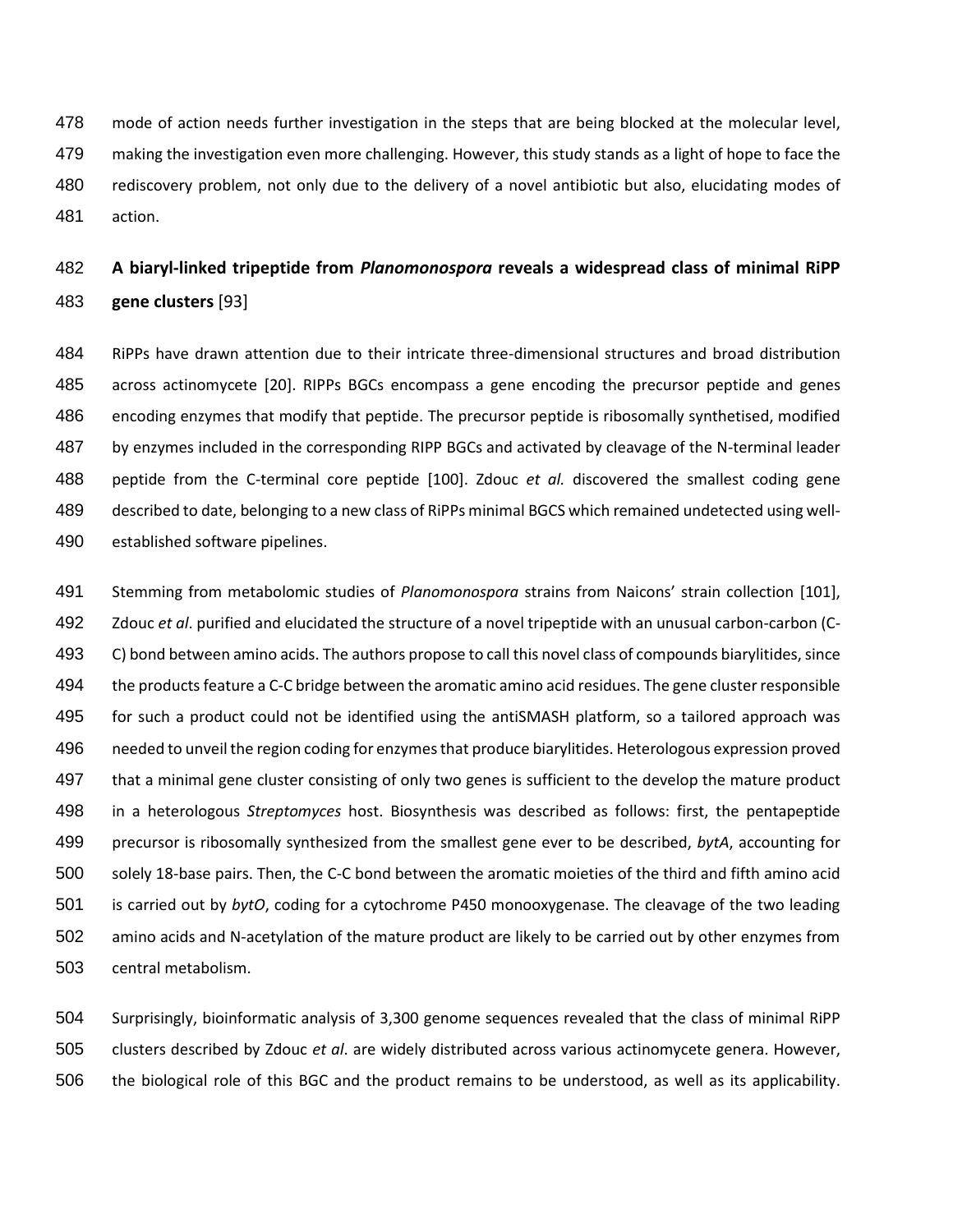Investigating the mechanism and specificity of the biaryl crosslink might have important uses in stabilizing peptides for different applications. This study highlights the importance of metabolomics-guided studies in discovering novel BGC types, without the need for including bioactivity assays in the metabolite prioritisation step to purify and describe an interesting compound. Undoubtedly, this study highlights the usefulness of additional approaches for BGCs discovery alongside traditional genome mining tools, which simply cannot predict unprecedented BGCs. Furthermore, this opens the road for their future evolutionary and comparative genomic study.

 Overall, these studies stand as solid examples of how integrating genomics and metabolomics data analyses can provide unique insights that otherwise remain hidden when datasets are analysed independently. Regarding rare actinomycetes, unique environments or not-so-common classes of compounds like RiPPs or GPAs, are examples of how unconventional approaches may unveil new opportunities for discover novel compounds. Moreover, the study of SMs needs to be considered as a whole, understanding that while they might be important in the clinical setting, their primordial role probably relies on a fundamental metabolic function within bacteria, which can be revealed through the understanding of actinomycete's complex development, which will be discussed in the next section.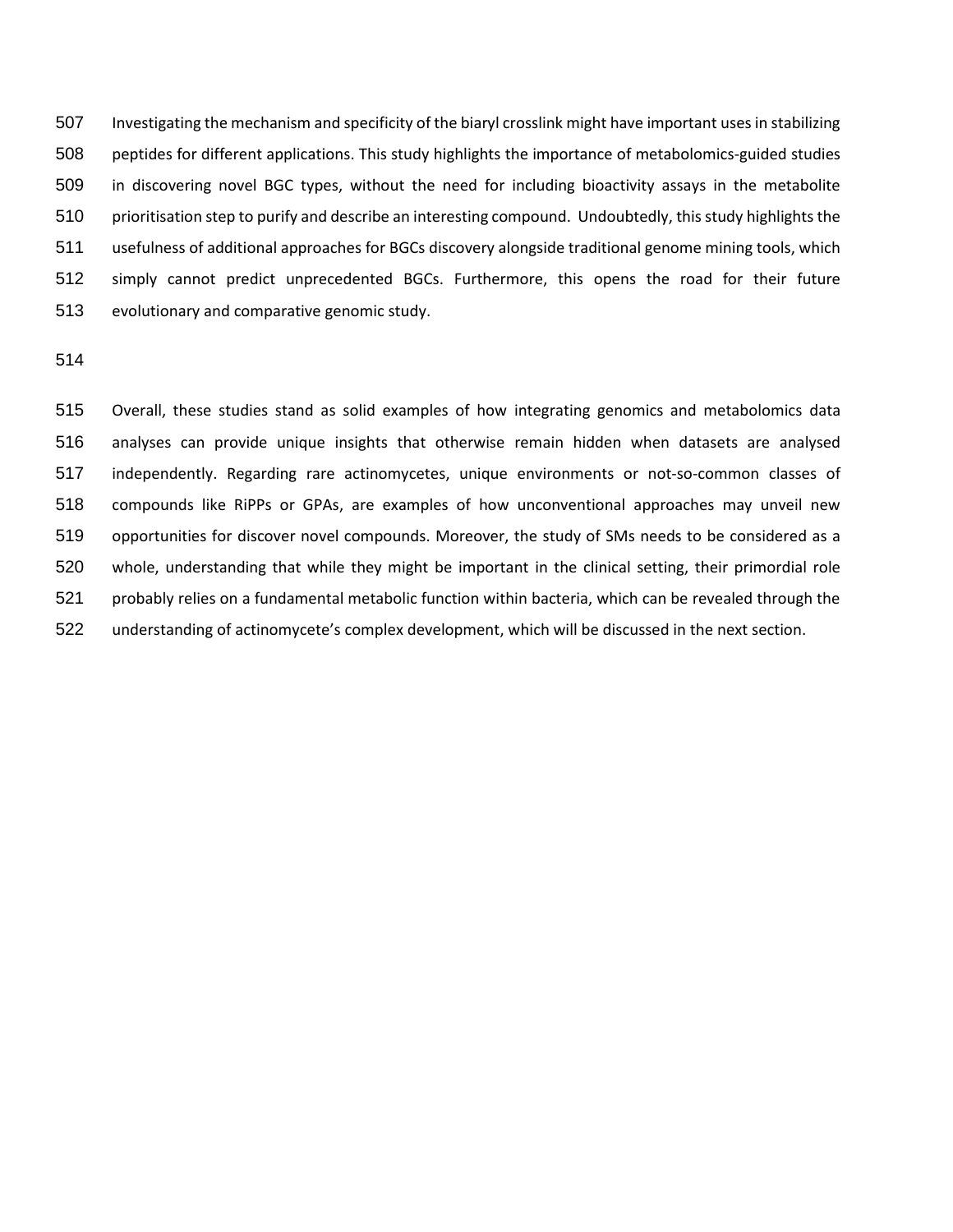#### **III. Development and Regulation**

 Unlike other bacteria, filamentous actinomycetes such as *Streptomyces,* possess a strikingly complex life cycle. Briefly, a germinating spore establishes a multicellular network of vegetative mycelium by growing through hyphal tip extension and branching. After depletion of nutrients, it undergoes autolytic degradation forming aerial hyphae followed by segmentation into spore chains that will spread to start a new developmental cycle [102]. Phenotypic differentiation also leads to genetic heterogeneity due to the high-frequency of rearrangements and deletions [103]. Although this phenomenon was known a time ago, one of the studies selected for this review linked this phenotypic differentiation to a division of labour within *Streptomyces* colonies, giving rise to enhanced capacity of antibiotic production [104].

 SMs production is also correlated with *Streptomyces* morphogenesis at the onset of sporulation, being another evidence of how stress and developmental programmes are intimately connected [105]. Master regulators, such as Bld (aerial hyphae formation) and Whi (spore formation) are amongst the molecular mechanisms governing development, involving complex regulatory cascades [106–108]. Additionally, nucleotide second messengers, such as p(p)ppGpp, cAMP, c-di-AMP and bis-(3´,5´)-cyclic di-guanosine monophosphate (c-di-GMP), play a major role in coordinating the transition between vegetative filamentous hyphae growth, reproductive aerial mycelium, and subsequent differentiation into spore chains [109]. Recently, transcriptional profiles of hyper-sporulating and delayed-development mutants revealed novel key genes responsive to c-di-GMP dynamics [110], discussed in another article we selected. Ultimately, to understand the complex regulation of the life cycle of actinomycetes is paramount to take advantage of the full potential of these antibiotic-producers' organisms. Moreover, this may be considerably improved with a better understanding of the basic underlying regulatory mechanisms, an area where further study is needed.

# **Antibiotic production in** *Streptomyces* **is organized by a division of labor through terminal genomic differentiation** [104]

 Although the phenomenon of genomic instability was discovered in *Streptomyces* decades ago [111], it has remained poorly understood. Zhang *et al.* describe how this genetic diversification is intertwined with a division of labour in *Streptomyces* colonies, causing irreversible differentiation that gives rise to mutants with enhanced antibiotic production capabilities.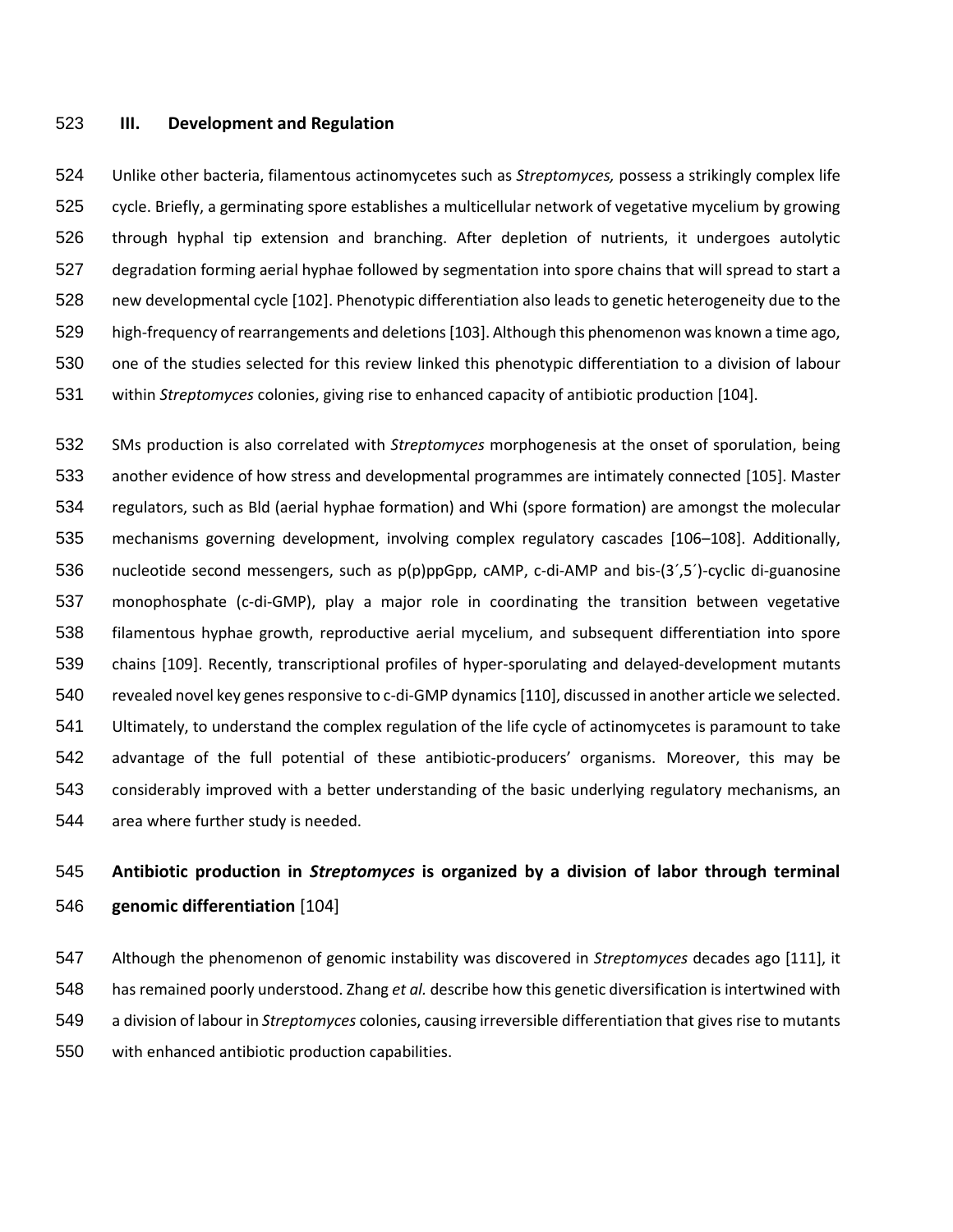In colonies starting from a single spore, up to 2% of cells, depending on media and growth conditions, undergo vast genetic rearrangements found on both chromosomal ends that lead to an increase in antibiotic production. Genome rearrangements can vary in size and frequency, while deletions can cause a loss of up to 1,000 genes; amplification of regions also occurs, containing various gene copies flanked by an insertion sequence (*i.e.*, IS1649, encoded by SCO0091 and SCO0368). While each mutant has a unique profile of inhibition against other soil-dwelling competitors, their ability to form spores becomes greatly hampered. Moreover, through these specialised mutants, the parent strain gains an advantage by maximising both the colony-wide antibiotic production and its diversity.

 The link between genomic instability and phenotypic heterogeneity was established by sequencing morphologically distinct daughter colonies of *S. coelicolor* M145. Instead of reverting their morphology back to wild type, as would be expected in the case of a clonal population, the progeny of aberrant colonies was hypervariable. Sequencing revealed that mutants contained profound chromosomal changes, involving insertions and deletions, from both arms of the chromosome. In addition, the authors established an elegant method for deducing the minimal deletion size from phenotype, by linking arginine auxotrophy and chloramphenicol susceptibility, by using pulse field gel electrophoresis (PFGE). Furthermore, pigmented antibiotics from *S. coelicolor* M145 were used as indicators of bioactivity, confirmed by overlay assays against *Bacillus subtilis*. Additional experiments of mixing spores from wild type and mutant colonies in known proportions showed a strong positive correlation between the percentage of mutants in the starting population and the inhibition zone size. When measuring the overall spore count of such mixed colonies, no significant reduction was observed until mutants comprised up to 50% of the starting population, thereby neutralising the high individual fitness cost for the colony. Interestingly, the final frequency of mutant spores declined to less than 1%, even if the starting proportion was as high as 80%. In the future, it will be interesting to see if this phenomenon is also true for non-pigmented antibiotics.

 The work of Zhang *et al.*showsthat *Streptomyces* colonies starting from a single spore become genetically diverse with daughter cells specialising in specific tasks, thus providing for the first-time evidence of division of labour in antibiotic production and spore formation. The molecular mechanisms regulating 578 these rearrangements remain to be discovered. Furthermore, it would be relevant to understand the cues triggering these rearrangements for the manipulation of antibiotic producing strains, as they might depend on external signals and/or be context dependant. We are looking forward to follow-up studies as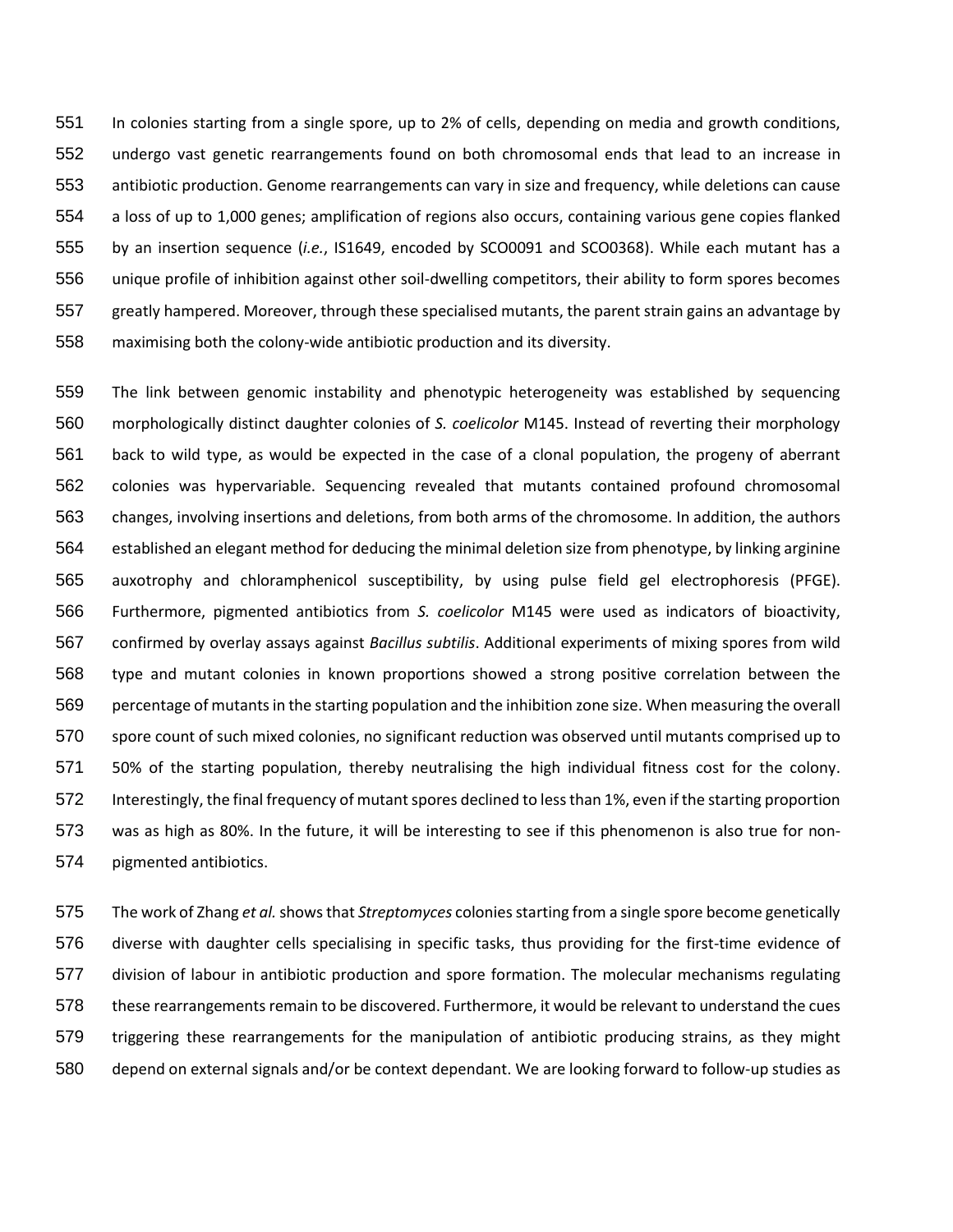preliminary results on *Streptomyces* environmental isolates hint towards a widespread nature of such division of labour.

# **Specialized and shared functions of diguanylate cyclases and phosphodiesterases in**  *Streptomyces* **development** [110]

 In *Streptomyces*, c-di-GMP is a key life cycle regulatory factor [112] that coordinates cell-fate via a complex signalling network: while BldD-(c-di-GMP) acts as a transcriptional regulator of vegetative filamentous 587 growth [113]; initiation of sporulation is determined by the activity of the σ<sup>WhiG</sup> RsiG-(c-di-GMP) complex [114].Turnover of the second messenger c-di-GMP is mediated by two sets of enzymes with specific catalytic domains [115]: diguanylate cyclases (DGCs) that catalyse its synthesis, and phosphodiesterases (PDEs) that are involved in its degradation [116].

 Although c-di-GMP-sensors are known, there is a gap in understanding which genes are responsive to c- di-GMP dynamics. Haist *et al.* aimed to unveil the specific molecular targets in two DGCs mutants (Δ*cdgB* and Δ*cdgC*) driving hyper-sporulation, and two PDEs mutants (Δ*rmdA* and Δ*rmdB*) delaying development [115]. RNA-seq was used to compare mutants' transcriptional profiles with wild type *S. venezuelae*, and further biochemical experiments were developed to confirm the function of the differentially expressed genes.

 Results demonstrate that c-di-GMP has a global regulatory role, antagonistically controlled by the DGCs (CdgB and CdgC) and the PDEs (RmdA and RmdB). Despite observing shared enzymatic activities between the two DGCs and the two PDEs, respectively; each one controls a characteristic set of genes, representing unique roles in developmental regulation and thus explaining their differential phenotypes. Unexpectedly, few *bld* and *whi* genes, known to be key regulators of the developmental regulatory cascade, were differentially expressed in the mutant strains. On the contrary, two other categories were significantly affected: the expression of the hydrophobic sheath, controlled via chaplin (*chp*) and rodlin (*rdl*) genes; and the cell division components, through *ftsZ* expression.

 Overall, Haist *et al.* demonstrate how PDEs (RmdA and RmdB), and DGCs (CdgB and CdgC) differentially 606 govern development via transcriptional BldD and σ<sup>WhiG</sup> fine-tuned sensing of c-di-GMP, contributing to our understanding of the c-di-GMP multilayered cascade. In addition, expression of c-di-GMP-responsive genes revealed insights into how they involved in the coordinated progression of *Streptomyces'* life cycle. While cell division genes control the specific timing of when spores are formed, such as *ftsZ*; the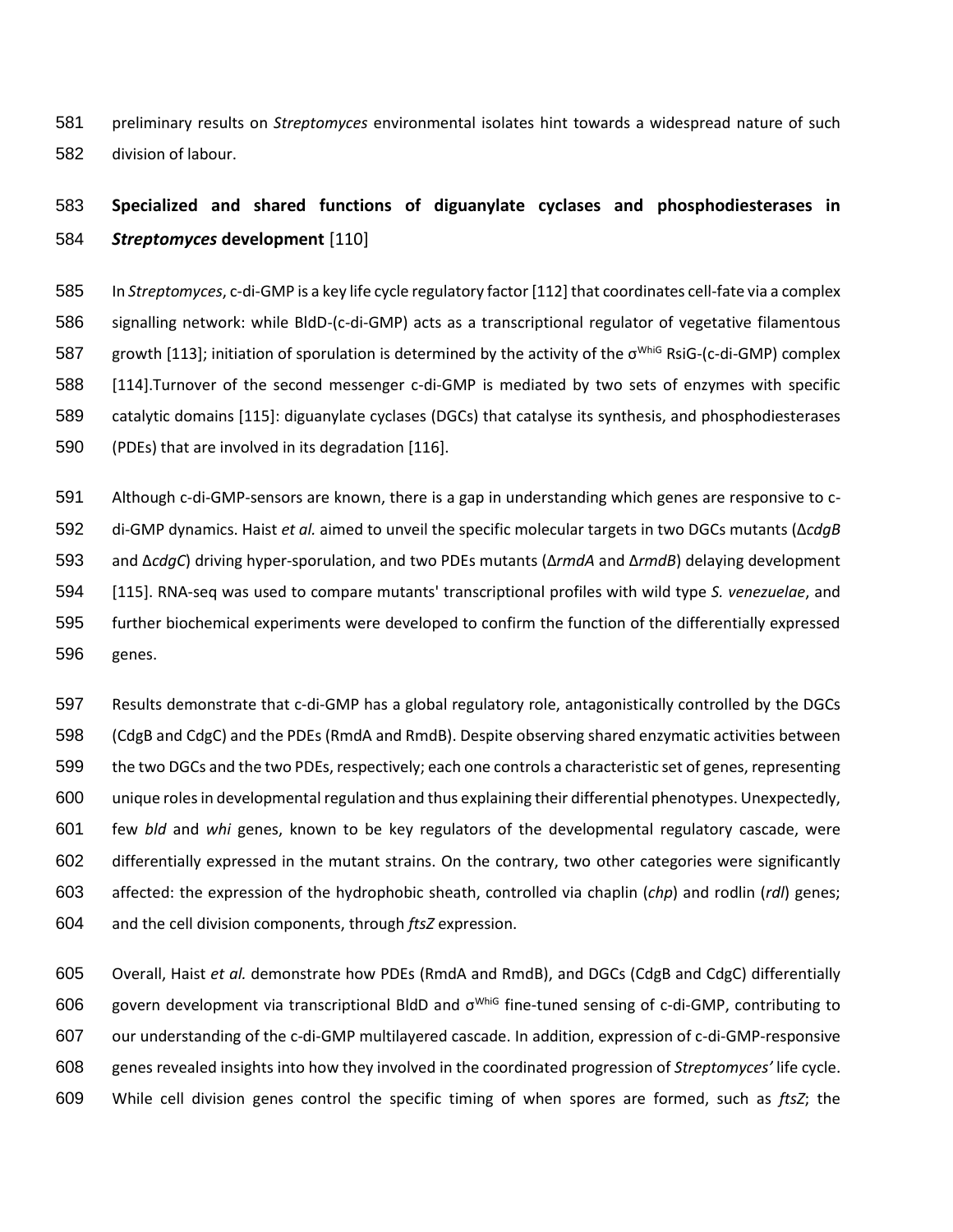determination of the sporulation mode, either being in the aerial hyphae or out of substrate mycelium, is induced through chaplin and rodlin genes, which are involved in the formation of the hydrophobic sheath that cover aerial hyphae and thus control where spores are developed.

 Furthermore, a link between c-di-GMP signals and antibiotic genes expression was proposed, by studying of the chloramphenicol pathway. Chloramphenicol BGC involves 17 *cml* genes [117], which were significantly downregulated in the two mutants driving hyper-sporulation through the repression of *bldM*. However, *cml* genes were not observed affected in the two delayed-development mutants. Recently, the modulation of c-di-GMP has demonstrated to be an appealing candidate to manipulate antibiotic production [118]. Thus, expanding how c-di-GMP affects other antibiotic pathways, along with the effect on c-di-GMP-responsive genes remains for further investigation.

 Understanding the complex regulatory networks that underlie the developmental life cycle is crucial to uncover the full potential of these producer organisms. These studies show that it is fundamental to gain knowledge into the molecular effectors that can trigger SMs synthesis. These insights can subsequently inform metabolic engineering strategies for improved antibiotic production. Furthermore, in addition to the internal regulation of SMs synthesis, biotic and abiotic environmental cues can also trigger the activation of certain BGCs, leading us into the final section of this review where we focus on ecology and host interactions. Deciphering actinomycete interactions either with other micro- and/or macro- organisms will increase the understanding on how SMs act as signalling compounds. Moreover, a better knowledge of interspecies interactions will further unlock the huge chemical diversity of actinomycete SMs. Altogether, it is becoming clear that a deep understanding of all intra- and extra-cellular factors affecting BGCs expression and SMs biosynthesis are necessary to further our comprehension into actinomycete research.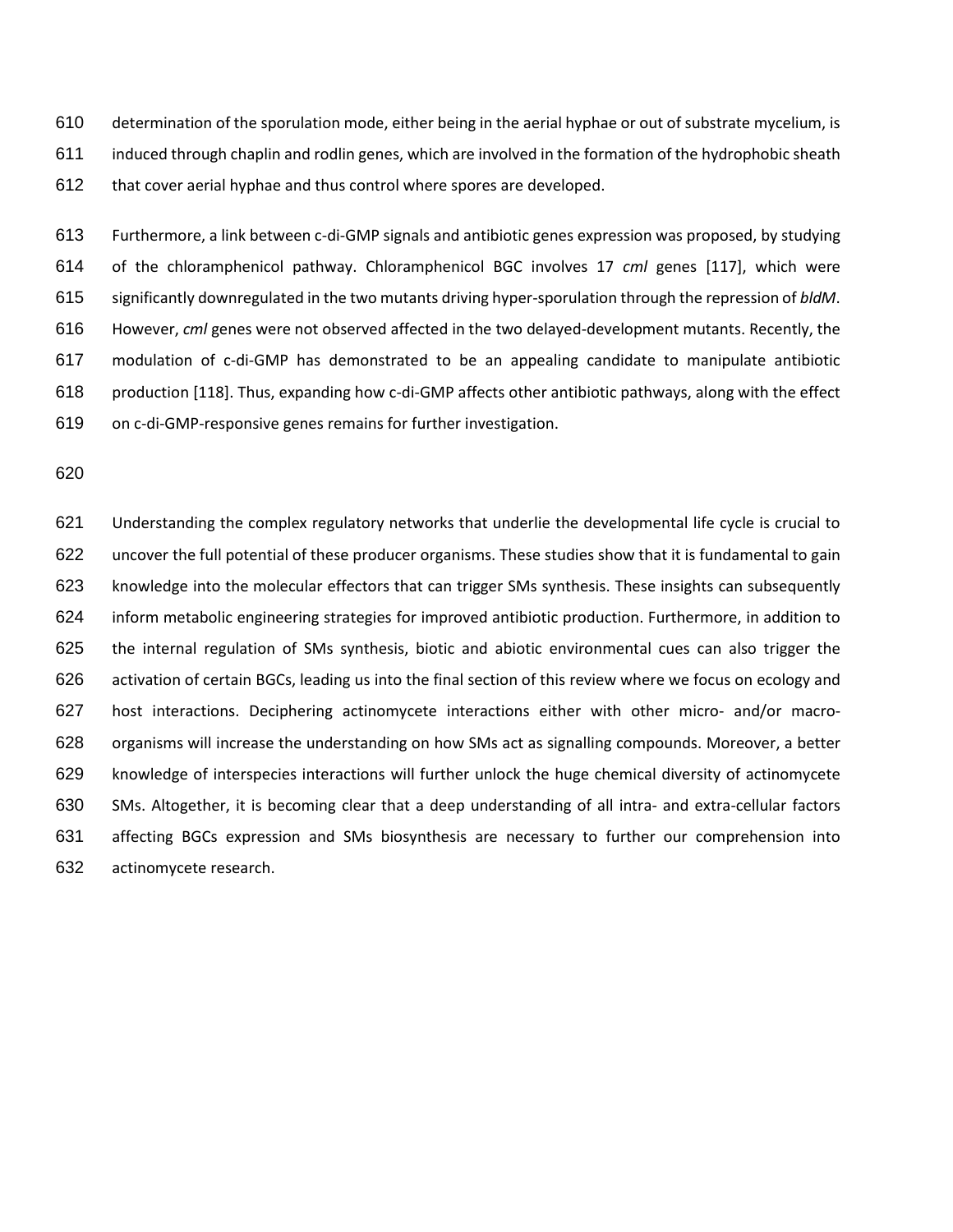#### **IV. Ecology and Host Interactions**

 Although actinomycete are well-known as antibiotic producers, most BGCs remain silent in controlled conditions [38, 102]. There is little ecological rationale for the constitutive production of these energetically expensive metabolites when grown in favourable conditions such as high nutrient media. Moreover, SMs production is generally under strict regulatory control, meaning that several cues triggering BGCs expression can be absent or even repressed [119, 120]. However, in nature, actinomycete are part of complex microbial communities and globally there is a lack of understanding of these community dynamics. Additionally, actinomycete are ubiquitous in several habitats, facing ecological adaptations that affect genetic determinants expression. Identifying ecologically relevant interactions is further complicated when symbiosis with macro-organisms such as plants, fungi and animals is considered. Overall, these interactions control the expression of actinomycete BGCs, which in turn, and have played a major role in the evolution of the vast chemical diversity of SMs [121]. Co-culture experiments attempt to mimic these complex relationships in the laboratory and thus elicit the production of SMs [11]. Therefore, we selected one article where the co-culture approach of *Salinispora tropica* with phytoplankton led to the decryption of two BGCs [122].

 In soil, *Streptomyces*species are free-living bacteria that play an important role in decomposing of organic matter by breaking down complex materials [10]. Geosmin is a widespread metabolite known long ago as the responsible for conferring *Streptomyces* their earthy odour. However, until now, the ecological role of geosmin was cryptic. A highlight from 2020 was that first insights into geosmin role in nature were uncovered, by an article we selected that demonstrate how geosmin production is closely linked to *Streptomyces* developmental cycle, where is shown that geosmin is used to attract springtails that help to disperse bacterial spores over longer distances [123].

 Additionally, actinomycete have been recognized as defensive symbionts of several invertebrate species [124]. They have been shown to interact with plant roots, where they have evolved beneficial interaction for protection against phytopathogens [121]. For example, *Streptomyces* can enter the root tissue and enable plants to compete for food by enhancing root exudates [10]. Moreover, they can exert plant growth-promoting (PGP) activities, by increasing plant biomass through direct or indirect manners, such as phosphate mobilization, nitrogen fixation, iron acquisition, or enhancing the production of plant hormones, to name just a few [125]. The study we have selected highlights the potential of *Streptomyces* as plant probiotics in *Arabidopsis thaliana*, which can further be applied to commercial crops [126].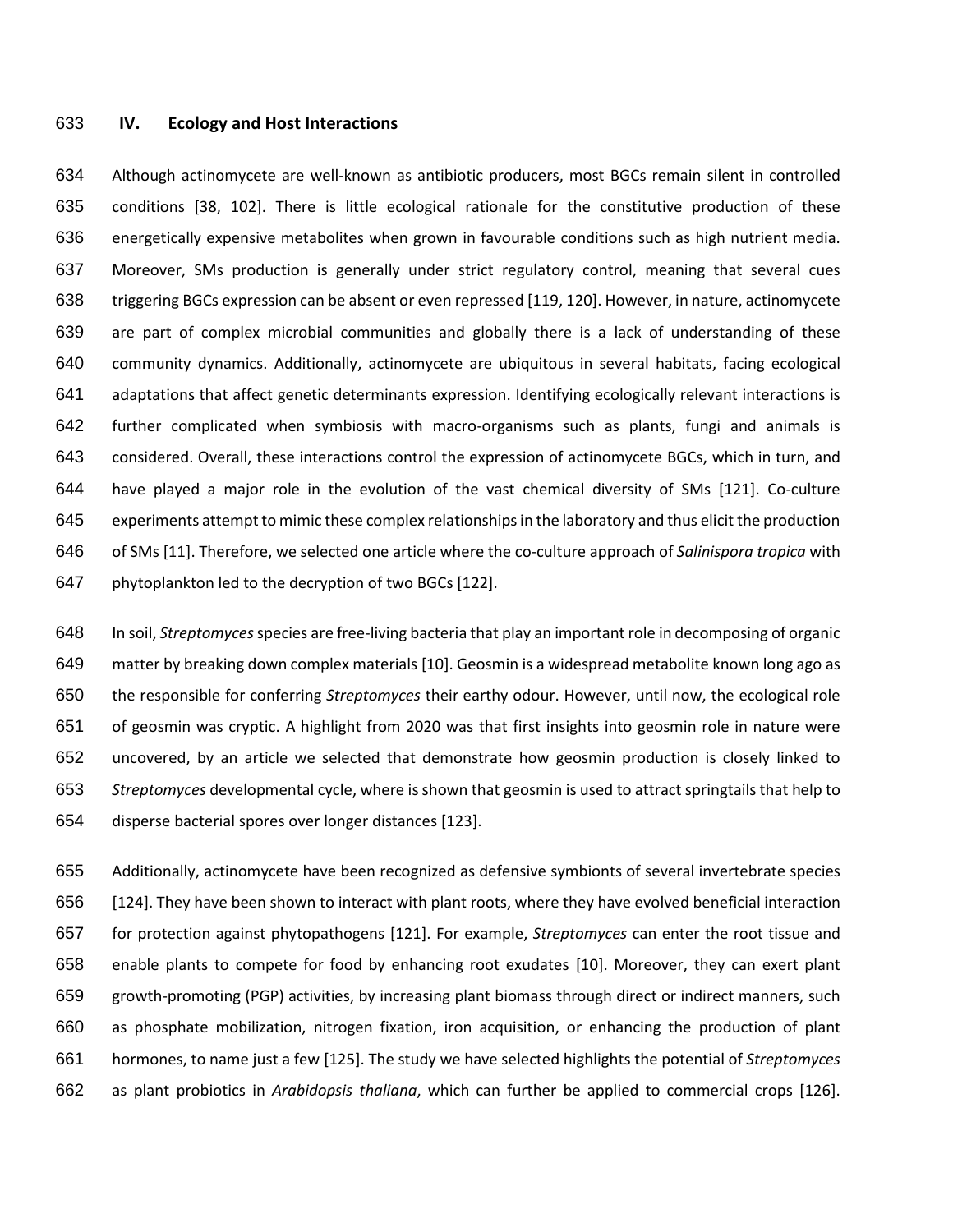Altogether, these important interactions reflect the natural purpose of harbouring a large repertoire of chemical diversity and how these SMs have evolved as a direct product of these interactions.

# **Phytoplankton trigger the production of cryptic metabolites in the marine actinobacterium**  *Salinispora tropica* [122]

 Antagonistic interactions between the marine-obligate *Salinispora tropica* and co-occurring heterotroph bacteria have been previously reported [127]. The induction of antibiotic activities has been linked to temporal changes in compound production composition through a complex pattern that varies regarding the interaction and type of metabolites [128]. Chhun *et al*. extend this co-culturing approach by adding insights into inter-species interactions between *S. tropica* and marine phototrophs. Through the integration of co-culture, metabolomics and proteomic techniques, phototrophs' effect on *Salinispora* BGCs expression is investigated.

 Chhun *et al*. reported that *S. tropica* CNB-440 affects the growth of a taxonomically diverse group of phytoplankton which includes the model species *Synechococcus* sp. WH7803 (cyanobacteria); *Emiliania huxleyi* (coccolithophore); and *Phaeodactylum tricornutum* (diatom). A co-culture experiment using a porous membrane to separate the organisms physically suggested that secreted metabolites of *S. tropica* importantly affected *Synechococcus* sp. proliferation. Furthermore, metabolomic analyses of co-cultures of *S. tropica* and *Synechococcus* sp. revealed the production of eight metabolites that were not detected in axenic culture: four were related to the known compound salinosporamide, whilst the other four were identified as potentially novel. As an attempt to identify BGCs overexpressed in the phototroph co-culture, a comparative proteomic analysis was carried out with the proteome of *S. tropica* exposed to phytoplankton photosynthate (*i.e.*, *Synechococcus* culture supernatant, rich in phototroph-released nutrients). Besides confirming salinosporamide's BGCS (*sal*) overexpression, several proteins encoded in orphan BGCs were detected in the photosynthate culture. A polyketide synthase (*pks3*) and a non- ribosomal peptide synthetase (*nrps1*) cluster were identified as putatively responsible for metabolite biosynthesis.

 Chhun *et al*. illustrate the importance of an integrative approach in the study of actinomycete ecology. It was demonstrated that metabolites produced by the rare actinomyces marine *S. tropica* CNB-440 have the potential to kill both prokaryote and eukaryote phytoplankton. Although the experimental model may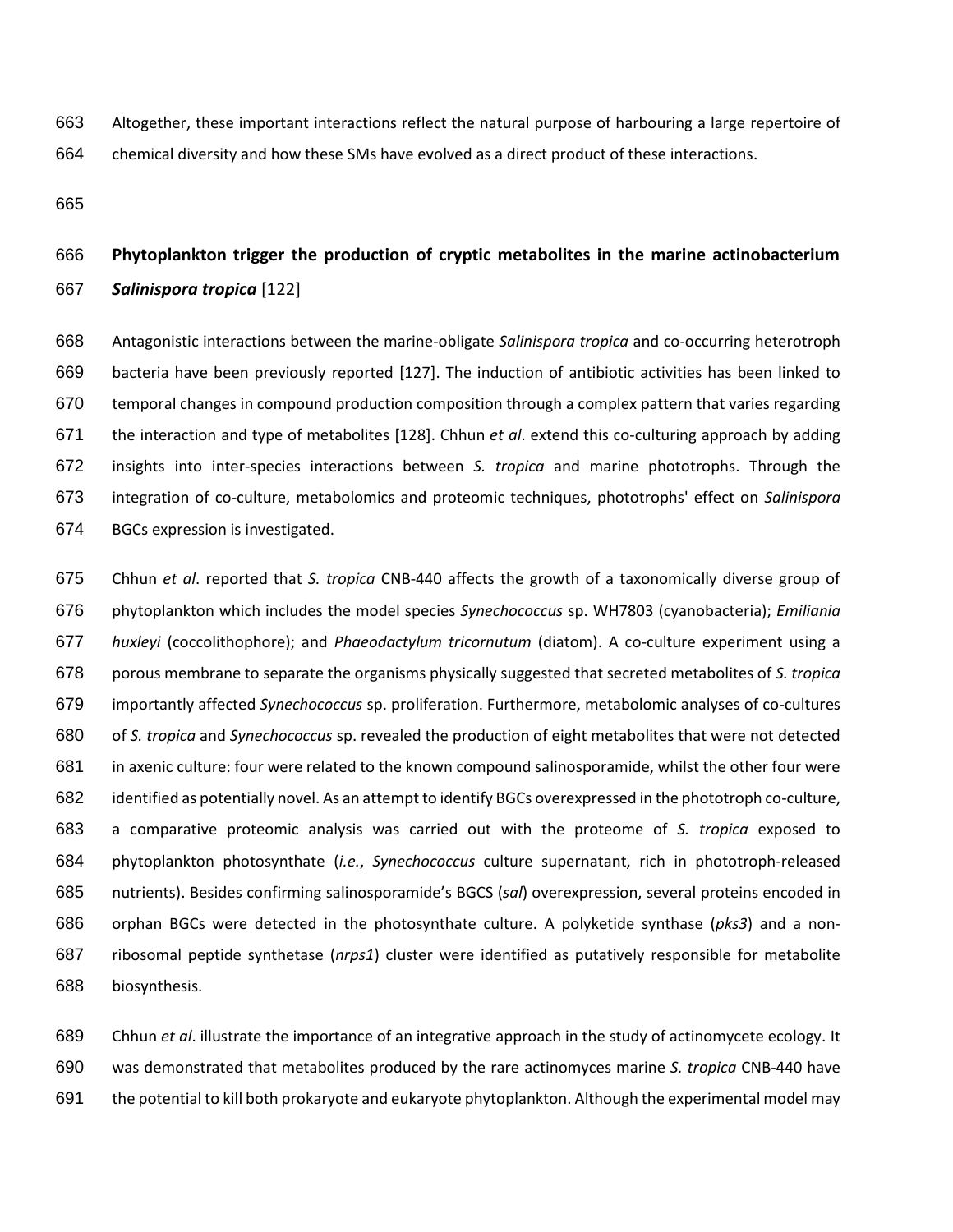not represent exactly the ecological interactions found in the ocean, the photosynthate cultures are a good approximation to test the effect of phytoplankton over the expression of BGCs in *Salinispora*. Moreover, it was shown that co-culturing phototrophs and marine-derived actinomycete could accelerate the discovery of novel bioactive metabolites. Metabolomics analysis was used to identify the overexpressed metabolites in co-cultures, allowing the identification of four putative candidates. Metabolites potentially encoded in *nrps1* and elicited by photosynthate showed promising antimicrobial activity. Unfortunately, it was not possible to link a particular overexpressed metabolite with this BGCS, thus awaiting further identification. Besides expanding the knowledge on the specialised metabolites produced by *Salinispora*, this study provides new insights into the ecology of actinomycete in marine environments.

# **Developmentally regulated volatiles geosmin and 2-methylisoborneol attract a soil arthropod to** *Streptomyces* **bacteria promoting spore dispersal** [123]

 Geosmin is a sesquiterpenoid metabolite known for giving soil its characteristic earthy-smelling odour, produced by several actinomycete [129], amongst other microorganisms. Its biosynthesis involves a geosmin synthase, which catalyses the cyclization of farnesyl diphosphate to germacrene D and germacradienol, and then converts the latter to geosmin [130]. Interestingly, genes for its biosynthesis are highly conserved in all *Streptomyces* genomes [131]. Similarly, genes for the biosynthesis of another earthly-smell molecule, the monoterpene 2-methylisoborneol (2-MIB), are found in approximately half of sequenced *Streptomyces* genomes [131]. The ubiquity of producing these volatile organic compounds (VOC) in streptomycetes suggests that they confer a selective advantage. However, the benefit for the producer bacteria and, therefore, geosmin's biological role remained unknown.

 Becher *et al*. investigated the role of VOCs in the context of *Streptomyces* interaction with soil-dwelling arthropods, the springtails. In field experiments, springtails showed a significant attraction to traps baited with *Streptomyces coelicolor* colonies, further confirmed in laboratory Y-tube bioassay. Chemosensory responses in springtail antennae gas chromatography (GC) combined with electrophysiological antennal detection (EAD) revealed that geosmin, germacradienol, germacrene D, and 2-MIB induce sensory responses. Mutants of these VOCs (Δ*geoA*; Δ*mibAB*; and Δ*geoA* Δ*mibAB* double mutant) demonstrated 719 that both earthy odorants are behaviourally active and serve as attractants for the springtail, guiding them for localization of food sources.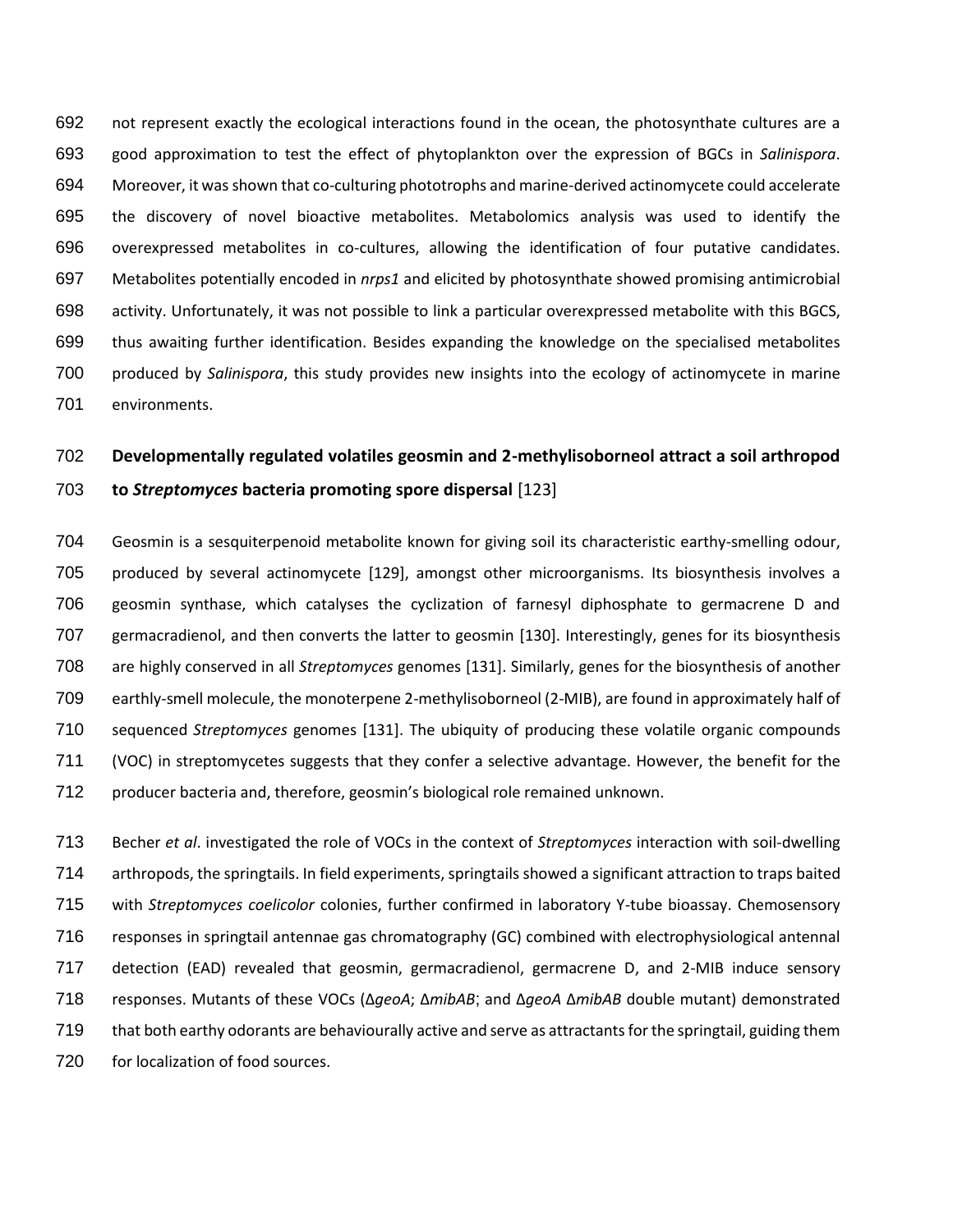Transcriptome analyses unveil that these VOCs are intimately connected to *Streptomyces* developmental life cycle. Expression of *geoA* and *mibA*-*mibB* depends on the regulatory gene *bldM*, involved in aerial hyphae and spore's development [132], further confirmed by lack of production of geosmin and 2-MIB in a Δ*bldM* mutant. Interestingly, *mibA*-*mibB* genes were found to form an operon with *eshA*, encoding for a cyclic nucleotide-binding protein of unclear function, which remains to be characterised. ChIP-seq showed that BldM directly regulates the *eshA*-*mibA*-*mibB* promoter; however, it does not regulate *geoA* which instead is directly regulated by WhiH, involved in correct septation of aerial hyphae during spore formation [133].The production of both earthy odorants is directly coupled with spore formation via transcriptional control of key sporulation regulators.

 The geosmin- and 2-MIB-mediated attraction of springtails and the correlation of these VOCs to spore formation suggested that springtails might act as vectors for spore dispersal. Authors confirmed this observation by demonstrating that it occurs via two different routes: adherence to their body surface cuticle; and passage through the gastrointestinal tract and defecation. Therefore, *Streptomyces* benefit from emitting geosmin and 2-MIB as part of their developmental programme asthese volatile scents guide springtails to sporulating microcolonies, where they serve as vectors for spore dispersal over long distances. It remains to be discovered if this relation can be also observed in another soil insects or even more, expanded to other co-inhabiting animals. Further research is needed to test *Streptomyces*- springtails interaction in a community context, and to explore the role of other VOCs may act as either attractants or repellents for a comprehensive understanding of chemical ecological complex interactions.

### *Streptomyces* **endophytes promote host health and enhance growth across plant species**

[126]

 *Streptomyces* have been previously reported to interact with plant roots either through the rhizosphere, which is the root surrounding soil; or the endophytic compartment, the niche within and between root cells [125, 134]. Recent studies in *Arabidopsis thaliana* have revealed that streptomycetes are present and enriched in the endophytic compartment relative to that in the bulk soil [135, 136]. Streptomycetes have also been isolated from the endophytic compartment of numerous other plant species, including crops. Taking together, both the ability of *Streptomyces* to colonize plant roots along with the extensive repertoire of SMs, makes them interesting candidates for biocontrol in crops, with a possible application as plant probiotics. To this end, Worsley *et al*. isolated *Streptomyces* endophytes from *A. thaliana* roots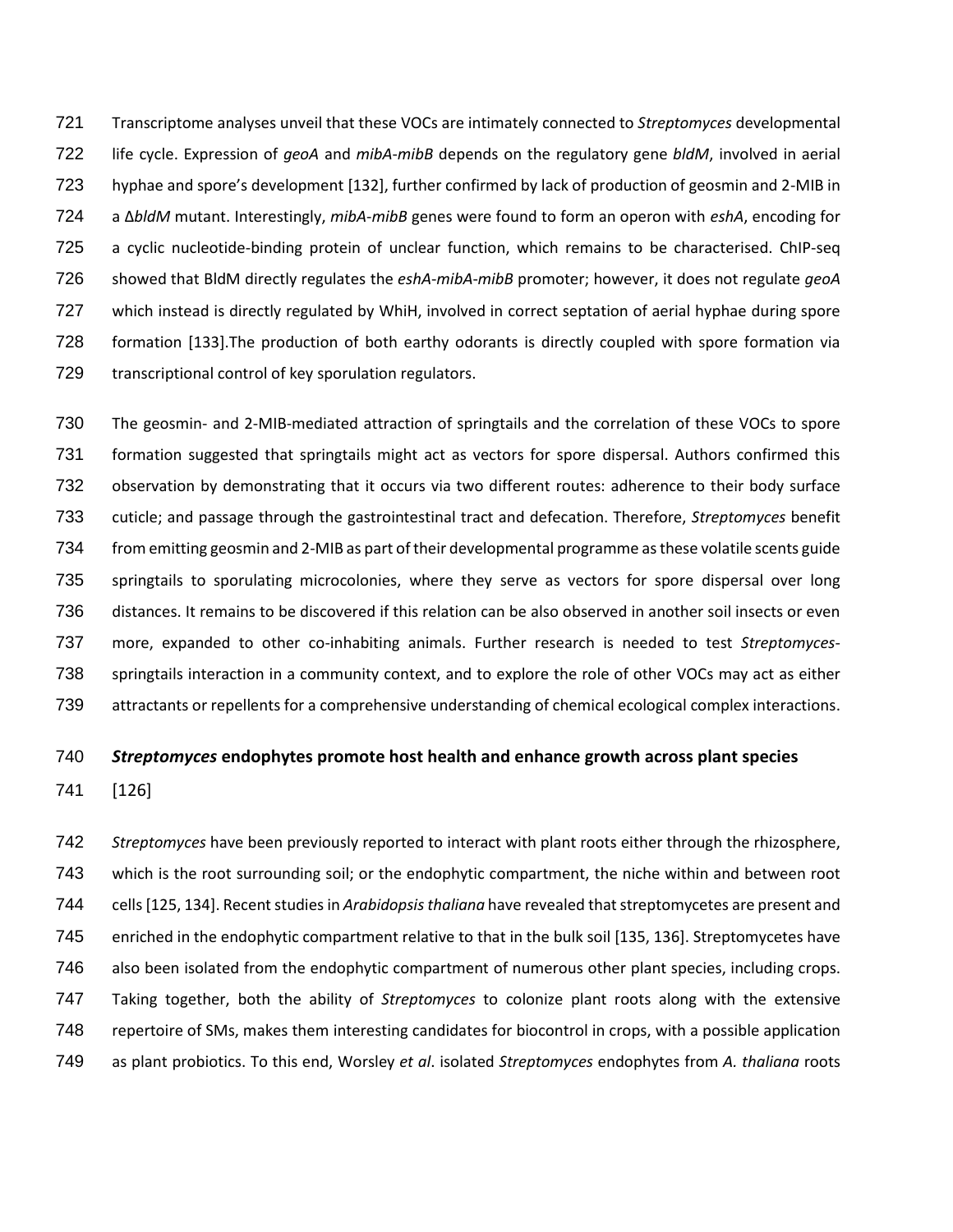to test the hypothesis of beneficial effects on the host and test these strains on commercial crops plants, such as wheat.

 Five strains were isolated from *A. thaliana* root microbiome (*i.e.*, L2, N1, N2, M2 and M3) and compared to another three strains of the known endophyte *Streptomyces lydicus*, all selected for genome sequencing. First, eGFP-tagged *Streptomyces* strains were re-infected into *A. thaliana* roots to verify the ability of the endophyte to recolonise plants. Then, all the genome-sequenced strains were inoculated into seedlings to investigate their effect on growth. It was observed that strains were able to colonize the root surface, having a significant effect on plant biomass: strains L2, M2, and M3 gave the best enhancement of dry biomass, while the three *S. lydicus* strains had no effect. Moreover, strains N1 and N2 decreased *A. thaliana* growth. Interestingly, plant-treated with a mixture of L2, M2, and M3 gave higher growth in comparison with individual and uninoculated controls, respectively.

 Genome mining and bioassays of all the eight sequenced strains revealed that they produce PGP compounds, including indole-3-acetic acid (IAA) and ACC deaminase. Moreover, they possess several BGCs involved in siderophores and antimicrobial compounds. Among them, strain N2 shows a broad-spectrum antimicrobial activity and produces filipin-like polyenes, including 14-hydroxyisochainin. N2 antifungal activity was improved 2-fold in the presence of IAA, suggesting that N2 may display its activity in proximity 766 to the plant root when competing with other microbes. Additionally, coating wheat seed with N2 protects the germinating seedlings from the take-all fungus *Gaeumannomyces graminis* var. *tritici*, an economically important wheat pathogen.

 In summary, this study demonstrated that introducing certain *Streptomyces* into the root microbiome provides significant benefits to host plants. However, two of the five root-associated *Streptomyces* strains showed a negative *in vitro* effect regarding *A. thaliana*'s biomass. Therefore, the effects of *Streptomyces* strains on host plants seem to be strain-dependent, and further research is needed to understand their role in these interactions. Nevertheless, the authors achieve to develop a system for studying the role of SMs in nature that may provide new insights to activate silent BGCs. Specifically, they demonstrate that IAA increased the antifungal activity of one of the root-associated *Streptomyces* strains, providing evidence of how external signals can affect the expression of SMs. In addition, exploring plant- *Streptomyces* interactions led to the identification of novel PGP and biocontrol agents that could be developed as active biofertilizers, as greener alternatives to pesticides currently having a negative impact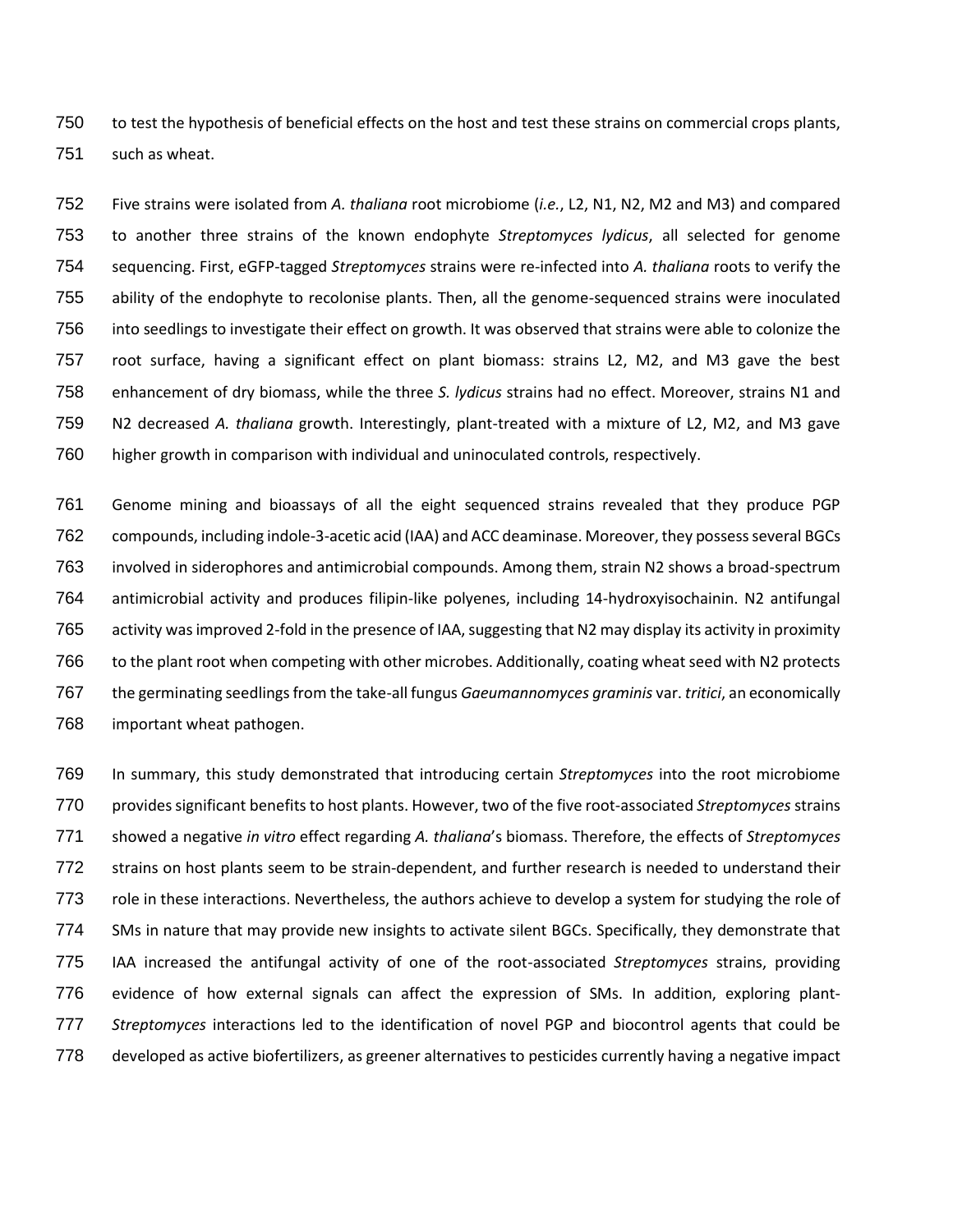- in ecosystems. In future, it will be interesting to expand the testing and explore the effects of
- *Streptomyces* in other crops.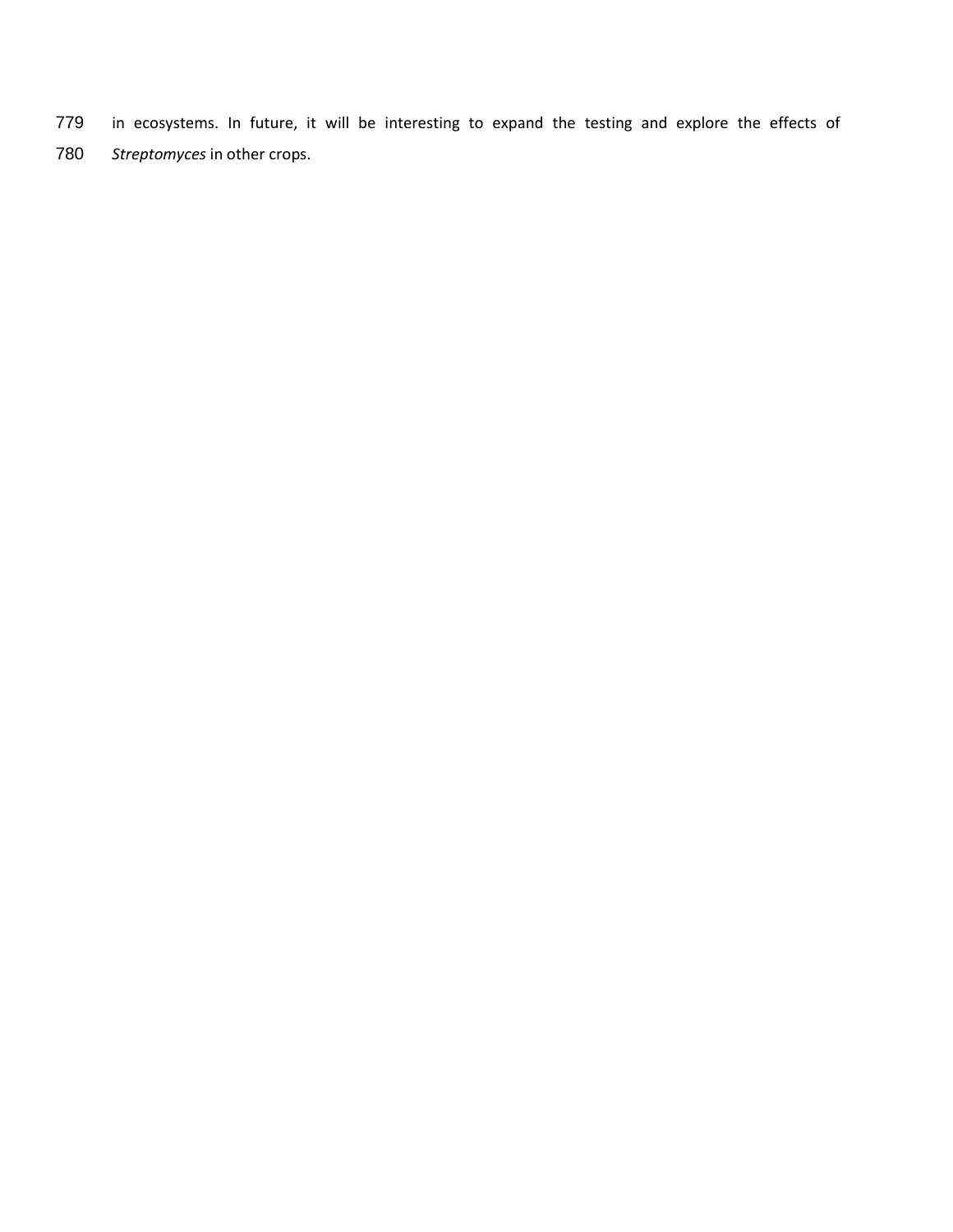### **Concluding Remarks**

 This review highlights recent research that uses integration of perspectives to further understand actinomycete biology, focusing on four broad areas: *i)* technology and methodology; *ii)* specialised metabolites; *iii)* development and regulation; and *iv)* ecology and host interactions.

 In the last decade, the genomic era opened a new roadmap for the study of SMs in actinomycetes. The accessible cost of whole-genome sequencing enabled the exploration of not only few, but whole collections of strains. Over a relatively short period of time, the amount of available genomic data increased exponentially and is bound to continue. Likewise, other omics technologies such as metabolomics and transcriptomics have experienced a similar data expansion. Consequently, it is no surprise that efforts are focused on developing computational tools to handle this big data. BiG-SLiCE and BiG-FAM have recently expanded the BiG-SCAPE family, enabling to compare millions of BGCs, and group them into gene cluster families. Moreover, additional tools such as Qemistree, which allows hierarchical tree clustering based on chemical similarity; and NPLinker, that link both genomic and metabolomic data, permits actinomycete research to approach old problems from a different angle, such as the rediscovery of known compounds as well as prioritisation of novel BGCs.

 In parallel to computational advances, synthetic biology tools such as a *Streptomyces* tailored cell-free toolkit; and the combination of CRISPR technology with quorum sensing as a means for metabolic engineering, are crucial to test the prediction-based hypotheses using wet-lab experiments. These approaches will continue to increase our understanding of the role of newly characterised BGCs. This 800 information can then be stored in a database such as MIBiG, which will increase our ability to conduct 801 robust comparative studies. Additionally, synthetic biology will be a key to access silent or cryptic BGCs as well as those that are found in unculturable organisms by providing controlled conditions.

 The importance of applying these latest cutting-edge technologies to fundamental actinomycete research questions has already been revealed through various major findings. This review covering just over a year 805 of research in this field offers plenty of examples such as genomic differentiation as means to achieve division of labour for antibiotic production in *Streptomyces* colonies; a deeper understanding of the c-di-807 GMP regulatory cascade and the role of the enzymes involved; the use of metabologenomics focussing on a diverse phylogenetic group from polar regions and in the rare genus *Nocardia*, leading to the discovery of new compounds; or using evolutionary divergence in gene clusters for prioritisation of interesting BGCs, as well as the reverse approach starting from the structure of a novel metabolite to find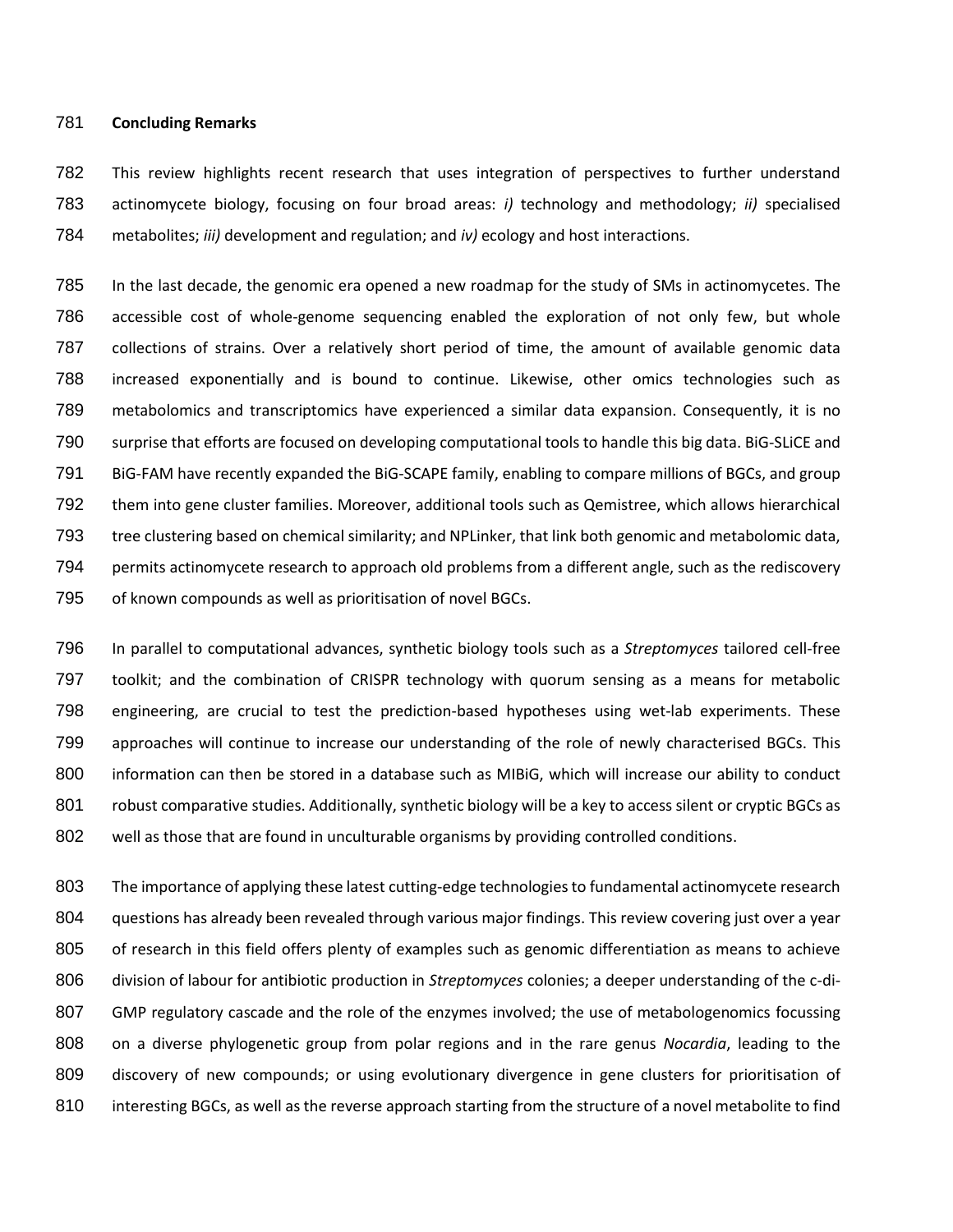the gene cluster responsible for its production. Finally, we also highlight the impact on ecological research, 812 particularly how co-culturing can lead to the production of previously silent metabolites; how *Streptomyces* can boost plant health; and discovering the environmental role of the widely distributed geosmin.

815 The emergence of the SARS-CoV2 global pandemic has recently put microbiology research at the heart of 816 finding solutions for global challenges. Microbiology research will play a key role not only during the 817 current difficult times but also in tackling future pandemics and alleviating the devastating effects the 818 climate crisis will bring. Another major emergency in the making is the ever-increasing levels of drug 819 resistance. Thus, our community needs to rationally exploit the potential for discovering new compounds 820 harboured by our beloved actinomycetes and unveiling their many other secrets. Our unprecedented 821 times reflect the need for us to act as one community, collaborate by interconnecting and overlapping 822 knowledge from different research fields, and ultimately integrate them into shared solutions for common 823 problems. We hope that you can see the parallels on how integrating perspectives in the actinomycete 824 field has led to new discoveries and that there is a motivation for this to continue as a driving force in the 825 future of actinomycete research and more widely within microbiology.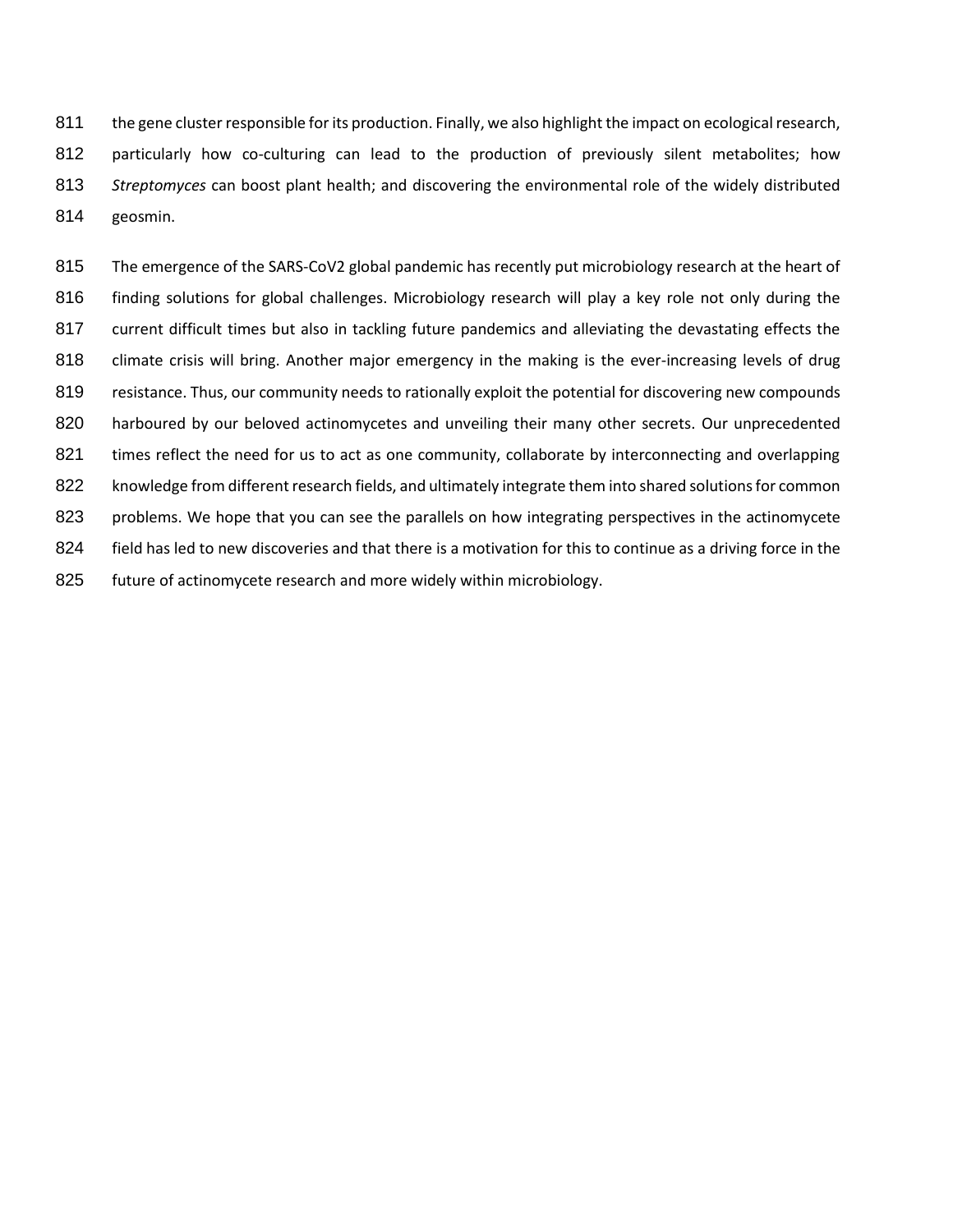#### **Conflict of interest**

827 The authors have no conflict of interest to declare.

### **Funding information**

829 AU was supported by Comisión Nacional de Investigación Científica y Tecnológica (FONDECYT-ANID) Postdoctorado N° 3180399. CFP was supported by funding of the São Paulo Research Foundation (FAPESP) 831 grant N°.2018/17502-2 and Brazilian federal funding agencies Conselho Nacional de Desenvolvimento Científico e Tecnológico (CNPq) grant N°143700/2018-9. WK is supported by the Postdoctoral Research Fellowship from National Center for Genetic Engineering and Biotechnology (BIOTEC), NSTDA, Thailand. JP is supported by Programa de Innovación y Capital Humano para la Competitividad (PINN) of The 835 Ministry of Science, Technology and Telecommunications of Costa Rica (MICITT) grant 2-1-4-17-1-037. KV has received funding from the European Union's Horizon 2020 research and innovation programme under 837 the Marie Sklodowska-Curie grant agreement No 765147. JKS is supported by Biotechnology and Biological Sciences Research Council (BBSRC) grant BB/S016651/1 as PDRA.

#### **Acknowledgements**

 We thank Sam Prudence, Beatriz Cámara and Lorena Fernández-Martínez for their helpful and 841 constructive comments on the manuscript. We also thank the Microbiology Society, for their continuous 842 support of ActinoBase.

### **Figure Legends**

 **Figure 1**. Integrating Perspectives in actinomycete research is accomplished by using a variety of different 845 tools covering the four research areas: Development and Regulation (DR, blue); Specialised Metabolites (SM, orange); Technology and Methodology (TM, grey); and Ecology & Host Interactions (EH, yellow). The colour coding is based on selected publications covered in this review.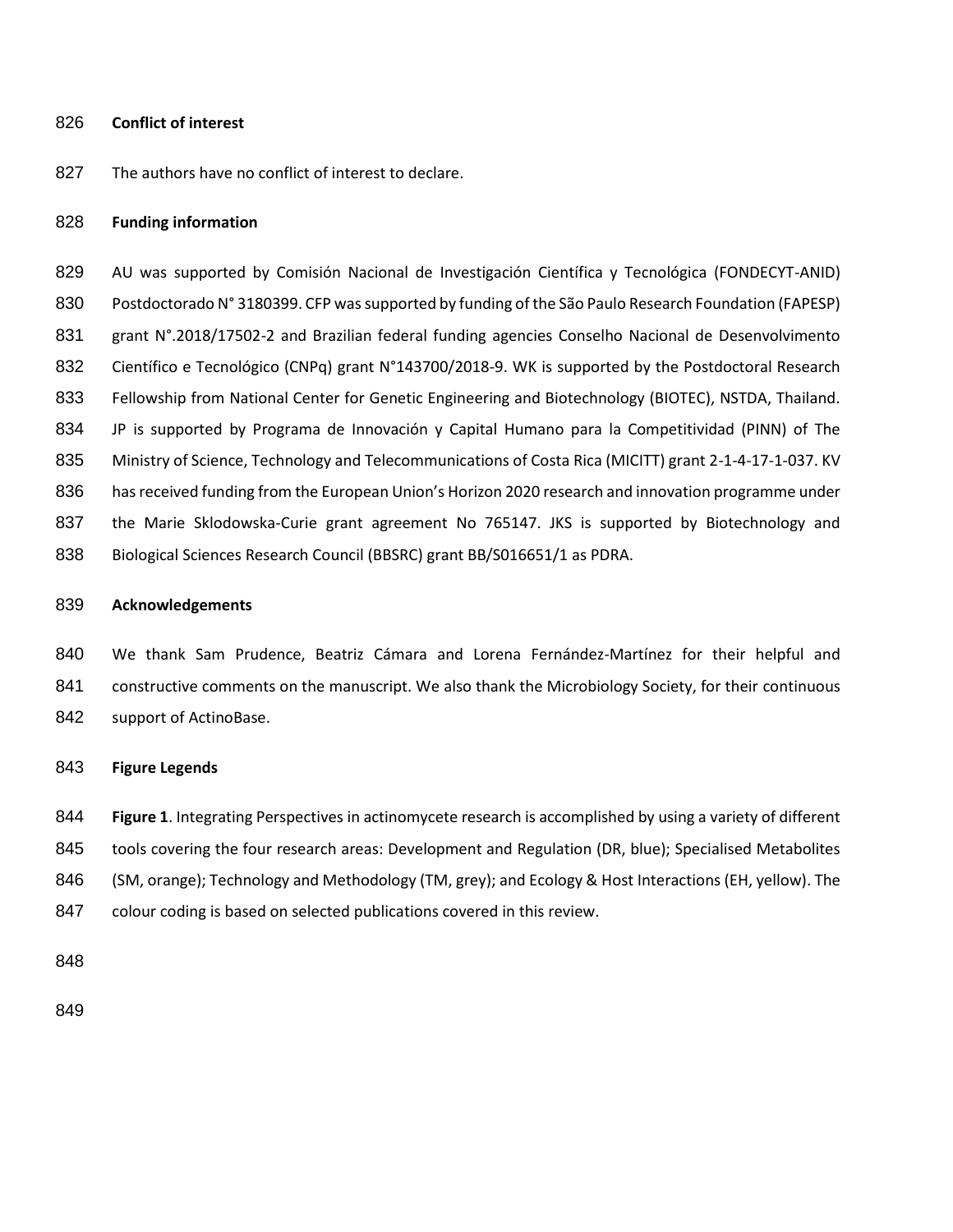# **References**

- 1. **Prudence Samuel MM, Addington Emily, Castaño-Espriu Laia, Mark David R, Pintor-Escobar Linamaría, Russell Alicia H, McLean Thomas C**. Advances in actinomycete research: An actinobase review of 2019. *Microbiology* 2020;166:683–694.
- 2. **Barka Essaid Ait, Vatsa Parul, Sanchez Lisa, Gaveau-Vaillant Nathalie, Jacquard Cedric, Meier- Kolthoff Jan P, Klenk Hans-Peter, Clément Christophe, Ouhdouch Yder, van Wezel Gilles P**. Taxonomy, Physiology, and Natural Products of Actinobacteria. *Microbiol Mol Biol Rev* 2016;80:1–44.
- 3. **van der Meij Anne, Worsley Sarah F, Hutchings Matthew I, van Wezel Gilles P**. Chemical ecology of antibiotic production by actinomycetes. *FEMS Microbiol Rev* 2017;41:392–416.
- 4. **Medema Marnix H**. Computational Genomics of Specialized Metabolism: from Natural Product Discovery to Microbiome Ecology. *mSystems*;3. Epub ahead of print 2018. DOI: 10.1128/msystems.00182-17.
- 5. **Nett Markus, Ikeda Haruo, Moore Bradley S**. Genomic basis for natura product biosynthetic diversity in the actinomycetes. *Nat Prod Rep* 2009;26:1362–1384.
- 6. **Hutchings Matt, Truman Andrew, Wilkinson Barrie**. Antibiotics: past, present and future. *Curr Opin Microbiol* 2019;51:72–80.
- 7. **Craney Arryn, Ahmed Salman, Nodwell Justin**. Towards a new science of secondary metabolism. *J Antibiot (Tokyo)* 2013;66:387–400.
- 8. **Kautsar Satria A, van der Hooft Justin JJ, de Ridder Dick, Medema Marnix H**. BiG-SLiCE: A highly scalable tool maps the diversity of 1.2 million biosynthetic gene clusters. *Gigascience* 2021;10:1– 17.
- 9. **Doroghazi James R, Metcalf William W**. Comparative genomics of actinomycetes with a focus on natural product biosynthetic genes. *BMC Genomics* 2013;14:611.
- 10. **Chater Keith F**. Recent advances in understanding Streptomyces. *F1000Research* 2016;5:1–16.
- 11. **van Bergeijk Doris A, Terlouw Barbara R, Medema Marnix H, van Wezel Gilles P**. Ecology and genomics of Actinobacteria: new concepts for natural product discovery. *Nat Rev Microbiol* 2020;18:546–558.
- 12. **Baltz Richard H**. Gifted microbes for genome mining and natural product discovery. *J Ind Microbiol Biotechnol* 2017;44:573–588.
- 13. **Kenshole Emma, Herisse Marion, Michael Michael, Pidot Sacha J**. Natural product discovery through microbial genome mining. *Current Opinion in Chemical Biology* 2021;60:47–54.
- 14. **Ziemert Nadine, Alanjary Mohammad, Weber Tilmann**. The evolution of genome mining in microbes-a review. *Nat Prod Rep* 2016;33:988–1005.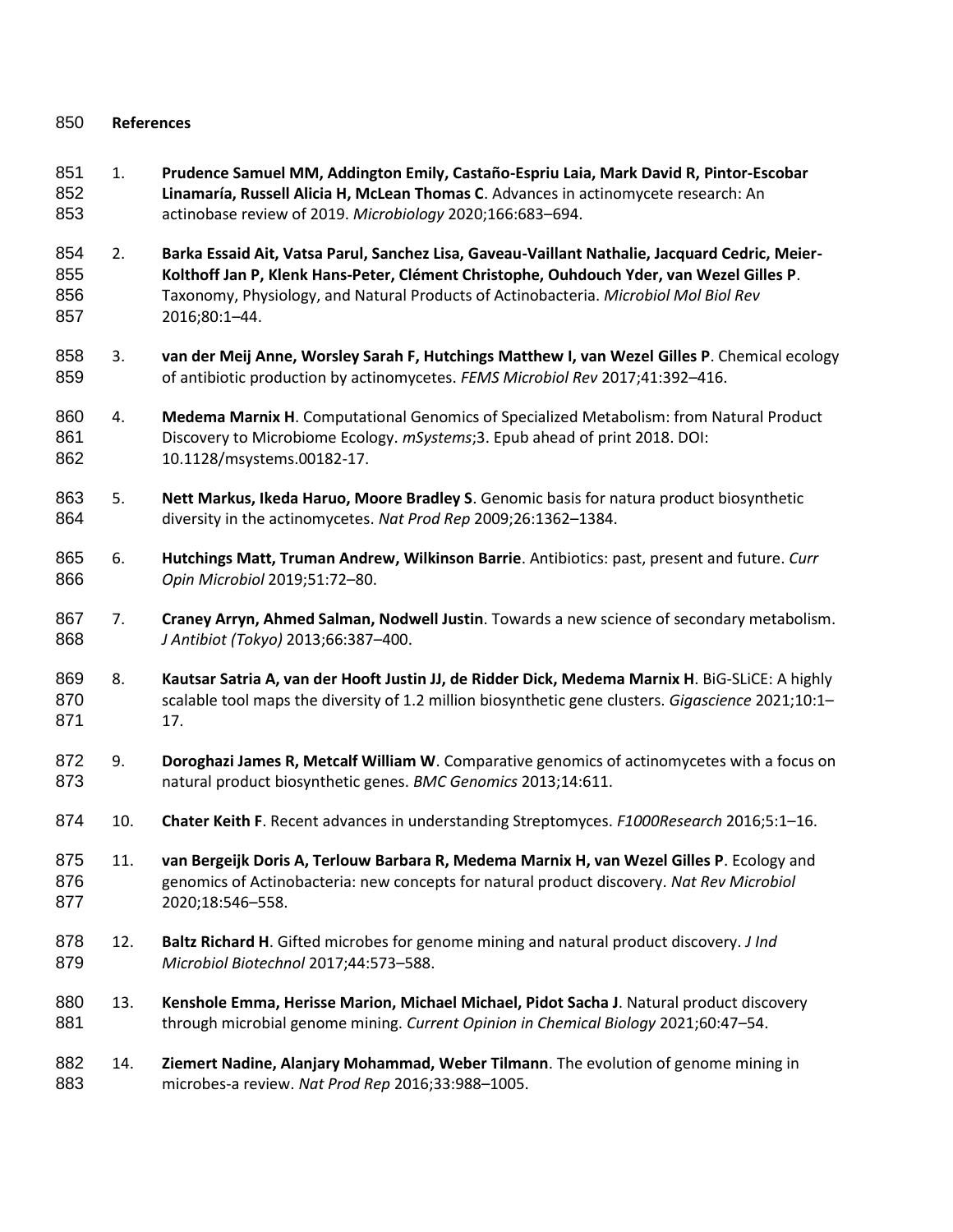- 15. **Boddy Christopher N**. Bioinformatics tools for genome mining of polyketide and non-ribosomal peptides. *Journal of Industrial Microbiology and Biotechnology* 2014;41:443–450.
- 16. **Amoutzias Grigoris D, Chaliotis Anargyros, Mossialos Dimitris**. Discovery Strategies of bioactive 887 compounds synthesized by nonribosomal peptide synthetases and type-I polyketide synthases derived from marine microbiomes. *Marine Drugs* 2016;14:80.
- 17. **Gummerlich Nils, Rebets Yuriy, Paulus Constanze, Zapp Josef, Luzhetskyy Andriy**. Targeted genome mining—from compound discovery to biosynthetic pathway elucidation. *Microorganisms* 2020;8:1–17.
- 18. **Terra Luciana, Ratcliffe Norman, Castro Helena Carla, Vicente Ana Carolina Paulo, Dyson Paul**. Biotechnological Potential of Streptomyces Siderophores as New Antibiotics. *Curr Med Chem* 2020;28:1407–1421.
- 19. **Aggarwal Eshani, Chauhan Srishti, Sareen Dipti**. Thiopeptides encoding biosynthetic gene clusters mined from bacterial genomes. *J Biosci*;46. Epub ahead of print 1 June 2021. DOI: 10.1007/s12038-021-00158-2.
- 898 20. **Arnison Paul G, Bibb Mervyn J, Van Der Donk Wilfred A, et al.** Ribosomally synthesized and post-translationally modified peptide natural products: Overview and recommendations for a universal nomenclature. *Natural Product Reports* 2013;30:108–160.
- 21. **Kittrell Caroline G, Shah Shailey C, Halbert Matthew E, Scott Dylan H, Limbrick Emilianne M**. Genomic analysis suggests Salinispora is a rich source of novel lanthipeptides. *Mol Genet Genomics* 2020;295:1529–1535.
- 22. **Choudoir Mallory, Rossabi Sam, Gebert Matthew, Helmig Detlev, Fierer Noah**. A Phylogenetic and Functional Perspective on Volatile Organic Compound Production by Actinobacteria . *mSystems*;4. Epub ahead of print 30 April 2019. DOI: 10.1128/msystems.00295-18.
- 23. **Weisskopf Laure, Schulz Stefan, Garbeva Paolina**. Microbial volatile organic compounds in intra-kingdom and inter-kingdom interactions. *Nature Reviews Microbiology* 2021;19:391–404.
- 24. **Quinn Gerry A, Banat Aiya M, Abdelhameed Alyaa M, Banat Ibrahim M**. Streptomyces from traditional medicine: sources of new innovations in antibiotic discovery. *Journal of Medical Microbiology* 2020;69:1040–1048.
- 25. **Subramani Ramesh, Sipkema Detmer**. Marine rare actinomycetes: A promising source of structurally diverse and unique novel natural products. *Marine Drugs*;17. Epub ahead of print 2019. DOI: 10.3390/md17050249.
- 26. **Hozzein Wael N, Mohany Mohamed, Alhawsawi Sana MM, Zaky Mohamed Y, Al-Rejaie Salim S, Alkhalifah Dalal HM**. Flavonoids from Marine-Derived Actinobacteria as Anticancer Drugs. *Curr Pharm Des* 2021;27:505–512.
- 27. **Law Jodi Woan Fei, Law Lydia Ngiik Shiew, Letchumanan Vengadesh, Tan Loh Teng Hern, Wong Sunny Hei, Chan Kok Gan, Ab Mutalib Nurul Syakima, Lee Learn Han**. Anticancer Drug Discovery from Microbial Sources: The Unique Mangrove Streptomycetes. *Molecules (Basel,*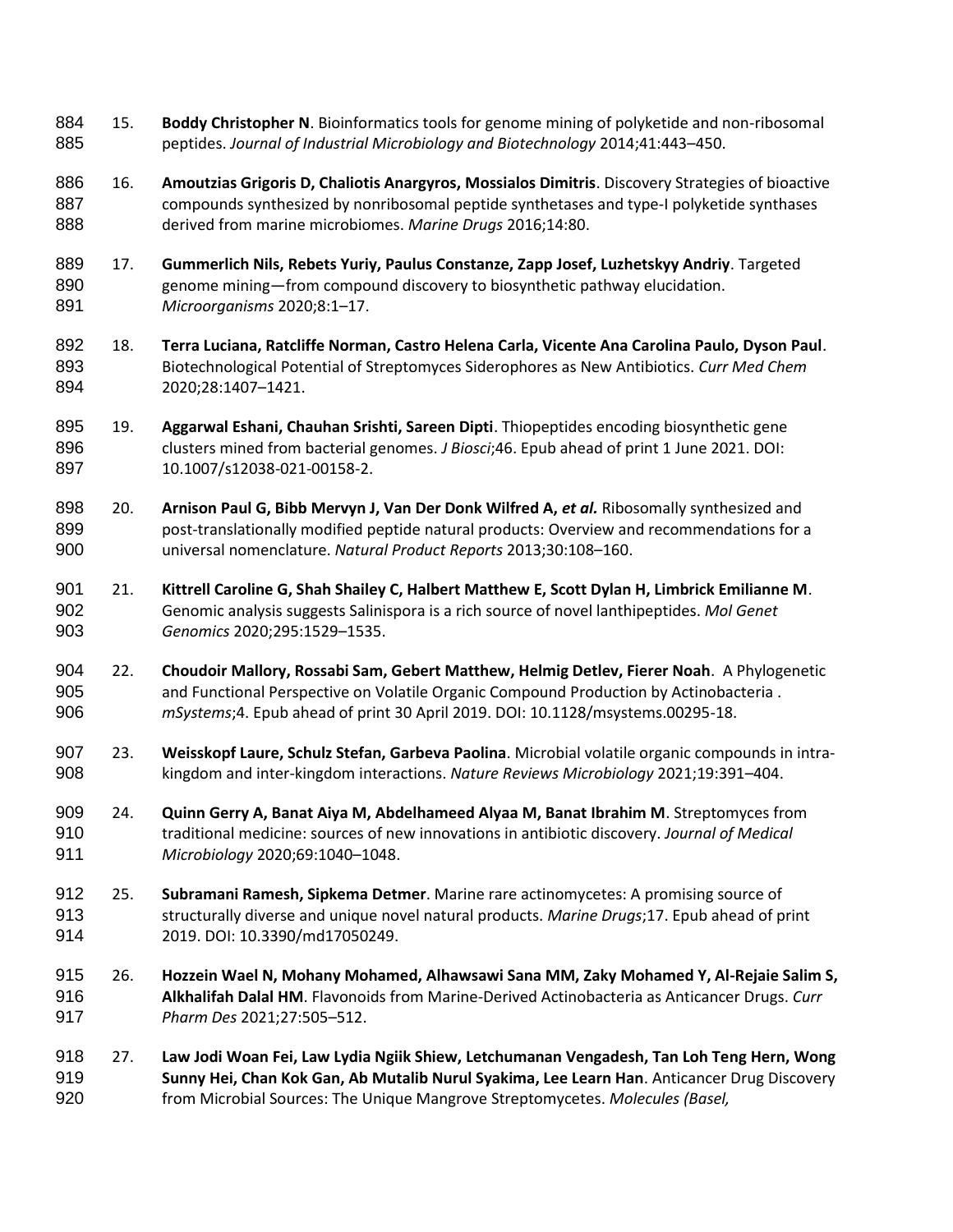*Switzerland)*;25. Epub ahead of print 17 November 2020. DOI: 10.3390/molecules25225365. 28. **Hussain Aehtesham, Hassan Qazi Parvaiz, Shouche Yogesh S**. New approaches for antituberculosis leads from Actinobacteria. *Drug Discovery Today* 2020;25:2335–2342. 29. **Silver Lynn L**. Challenges of antibacterial discovery. *Clin Microbiol Rev* 2011;24:71–109. 30. **Scherlach Kirstin, Hertweck Christian**. Mining and unearthing hidden biosynthetic potential. *Nat Commun* 2021;12:1–12. 31. **Navarro-Muñoz Jorge C, Selem-Mojica Nelly, Mullowney Michael W, Kautsar Satria A, Tryon James H, Parkinson Elizabeth I, De Los Santos Emmanuel LC, Yeong Marley, Cruz-Morales Pablo, Abubucker Sahar, Roeters Arne, Lokhorst Wouter, Fernandez-Guerra Antonio, Cappelini Luciana Teresa Dias, Goering Anthony W, Thomson Regan J, Metcalf William W, Kelleher Neil L, Barona-Gomez Francisco, Medema Marnix H**. A computational framework to explore large-scale biosynthetic diversity. *Nat Chem Biol* 2020;16:60–68. 32. **Crüsemann Max, O'Neill Ellis C, Larson Charles B, Melnik Alexey V., Floros Dimitrios J, Da Silva Ricardo R, Jensen Paul R, Dorrestein Pieter C, Moore Bradley S**. Prioritizing Natural Product Diversity in a Collection of 146 Bacterial Strains Based on Growth and Extraction Protocols. *J Nat Prod* 2017;80:588–597. 33. **Medema Marnix H, et al.** Minimum Information about a Biosynthetic Gene cluster HHS Public Access Author manuscript. *Nat Chem Biol* 2015;11:625–631. 34. **Kautsar Satria A, Blin Kai, Shaw Simon, Navarro-Muñoz Jorge C, Terlouw Barbara R, Van Der Hooft Justin JJ, Van Santen Jeffrey A, Tracanna Vittorio, Suarez Duran Hernando G, Pascal Andreu Victòria, Selem-Mojica Nelly, Alanjary Mohammad, Robinson Serina L, Lund George, Epstein Samuel C, Sisto Ashley C, Charkoudian Louise K, Collemare Jérôme, Linington Roger G, Weber Tilmann, Medema Marnix H**. MIBiG 2.0: A repository for biosynthetic gene clusters of known function. *Nucleic Acids Res* 2020;48:D454–D458. 35. **Alam Khorshed, Hao Jinfang, Zhang Youming, Li Aiying**. Synthetic biology-inspired strategies and tools for engineering of microbial natural product biosynthetic pathways. *Biotechnology Advances*;49. Epub ahead of print 1 July 2021. DOI: 10.1016/j.biotechadv.2021.107759. 36. **Yeo Wan Lin, Heng Elena, Tan Lee Ling, Lim Yi Wee, Lim Yee Hwee, Hoon Shawn, Zhao Huimin, Zhang Mingzi M, Wong Fong Tian**. Characterization of Cas proteins for CRISPR-Cas editing in streptomycetes. *Biotechnol Bioeng* 2019;116:2330–2338. 37. **Breitling Rainer, Avbelj Martina, Bilyk Oksana, Carratore Francesco Del, Filisetti Alessandro, Hanko Erik KR, Iorio Marianna, Redondo Rosario Pérez, Reyes Fernando, Rudden Michelle, Severi Emmanuele, Slemc Lucija, Schmidt Kamila, Whittall Dominic R, Donadio Stefano, García Antonio Rodríguez, Genilloud Olga, Kosec Gregor, De Lucrezia Davide, Petković Hrvoje, Thomas Gavin, Takano Eriko**. Synthetic biology approaches to actinomycete strain improvement. *FEMS Microbiol Lett*;368. Epub ahead of print 11 June 2021. DOI: 10.1093/femsle/fnab060. 38. **Hoskisson Paul A, Seipke Ryan F**. Cryptic or silent? The known unknowns, unknown knowns, and unknown unknowns of secondary metabolism. *MBio* 2020;11:1–5.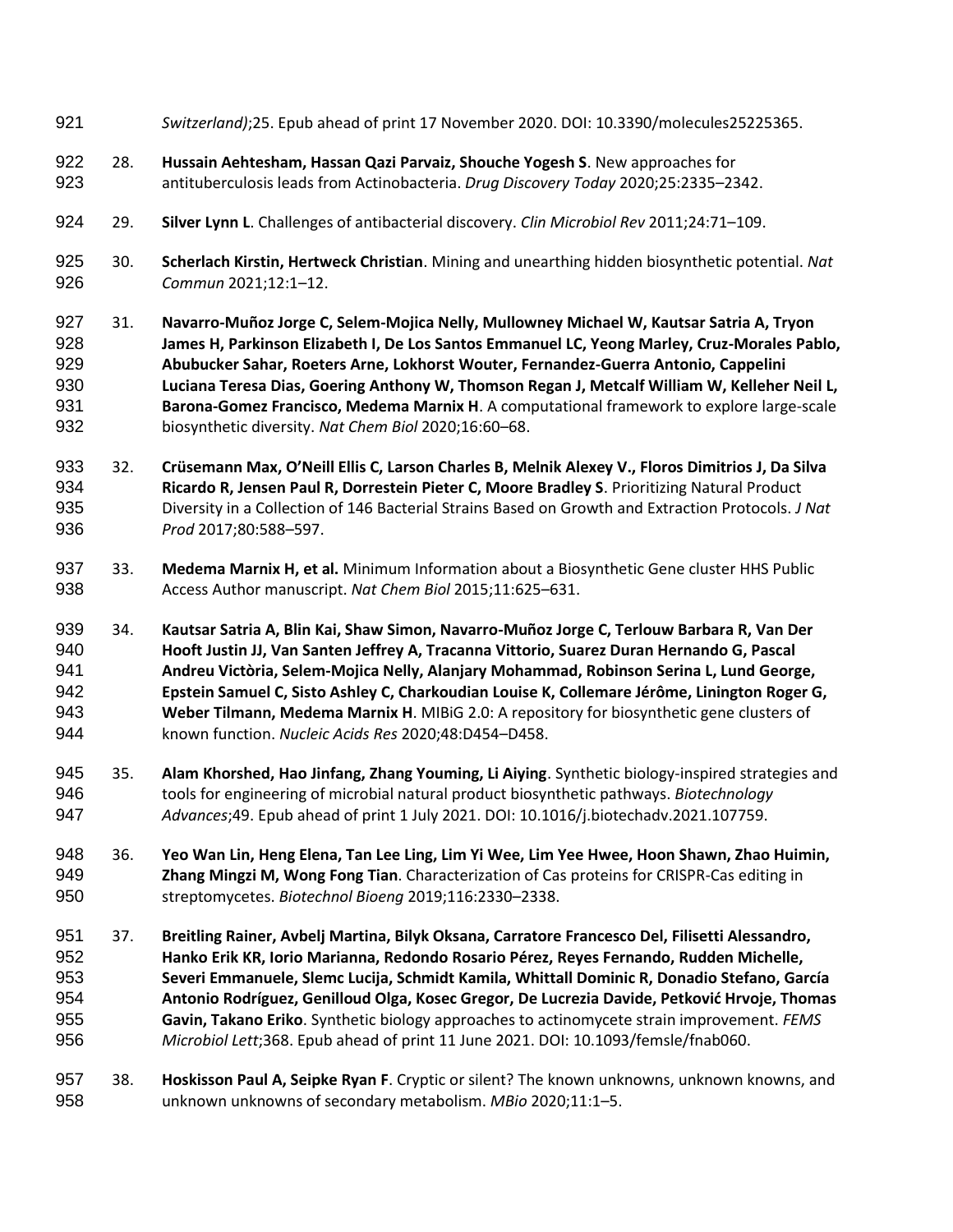- 39. **Blin Kai, Shaw Simon, Steinke Katharina, Villebro Rasmus, Ziemert Nadine, Lee Sang Yup, Medema Marnix H, Weber Tilmann**. AntiSMASH 5.0: Updates to the secondary metabolite genome mining pipeline. *Nucleic Acids Res* 2019;47:W81–W87.
- 40. **Skinnider Michael A, Dejong Chris A, Rees Philip N, Johnston Chad W, Li Haoxin, Webster Andrew LH, Wyatt Morgan A, Magarvey Nathan A**. Genomes to natural products PRediction Informatics for Secondary Metabolomes (PRISM). *Nucleic Acids Res* 2015;43:9645–9662.
- 41. **de Jong Anne, van Hijum Sacha AFT, Bijlsma Jetta JE, Kok Jan, Kuipers Oscar P**. BAGEL: A web- based bacteriocin genome mining tool. *Nucleic Acids Res*;34. Epub ahead of print July 2006. DOI: 10.1093/nar/gkl237.
- 42. **Agrawal Priyesh, Khater Shradha, Gupta Money, Sain Neetu, Mohanty Debasisa**. RiPPMiner: A bioinformatics resource for deciphering chemical structures of RiPPs based on prediction of cleavage and cross-links. *Nucleic Acids Res* 2017;45:W80–W88.
- 43. **Navarro-muñoz Jorge C, Selem-mojica Nelly, Mullowney Michael W, Satria A, Tryon James H, Parkinson Elizabeth I, Santos Emmanuel LC De Los, Yeong Marley, Cruz-morales Pablo, Abubucker Sahar, Roeters Arne, Fernandez-guerra Antonio, Teresa Luciana, Cappelini Dias, Anthony W, Thomson Regan J, Metcalf William W, Kelleher Neil L, Barona- Francisco**. A computational framework to explore large-scale biosynthetic diversity. *Nat Chem Biol* 2020;16:60–68.
- 44. **Wang Mingxun, Carver Jeremy J, Bandeira Nuno,** *et al.* Sharing and community curation of mass spectrometry data with Global Natural Products Social Molecular Networking. *Nature Biotechnology* 2016;34:828–837.
- 45. **Kautsar Satria A, Blin Kai, Shaw Simon, Weber Tilmann, Medema Marnix H**. BiG-FAM: The biosynthetic gene cluster families database. *Nucleic Acids Res* 2021;49:D490–D497.
- 46. **Tripathi Anupriya, Vázquez-Baeza Yoshiki, Gauglitz Julia M, Wang Mingxun, Dührkop Kai, Nothias-Esposito Mélissa, Acharya Deepa D, Ernst Madeleine, van der Hooft Justin JJ, Zhu Qiyun, McDonald Daniel, Brejnrod Asker D, Gonzalez Antonio, Handelsman Jo, Fleischauer Markus, Ludwig Marcus, Böcker Sebastian, Nothias Louis Félix, Knight Rob, Dorrestein Pieter C**. Chemically informed analyses of metabolomics mass spectrometry data with Qemistree. *Nat Chem Biol* 2020;17:146–151.
- 47. **Medema Marnix H**. The year 2020 in natural product bioinformatics: an overview of the latest tools and databases. *Nat Prod Rep*. Epub ahead of print 2021. DOI: 10.1039/D0NP00090F.
- 48. **Lee Namil, Hwang Soonkyu, Lee Yongjae, Cho Suhyung, Palsson Bernhard, Cho Byung Kwan**. Synthetic biology tools for novel secondary metabolite discovery in *Streptomyces*. *J Microbiol Biotechnol* 2019;29:667–686.
- 49. **Gust Bertholt, Chandra Govind, Jakimowicz Dagmara, Yuqing Tian, Bruton Celia J, Chater Keith F**. REDIRECT technology: PCR-targeting system in Streptomyces coelicolor. In: *Advances in Applied Microbiology*. pp. 107–126.
- 50. **Fernández-Martínez Lorena T, Bibb Mervyn J**. Use of the Meganuclease I-SceI of *Saccharomyces*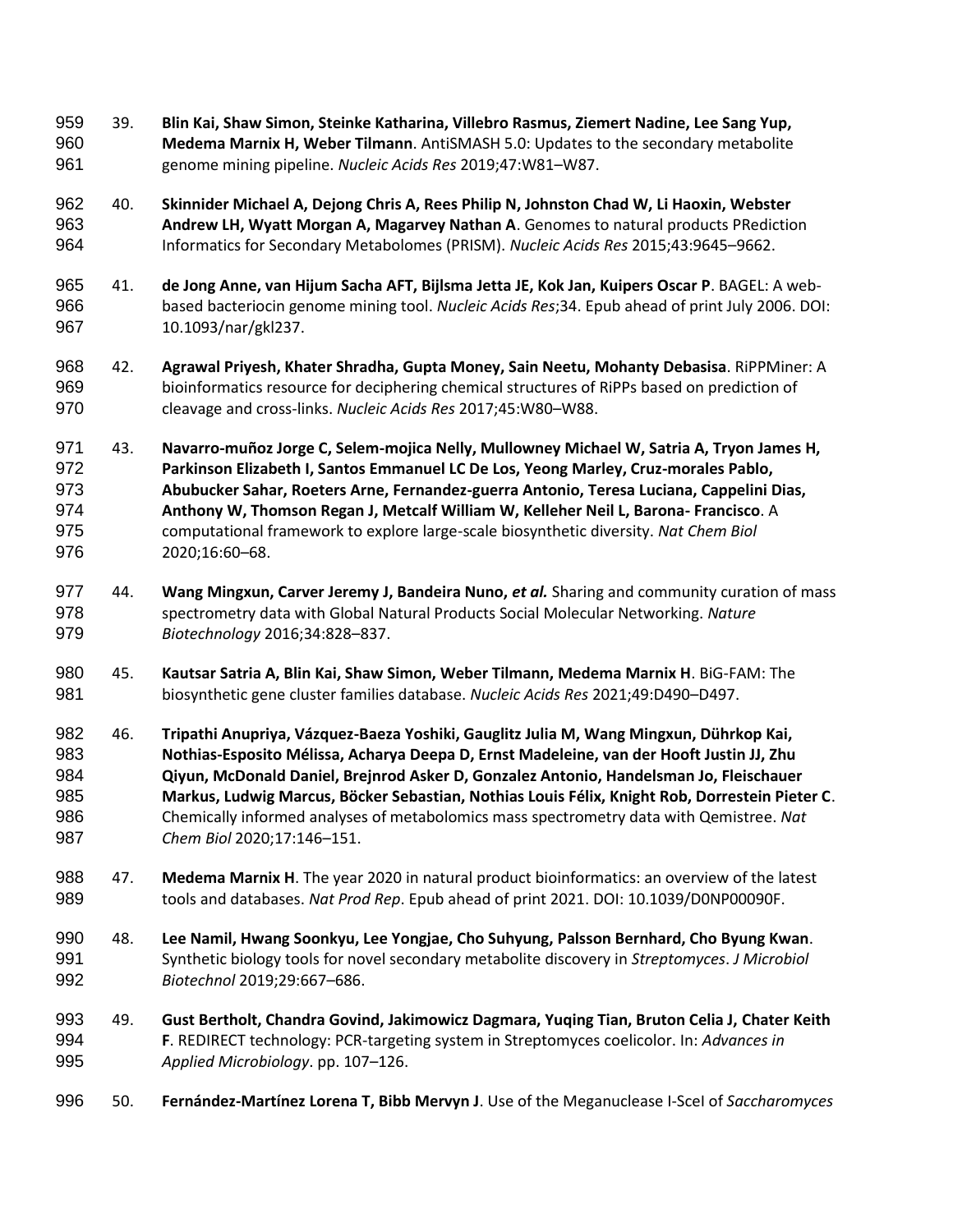- *cerevisiae* to select for gene deletions in actinomycetes. *Sci Rep* 2014;4:1–6.
- 51. **Tong Yaojun, Whitford Christopher M, Robertsen Helene L, Blin Kai, Jørgensen Tue S, Klitgaard Andreas K, Gren Tetiana, Jiang Xinglin, Weber Tilmann, Lee Sang Yup**. Highly efficient DSB-free base editing for streptomycetes with CRISPR-BEST. *Proc Natl Acad Sci U S A* 2019;116:20366– 20375.
- 52. **Medema Marnix H, Breitling Rainer, Takano Eriko**. *Synthetic Biology in Streptomyces Bacteria*. 1st ed. Elsevier Inc. Epub ahead of print 2011. DOI: 10.1016/b978-0-12-385075-1.00021-4.
- 53. **Tian Jinzhong, Yang Gaohua, Gu Yang, Sun Xinqiang, Lu Yinhua, Jiang Weihong**. Developing an endogenous quorum-sensing based CRISPRi circuit for autonomous and tunable dynamic regulation of multiple targets in *Streptomyces*. *Nucleic Acids Res* 2020;48:8188–8202.
- 54. **Mistry Jaina, Chuguransky Sara, Williams Lowri, Qureshi Matloob, Salazar Gustavo A, Sonnhammer Erik LL, Tosatto Silvio CE, Paladin Lisanna, Raj Shriya, Richardson Lorna J, Finn Robert D, Bateman Alex**. Pfam: The protein families database in 2021. *Nucleic Acids Res* 2021;49:D412–D419.
- 55. **Zhang Tian, Ramakrishnan Raghu, Livny Miron**. *BIRCH: An Efficient Data Clustering Method for Very Large Databases*. 1996. Epub ahead of print 1996. DOI: 10.1145/235968.233324.
- 56. **Jain Anil K**. Data clustering: 50 years beyond K-means. *Pattern Recognit Lett* 2010;31:651–666.
- 57. **Blin Kai, Shaw Simon, Kautsar Satria A, Medema Marnix H, Weber Tilmann**. The antiSMASH database version 3: Increased taxonomic coverage and new query features for modular enzymes. *Nucleic Acids Res* 2021;49:D639–D643.
- 58. **Palaniappan Krishnaveni, Chen I Min A, Chu Ken, Ratner Anna, Seshadri Rekha, Kyrpides Nikos C, Ivanova Natalia N, Mouncey Nigel J**. IMG-ABC v.5.0: An update to the IMG/Atlas of Biosynthetic Gene Clusters Knowledgebase. *Nucleic Acids Res* 2020;48:D422–D430.
- 59. **Willett Peter**. Similarity-based virtual screening using 2D fingerprints. *Drug Discovery Today* 2006;11:1046–1053.
- 60. **Dührkop Kai, Scheubert Kerstin, Böcker Sebastian**. Molecular Formula Identification with SIRIUS. *Metabolites* 2013;3:506–516.
- 61. **Dührkop Kai, Fleischauer Markus, Ludwig Marcus, Aksenov Alexander A, Melnik Alexey V., Meusel Marvin, Dorrestein Pieter C, Rousu Juho, Böcker Sebastian**. SIRIUS 4: a rapid tool for turning tandem mass spectra into metabolite structure information. *Nat Methods* 2019;16:299– 302.
- 62. **Dührkop Kai, Shen Huibin, Meusel Marvin, Rousu Juho, Böcker Sebastian**. Searching molecular structure databases with tandem mass spectra using CSI:FingerID. *Proc Natl Acad Sci U S A* 2015;112:12580–12585.
- 63. **Djoumbou Feunang Yannick, Eisner Roman, Knox Craig, Chepelev Leonid, Hastings Janna, Owen Gareth, Fahy Eoin, Steinbeck Christoph, Subramanian Shankar, Bolton Evan, Greiner Russell,**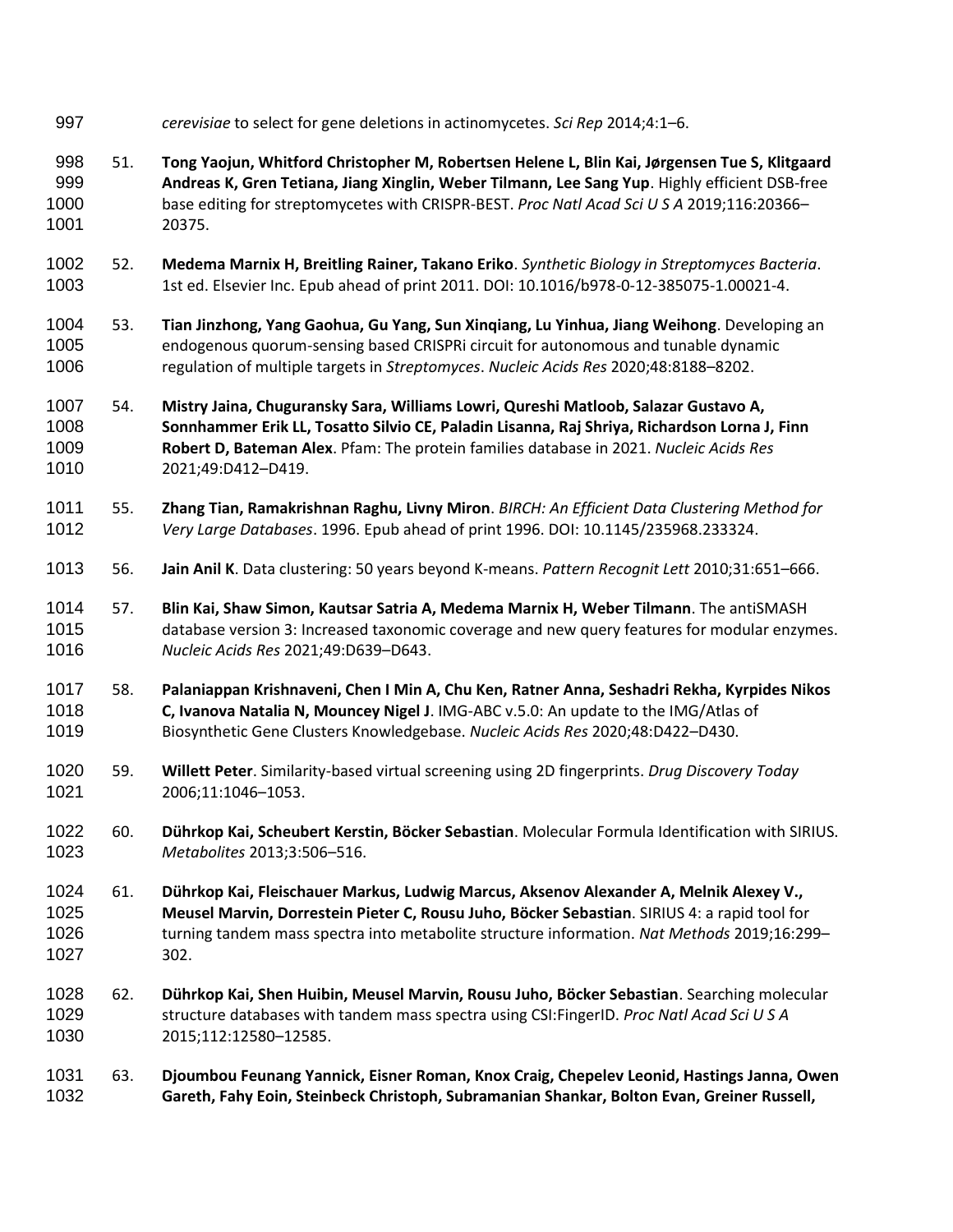- **Wishart David S**. ClassyFire: automated chemical classification with a comprehensive, computable taxonomy. *J Cheminform* 2016;8:1–20.
- 64. **Letunic Ivica, Bork Peer, Gmbh Biobyte Solutions**. Interactive Tree Of Life (iTOL) v5 : an online tool for phylogenetic tree display and annotation. 2021;1–4.
- 65. **Bolyen Evan, Rideout Jai Ram, Caporaso J Gregory,** *et al.* Reproducible, interactive, scalable and extensible microbiome data science using QIIME 2. *Nature Biotechnology* 2019;37:852–857.
- 66. **Aron Allegra T, Gentry Emily C, McPhail Kerry L, Nothias Louis Félix, Nothias-Esposito Mélissa, Bouslimani Amina, Petras Daniel, Gauglitz Julia M, Sikora Nicole, Vargas Fernando, van der Hooft Justin JJ, Ernst Madeleine, Kang Kyo Bin, Aceves Christine M, Caraballo-Rodríguez Andrés Mauricio, Koester Irina, Weldon Kelly C, Bertrand Samuel, Roullier Catherine, Sun Kunyang, Tehan Richard M, Boya P Cristopher A, Christian Martin H, Gutiérrez Marcelino, Ulloa Aldo Moreno, Tejeda Mora Javier Andres, Mojica-Flores Randy, Lakey-Beitia Johant, Vásquez-Chaves Victor, Zhang Yilue, Calderón Angela I, Tayler Nicole, Keyzers Robert A, Tugizimana Fidele, Ndlovu Nombuso, Aksenov Alexander A, Jarmusch Alan K, Schmid Robin, Truman Andrew W, Bandeira Nuno, Wang Mingxun, Dorrestein Pieter C**. Reproducible molecular networking of untargeted mass spectrometry data using GNPS. *Nat Protoc* 2020;15:1954–1991.
- 67. **LR Thompson, JG Sanders, D McDonald, A Amir, J Ladau, KJ Locey, RJ Prill, A Tripathi, SM Gibbons, G Ackermann, JA Navas-Molina, S Janssen, E Kopylova, Y Vázquez-Baeza, A González, JT Morton, S Mirarab, Z Zech Xu, L Jiang, MF Haroon, J Kanbar, Q Zhu, S Jin Song, T Kosciolek, NA Bokulich, J Lefler, CJ Brislawn, G Humphrey, SM Owens, J Hampton-Marcell, D Berg-Lyons, V McKenzie, N Fierer, JA Fuhrman, A Clauset, RL Stevens, A Shade, KS Pollard, KD Goodwin, JK Jansson, JA Gilbert, R Knight**. A communal catalogue reveals Earth's multiscale microbial diversity. *Nature* 2017;551:457–463.
- 68. **Moore Simon J, Lai Hung-En, Chee Soo-Mei, Toh Ming, Coode Seth, Chengan Kameshwari, Capel Patrick, Corre Christophe, de los Santos Emmanuel LC, Freemont Paul S**. A *Streptomyces venezuelae* Cell-Free Toolkit for Synthetic Biology. *ACS Synth Biol*. Epub ahead of print 2021. DOI: 10.1021/acssynbio.0c00581.
- 69. **Lu Yuan**. Cell-free synthetic biology: Engineering in an open world. *Synth Syst Biotechnol* 2017;2:23–27.
- 70. **Caschera Filippo, Noireaux Vincent**. Synthesis of 2.3 mg/ml of protein with an all *Escherichia coli* cell-free transcription-translation system. *Biochimie* 2014;99:162–168.
- 71. **Kuruma Yutetsu, Ueda Takuya**. The PURE system for the cell-free synthesis of membrane proteins. *Nat Protoc* 2015;10:1328–1344.
- 72. **Lavickova Barbora, Maerkl Sebastian J**. A Simple, Robust, and Low-Cost Method to Produce the PURE Cell-Free System. *ACS Synth Biol* 2019;8:455–462.
- 73. **Rutledge Peter J, Challis Gregory L**. Discovery of microbial natural products by activation of silent biosynthetic gene clusters. *Nat Rev Microbiol* 2015;13:509–523.
- 74. **Cress Brady F, Trantas Emmanouil A, Ververidis Filippos, Linhardt Robert J, Koffas Mattheos**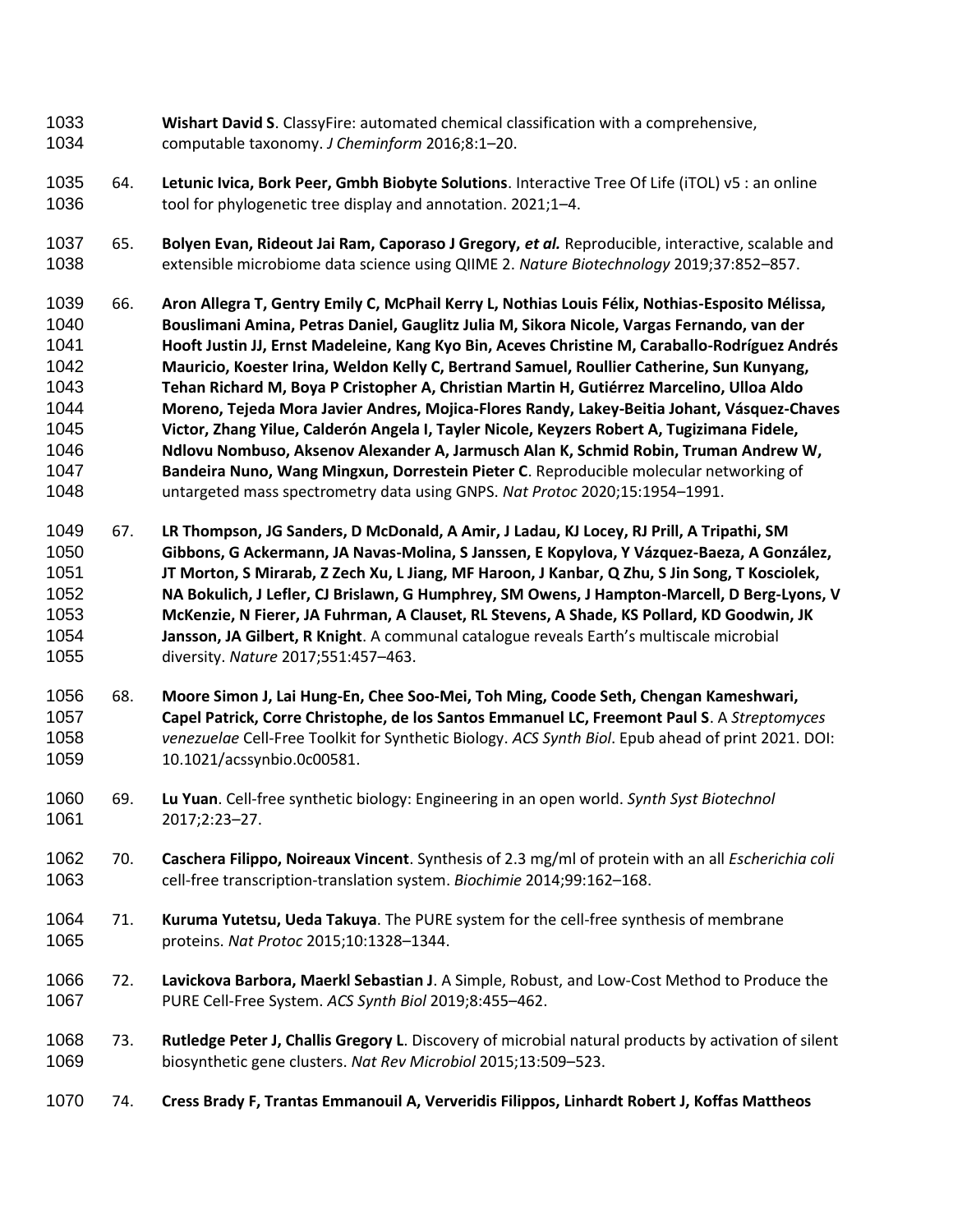75. **Hartline Christopher J, Schmitz Alexander C, Han Yichao, Zhang Fuzhong**. Dynamic control in metabolic engineering: Theories, tools, and applications. *Metabolic Engineering* 2021;63:126– 140. 76. **Takano Eriko**. γ-Butyrolactones: *Streptomyces* signalling molecules regulating antibiotic production and differentiation. *Current Opinion in Microbiology* 2006;9:287–294. 77. **Nishida Hiromi, Ohnishi Yasuo, Beppu Teruhiko, Horinouchi Sueharu**. Evolution of γ- butyrolactone synthases and receptors in Streptomyces. *Environ Microbiol* 2007;9:1986–1994. 78. **Malpartida Francisco, Hopwood David A**. Physical and genetic characterisation of the gene cluster for the antibiotic actinorhodin in Streptomyces coelicolor A3(2). *Mol Gen Genet* 1986;205:66–73. 79. **Tiwari Kavita, Gupta Rajinder K**. Diversity and isolation of rare actinomycetes: An overview. *Crit Rev Microbiol* 2013;39:256–294. 80. **Subramani Ramesh, Sipkema Detmer**. Marine rare actinomycetes: A promising source of structurally diverse and unique novel natural products. *Mar Drugs* 2019;17:249. 81. **Román-Ponce Brenda, Millán-Aguiñaga Natalie, Guillen-Matus Dulce, Chase Alexander B, Ginigini Joape GM, Soapi Katy, Feussner Klaus D, Jensen Paul R, Trujillo Martha E**. Six novel species of the obligate marine actinobacterium Salinispora, Salinispora cortesiana sp. nov., Salinispora fenicalii sp. nov., Salinispora goodfellowii sp. nov., Salinispora mooreana sp. nov., Salinispora oceanensis sp. nov. and Salinispora vitien. *Int J Syst Evol Microbiol* 2020;70:4668– 4682. 82. **Kim Haerin, Kim Sohee, Kim Minju, Lee Chaeyoung, Yang Inho, Nam Sang Jip**. Bioactive natural products from the genus *Salinospora*: a review. *Arch Pharm Res* 2020;43:1230–1258. 83. **Millán-Aguiñaga Natalie, Soldatou Sylvia, Brozio Sarah, Munnoch John T, Howe John, Hoskisson Paul A, Duncan Katherine R**. Awakening ancient polar actinobacteria: Diversity, evolution and specialized metabolite potential. *Microbiol (United Kingdom)* 2019;165:1169–1180. 84. **Axenov-Gribanov Denis V., Voytsekhovskaya Irina V., Tokovenko Bogdan T, Protasov Eugeniy S, Gamaiunov Stanislav V., Rebets Yuriy V., Luzhetskyy Andriy N, Timofeyev Maxim A**. Actinobacteria isolated from an underground lake and moonmilk speleothem from the biggest conglomeratic karstic cave in Siberia as sources of novel biologically active compounds. *PLoS One* 2016;11:1–12. 85. **Adam Delphine, Maciejewska Marta, Naômé Aymeric, Martinet Loïc, Coppieters Wouter, Karim Latifa, Baurain Denis, Rigali Sébastien**. Isolation, characterization, and antibacterial activity of hard-to-culture actinobacteria from cave moonmilk deposits. *Antibiotics* 2018;7:1–20. 86. **Long Yunchuan, Jiang Juan, Hu Xuejun, Zhou Juan, Hu Jing, Zhou Shaoqi**. Actinobacterial community in Shuanghe Cave using culture-dependent and -independent approaches. *World J* 

**AG**. Sensitive cells: Enabling tools for static and dynamic control of microbial metabolic

pathways. *Current Opinion in Biotechnology* 2015;36:205–214.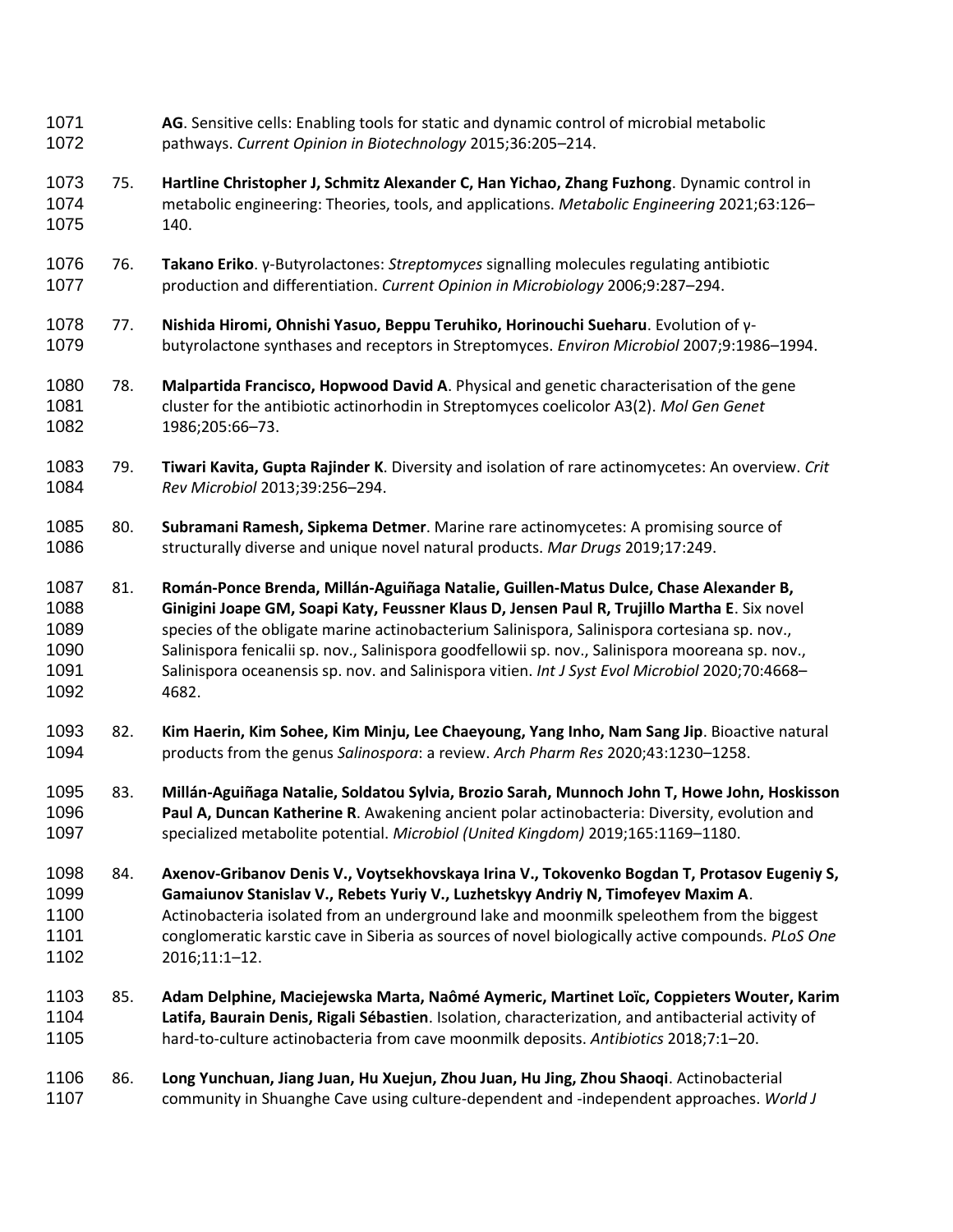- *Microbiol Biotechnol*;35. Epub ahead of print 2019. DOI: 10.1007/s11274-019-2713-y.
- 87. **Sayed AM, Hassan MHA, Alhadrami HA, Hassan HM, Goodfellow M, Rateb ME**. Extreme environments: microbiology leading to specialized metabolites. *Journal of Applied Microbiology* 2020;128:630–657.
- 88. **Goodfellow Michael, Nouioui Imen, Sanderson Roy, Xie Feiyang, Bull Alan T**. Rare taxa and dark microbial matter: novel bioactive actinobacteria abound in Atacama Desert soils. *Antonie van Leeuwenhoek, International Journal of General and Molecular Microbiology* 2018;111:1315– 1332.
- 89. **Benaud Nicole, Edwards Richard J, Amos Timothy G, D'Agostino Paul M, Gutiérrez-Chávez Carolina, Montgomery Kate, Nicetic Iskra, Ferrari Belinda C**. Antarctic desert soil bacteria exhibit high novel natural product potential, evaluated through long-read genome sequencing and comparative genomics. *Environ Microbiol*. Epub ahead of print 2020. DOI: 10.1111/1462- 2920.15300.
- 90. **Männle Daniel, McKinnie Shaun MK, Mantri Shrikant S, Steinke Katharina, Lu Zeyin, Moore Bradley S, Ziemert Nadine, Kaysser Leonard**. Comparative Genomics and Metabolomics in the Genus *Nocardia*. *mSystems* 2020;5:1–19.
- 91. **Soldatou Sylvia, Eldjárn Grímur Hjörleifsson, Ramsay Andrew, van der Hooft Justin JJ, Hughes Alison H, Rogers Simon, Duncan Katherine R**. Comparative Metabologenomics Analysis of Polar Actinomycetes. *Mar Drugs* 2021;19:103.
- 92. **Culp Elizabeth J, Waglechner Nicholas, Wang Wenliang, Fiebig-Comyn Aline A, Hsu Yen Pang, Koteva Kalinka, Sychantha David, Coombes Brian K, Van Nieuwenhze Michael S, Brun Yves V., Wright Gerard D**. Evolution-guided discovery of antibiotics that inhibit peptidoglycan remodelling. *Nature* 2020;578:582–587.
- 93. **Zdouc Mitja M, Alanjary Mohammad M, Zarazúa Guadalupe S, Maffioli Sonia I, Crüsemann Max, Medema Marnix H, Donadio Stefano, Sosio Margherita**. A biaryl-linked tripeptide from *Planomonospora* reveals a widespread class of minimal RiPP gene clusters. *Cell Chem Biol* 2021;1–7.
- 94. **Van Der Hooft Justin JJ, Mohimani Hosein, Bauermeister Anelize, Dorrestein Pieter C, Duncan Katherine R, Medema Marnix H**. Linking genomics and metabolomics to chart specialized metabolic diversity. *Chem Soc Rev* 2020;49:3297–3314.
- 95. **Eldjárn Grímur Hjörleifsson, Ramsay Andrew, van der Hooft Justin JJ, Duncan Katherine R, Soldatou Sylvia, Rousu Juho, Daly Rónán, Wandy Joe, Rogers Simon**. Ranking microbial metabolomic and genomic links in the NPLinker framework using complementary scoring functions. *bioRxiv* 2020;2020.06.12.148205.
- 96. **Ernst Madeleine, Kang Kyo Bin, Nothias Louis-felix, Wandy Joe, Chen Christopher, Wang Mingxun, Rogers Simon, Medema Marnix H, Dorrestein Pieter C, Hooft Justin JJ Van Der**. MolNetEnhancer : Enhanced Molecular Networks by Integrating Metabolome Mining and Annotation Tools.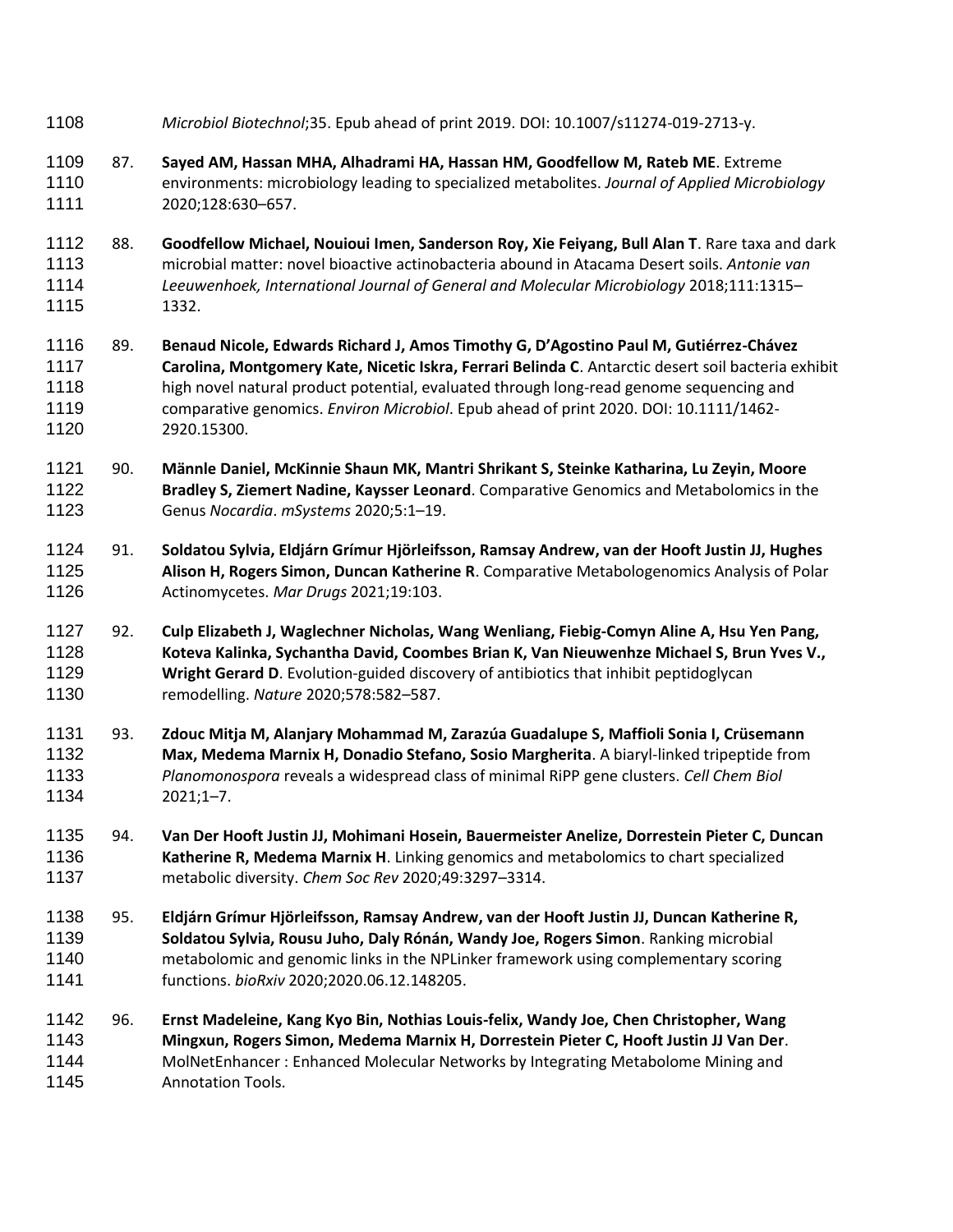- 97. **Medema Marnix H, Kottmann Renzo, Glöckner Frank Oliver,** *et al.* The Minimum Information about a Biosynthetic Gene cluster (MIBiG) specification. *Nat Chem Biol* 2015;11:625–631.
- 98. **Waglechner Nicholas, McArthur Andrew G, Wright Gerard D**. Phylogenetic reconciliation reveals the natural history of glycopeptide antibiotic biosynthesis and resistance. *Nat Microbiol* 2019;4:1862–1871.
- 99. **Blackman Steve A, Smith Thomas J, Foster Simon J**. The role of autolysins during vegetative growth of *Bacillus subtilis* 168. *Microbiology* 1998;144:73–82.
- 100. **Funk Michael A, Donk Wilfred A Van Der**. Ribosomal Natural Products, Tailored To Fit. Epub ahead of print 2017. DOI: 10.1021/acs.accounts.7b00175.
- 101. **Zdouc Mitja M, Iorio Marianna, Maffioli Sonia I, Crüsemann Max, Donadio Stefano, Sosio Margherita**. *Planomonospora* : A Metabolomics Perspective on an Underexplored Actinobacteria Genus. *J Nat Prod* 2021;acs.jnatprod.0c00807.
- 102. **van der Meij Anne, Worsley Sarah F, Hutchings Matthew I, van Wezel Gilles P**. Chemical ecology of antibiotic production by actinomycetes. *FEMS Microbiology Reviews* 2017;41:392–416.
- 103. **Chen Carton W, Huang Chih Hung, Lee Hsuan Hsuan, Tsai Hsiu Hui, Kirby Ralph**. Once the circle has been broken: Dynamics and evolution of *Streptomyces* chromosomes. *Trends Genet* 2002;18:522–529.
- 104. **Zhang Zheren, Du Chao, de Barsy Frederique, Liem Michael, Liakopoulos Apostolos, van Wezel Gilles P, Choi Young H, Claessen Dennis, Rozen Daniel E**. Antibiotic production in *Streptomyces* is organized by a division of labour through terminal genomic differentiation. *bioRxiv* 2019;1–10.
- 105. **Kelemen Gabriella H, Viollier Patrick H, Tenor Jennifer L, Marri Laura, Buttner Mark J, Thompson Charles J**. A connection between stress and development in the multicellular prokaryote *Streptomyces coelicolor* A3(2). *Mol Microbiol* 2001;40:804–814.
- 106. **McLean Thomas C, Lo Rebecca, Tschowri Natalia, Hoskisson Paul A, Al Bassam Mahmoud M, Hutchings Matthew I, Som Nicolle F**. Sensing and responding to diverse extracellular signals: An updated analysis of the sensor kinases and response regulators of *Streptomyces* species. *Microbiol (United Kingdom)* 2019;165:929–952.
- 107. **McCormick Joseph R, Flärdh Klas**. Signals and regulators that govern *Streptomyces* development. *FEMS Microbiol Rev* 2012;36:206–231.
- 108. **Hutchings Matthew I, Hoskisson Paul A, Chandra Govind, Buttner Mark J**. Sensing and responding to diverse extracellular signals? Analysis of the sensor kinases and response regulators of *Streptomyces coelicolor* A3(2). *Microbiology* 2004;150:2795–2806.
- 109. **Latoscha Andreas, Wörmann Mirka E, Tschowri Natalia**. Nucleotide second messengers in *Streptomyces*. *Microbiol (United Kingdom)* 2019;165:1153–1165.
- 110. **Haist Julian, Neumann Sara Alina, Al-Bassam Mahmoud M, Lindenberg Sandra, Elliot Marie A, Tschowri Natalia**. Specialized and shared functions of diguanylate cyclases and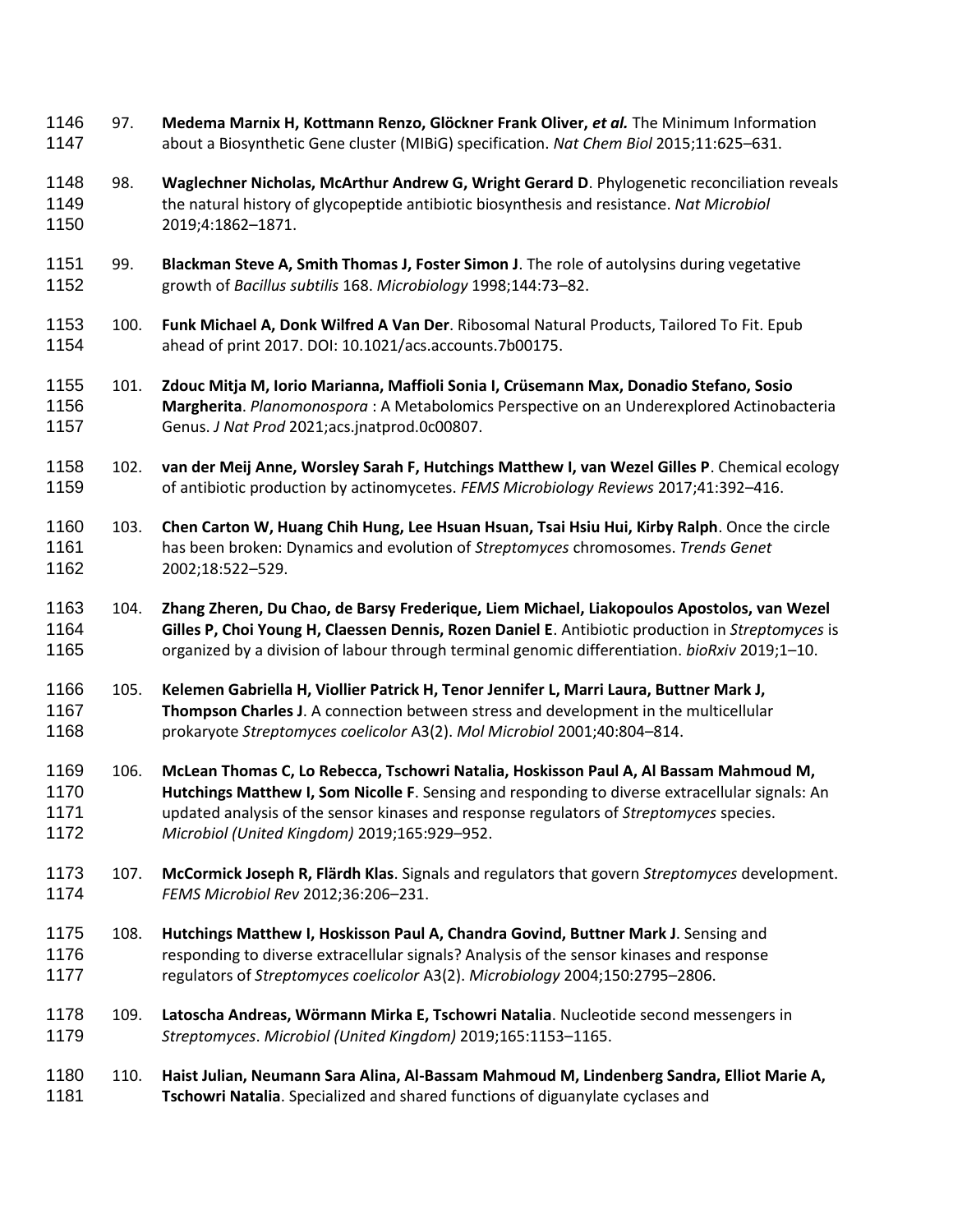- phosphodiesterases in *Streptomyces* development. *Mol Microbiol* 2020;114:808–822.
- 111. **Dyson P, Schrempf H**. Genetic instability and DNA amplification in *Streptomyces lividans* 66. *J Bacteriol* 1987;169:4796–4803.
- 112. **Bush Matthew J, Tschowri Natalia, Schlimpert Susan, Flärdh Klas, Buttner Mark J**. C-di-GMP signalling and the regulation of developmental transitions in streptomycetes. *Nat Rev Microbiol* 2015;13:749–760.
- 113. **Tschowri Natalia, Schumacher Maria A, Schlimpert Susan, Chinnam Naga Babu, Findlay Kim C, Brennan Richard G, Buttner Mark J**. Tetrameric c-di-GMP mediates effective transcription factor dimerization to control *Streptomyces* development. *Cell* 2014;158:1136–1147.
- 114. **Gallagher Kelley A, Schumacher Maria A, Bush Matthew J, Bibb Maureen J, Chandra Govind, Holmes Neil A, Zeng Wenjie, Henderson Max, Zhang Hengshan, Findlay Kim C, Brennan Richard G, Buttner Mark J**. c-di-GMP Arms an Anti-σ to Control Progression of Multicellular Differentiation in *Streptomyces*. *Mol Cell* 2020;77:586-599.e6.
- 115. **Al-Bassam Mahmoud M, Haist Julian, Neumann Sara Alina, Lindenberg Sandra, Tschowri Natalia**. Expression patterns, genomic conservation and input into developmental regulation of the GGDEF/EAL/HD-GYP domain proteins in *Streptomyces*. *Front Microbiol* 2018;9:1–11.
- 116. **Jenal Urs, Reinders Alberto, Lori Christian**. Cyclic di-GMP: Second messenger extraordinaire. *Nat Rev Microbiol* 2017;15:271–284.
- 117. **Fernández-Martínez Lorena T, Borsetto Chiara, Gomez-Escribano Juan Pablo, Bibb Maureen J, Al-Bassam Mahmoud M, Chandra Govind, Bibb Mervyn**. New insights into chloramphenicol biosynthesis in Streptomyces venezuelae ATCC 10712. *Antimicrob Agents Chemother* 2014;58:7441–7450.
- 118. **Makitrynskyy Roman, Tsypik Olga, Nuzzo Desirèe, Paululat Thomas, Zechel David L, Bechthold Andreas**. Secondary nucleotide messenger c-di-GMP exerts a global control on natural product biosynthesis in streptomycetes. *Nucleic Acids Res* 2020;48:1583–1598.
- 119. **Van Wezel Gilles P, McDowall Kenneth J**. The regulation of the secondary metabolism of *Streptomyces*: New links and experimental advances. *Nat Prod Rep* 2011;28:1311–1333.
- 120. **van der Heul Helga, Bilyk Bohdan, McDowall Kenneth, Seipke Ryan, van Wezel Gilles**. Regulation of antibiotic production in Actinobacteria: new perspectives from the post-genomic era. *Nat Prod Rep* 2018;35:575–604.
- 121. **Seipke Ryan F, Kaltenpoth Martin, Hutchings Matthew I**. *Streptomyces* as symbionts: An emerging and widespread theme? *FEMS Microbiol Rev* 2012;36:862–876.
- 122. **Chhun Audam, Sousoni Despoina, Aguiló-Ferretjans Maria del Mar, Song Lijiang, Corre Christophe, Christie-Oleza Joseph A**. Phytoplankton trigger the production of cryptic metabolites in the marine actinobacterium *Salinispora tropica* . *Microb Biotechnol*. Epub ahead of print 2020. DOI: 10.1111/1751-7915.13722.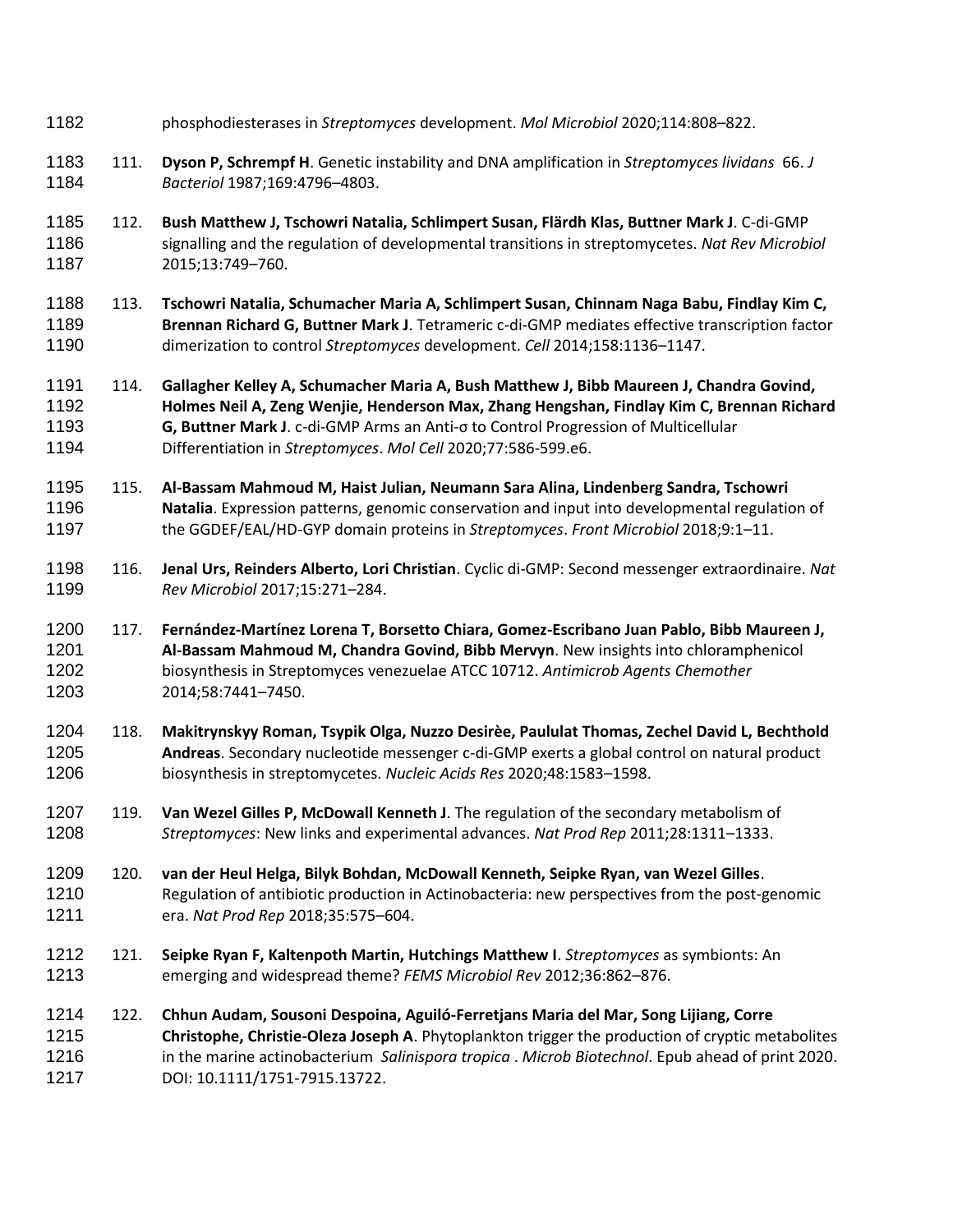123. **Becher Paul G, Verschut Vasiliki, Bibb Maureen J, Bush Matthew J, Molnár Béla P, Barane Elisabeth, Al-Bassam Mahmoud M, Chandra Govind, Song Lijiang, Challis Gregory L, Buttner Mark J, Flärdh Klas**. Developmentally regulated volatiles geosmin and 2-methylisoborneol attract a soil arthropod to *Streptomyces* bacteria promoting spore dispersal. *Nat Microbiol* 2020;5:821– 829. 124. **Kaltenpoth Martin**. Actinobacteria as mutualists: general healthcare for insects? *Trends Microbiol* 2009;17:529–535. 125. **Viaene Tom, Langendries Sarah, Beirinckx Stien, Maes Martine, Goormachtig Sofie, Rhizobacteria Growth-promoting**. Streptomyces as a plant's best friend? 2016;1–10. 126. **Worsley Sarah F, Newitt Jake, Rassbach Johannes, Batey Sibyl FD, Holmes Neil A, Murrell J Colin, Wilkinson Barrie, Hutchings Matthew I**. *Streptomyces* endophytes promote host health and enhance growth across plant species. *Appl Environ Microbiol* 2020;86:1–17. 127. **Patin Nastassia V., Duncan Katherine R, Dorrestein Pieter C, Jensen Paul R**. Competitive strategies differentiate closely related species of marine actinobacteria. *ISME J* 2016;10:478–490. 128. **Patin Nastassia V., Floros Dimitrios J, Hughes Chambers C, Dorrestein Pieter C, Jensen Paul R**. The role of inter-species interactions in *Salinispora* specialized metabolism. *Microbiol (United Kingdom)* 2018;164:946–955. 129. **Gerber NN, Lechevalier HA**. Geosmin, an Earthy-Smelling Substance Isolated from Actinomycetes. *Appl Microbiol* 1965;13:935–938. 130. **Jiang Jiaoyang, He Xiaofei, Cane David**. Biosynthesis of the earthy odorant geosmin by a bifunctional *Streptomyces coelicolor* enzyme. *Nat Chem Biol* 2007;3:711–715. 131. **Rabe Patrick, Citron Christian A, Dickschat Jeroen S**. Volatile terpenes from actinomycetes: A biosynthetic study correlating chemical analyses to genome data. *ChemBioChem* 2013;14:2345– 2354. 132. **Al-Bassam Mahmoud M, Bibb Maureen J, Bush Matthew J, Chandra Govind, Buttner Mark J**. Response Regulator Heterodimer Formation Controls a Key Stage in *Streptomyces* Development. *PLoS Genet*;10. Epub ahead of print 2014. DOI: 10.1371/journal.pgen.1004554. 133. **Persson Jessica, Chater Keith F, Flärdh Klas**. Molecular and cytological analysis of the expression of *Streptomyces* sporulation regulatory gene *whiH*. *FEMS Microbiol Lett* 2013;341:96–105. 134. **Schrey Silvia D, Tarkka Mika T**. Friends and foes: Streptomycetes as modulators of plant disease and symbiosis. *Antonie van Leeuwenhoek, Int J Gen Mol Microbiol* 2008;94:11–19. 135. **Bulgarelli Davide, Rott Matthias, Schlaeppi Klaus, Ver Loren van Themaat Emiel, Ahmadinejad Nahal, Assenza Federica, Rauf Philipp, Huettel Bruno, Reinhardt Richard, Schmelzer Elmon, Peplies Joerg, Gloeckner Frank Oliver, Amann Rudolf, Eickhorst Thilo, Schulze-Lefert Paul**. Revealing structure and assembly cues for *Arabidopsis* root-inhabiting bacterial microbiota. *Nature* 2012;488:91–95.